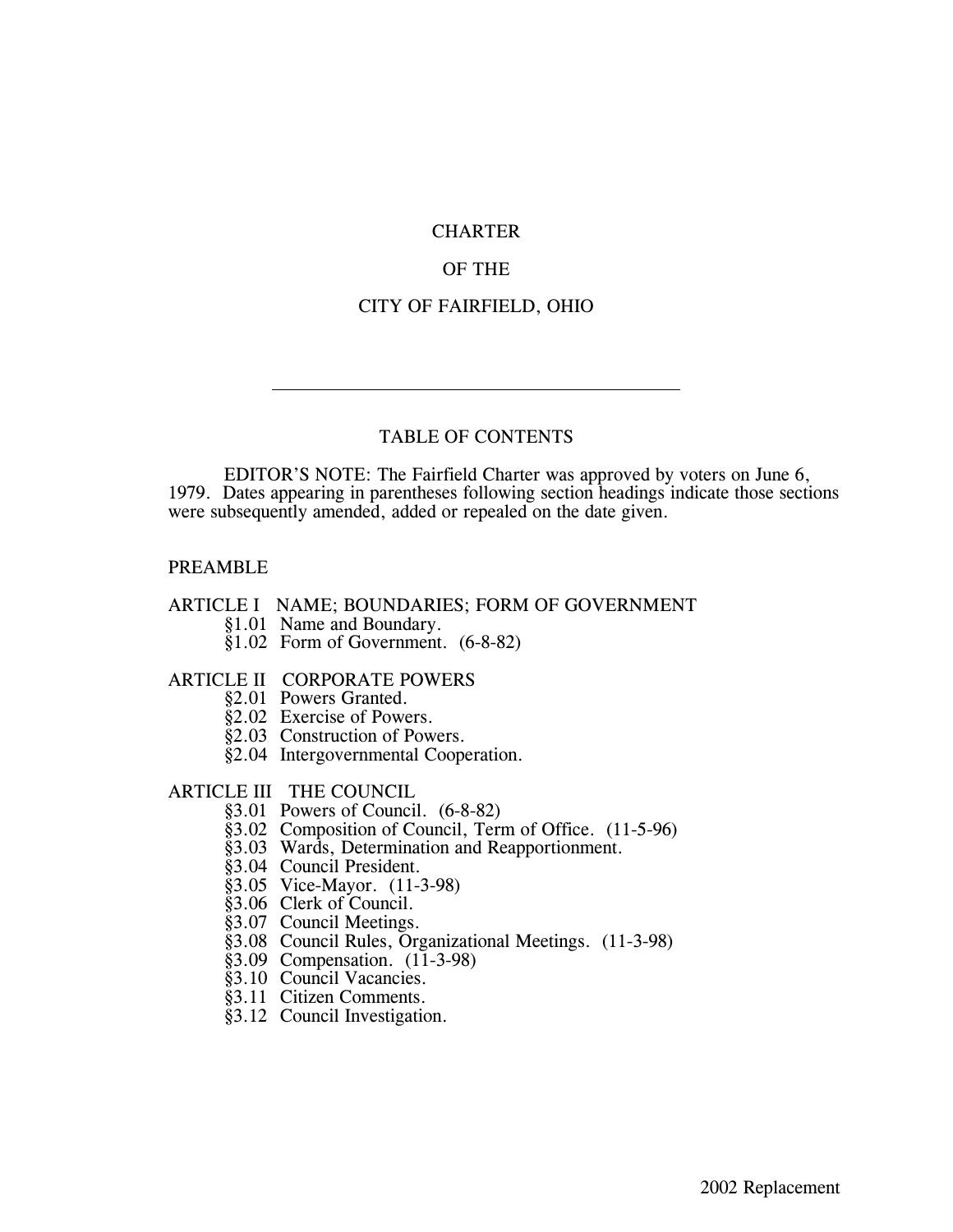#### ARTICLE IV LEGISLATIVE PROCEDURE

- §4.01 Form of Action by Council. (6-8-82)
- §4.02 Introduction of Ordinances and Resolutions.
- §4.03 Form of Ordinances and Resolutions.
- §4.04 Reading Ordinances and Resolutions.
- §4.05 Vote Required for Passage.
- §4.06 Content of Emergency Legislation.
- §4.07 Effective Date of Legislation.
- §4.08 Repeal of Ordinances or Resolutions.
- §4.09 Authentication.
- §4.10 Zoning Measures. (11-5-96)
- §4.11 Adoption of Codes by Reference.
- §4.12 Codification of Ordinances and Resolutions.
- §4.13 Publication of Ordinances and Resolutions.
- §4.14 Citizen Petitions for Council Consideration.

#### ARTICLE V THE MAYOR

- §5.01 Election, Term of Office. (11-5-96)
- §5.02 Powers and Duties.
- §5.03 Vacancy.

#### ARTICLE VI THE CITY MANAGER

- §6.01 Appointment, Removal and Qualifications. (6-8-82)
- §6.02 Powers, Duties and Functions. (6-8-82; 11-6-84; 11-2-93)
- §6.03 City Manager May Act as Department Head. (6-8-82)
- §6.04 Acting City Manager. (6-8-82)

#### ARTICLE VII ADMINISTRATIVE DEPARTMENTS

- §7.01 Department of Law. (6-8-82)
- §7.02 Department of Finance. (6-8-82; 11-2-93)
- §7.03 Department of Development Services. (11-5-02)
- §7.04 Other Administrative Departments. (6-8-82; 11-5-02)
- §7.05 Acting Department Heads. (6-8-82)

#### ARTICLE VIII BOARDS AND COMMISSIONS

- §8.01 Planning Commission.(11-5-02)
- §8.02 Board of Zoning Appeals.
- §8.03 Board of Building Appeals. (6-8-82)
- §8.04 Civil Service. (6-8-82; 11-6-84; 11-4-86; 11-2-99; 11-5-02)
- §8.05 Parks and Recreation Board. (6-8-82; 11-6-84; 8-8-88; 11-2-93; 11-3-98)
- §8.06 Charter Review Commission. (11-3-98)
- §8.07 Other Boards and Commissions.
- §8.08 Organization, Vacancies, Ex-officio Member. (6-8-82; 11-3-98)
- §8.09 Compensation Prohibited.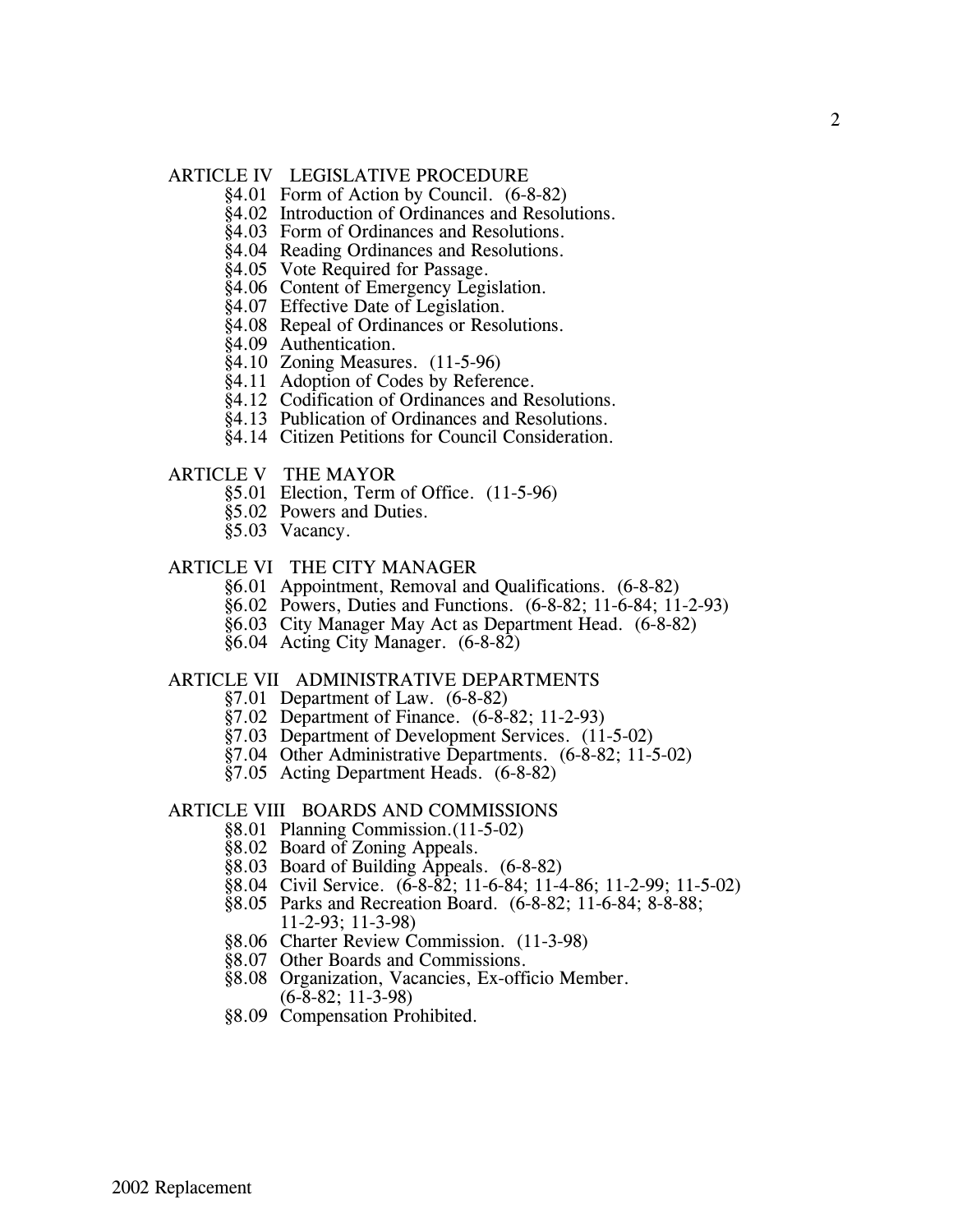- §9.01 General Provisions. (11-2-93)
- §9.02 Purchasing and Contracting Procedures. (6-8-82)

#### ARTICLE X NOMINATIONS, ELECTIONS, INITIATIVE, REFERENDUM AND RECALL

- §10.01 Nominations. (11-2-99)
- §10.02 Elections. (6-8-82)
- §10.03 Initiative and Referendum.
- §10.04 Recall.

## ARTICLE XI GENERAL PROVISIONS

- §11.01 Limitations on Terms of Elected Officials. (11-5-96)
- §11.02 Qualifications of Officers. (11-7-00)
- §11.03 Removal of Elected Officials and Members of Boards and Commissions. (11-7-00)
- §11.04 Conflicts of Interest, Ethics, Campaign Financing.
- §11.05 Succession.
- §11.06 Effect of Charter on Existing Laws and Rights.
- §11.07 Retirement Systems.
- §11.08 Amendment of Charter.
- §11.09 Effect of Partial Invalidity.
- §11.10 Interference with Administration.
- §11.11 Open Meetings.

## ARTICLE XII TRANSITIONAL PROVISIONS

- §12.01 Effective Date of Charter.
- §12.02 Effects of Charter on Existing Offices. (6-8-82; 11-5-96)
- §12.03 Continuance of Present Employees.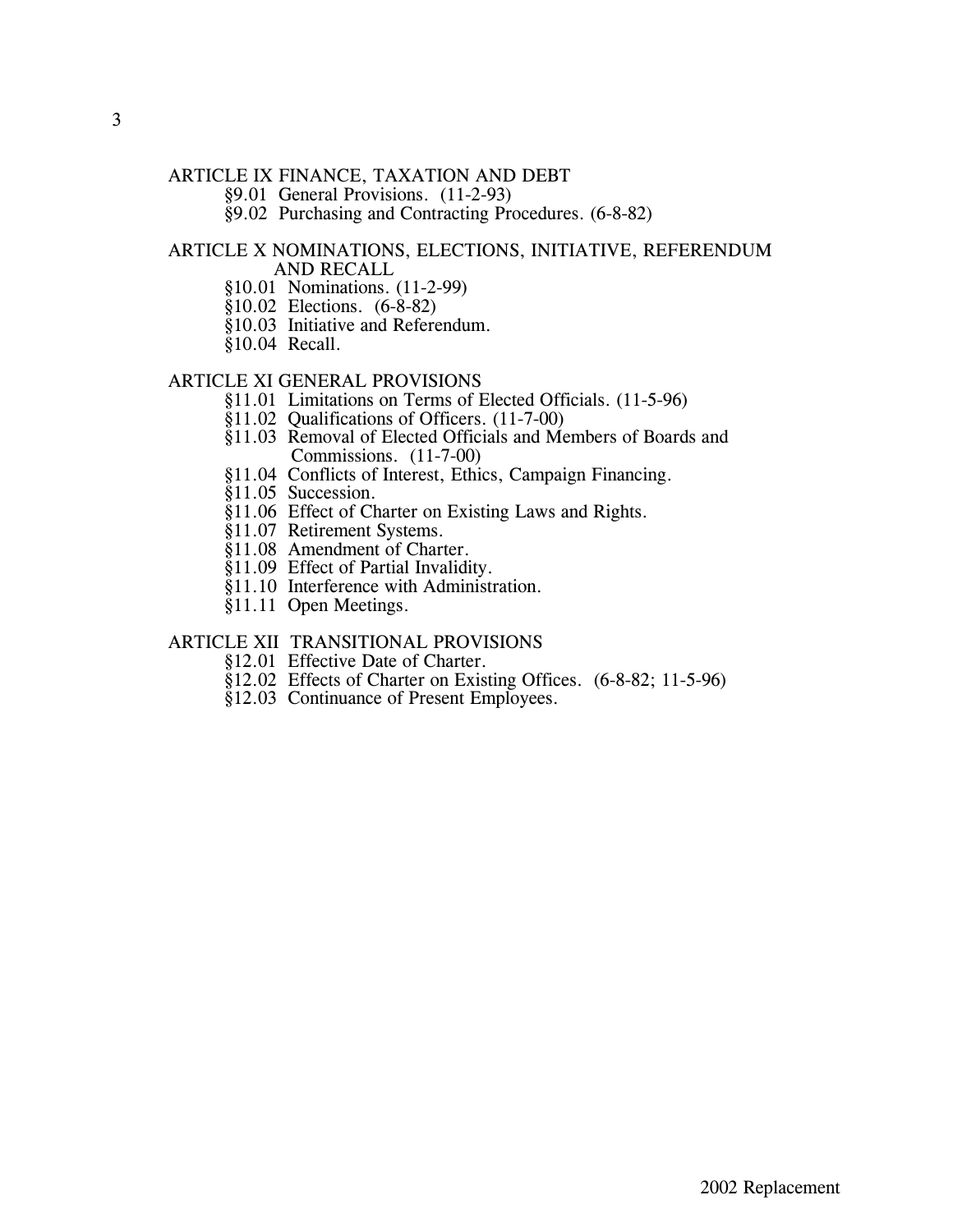2002 Replacement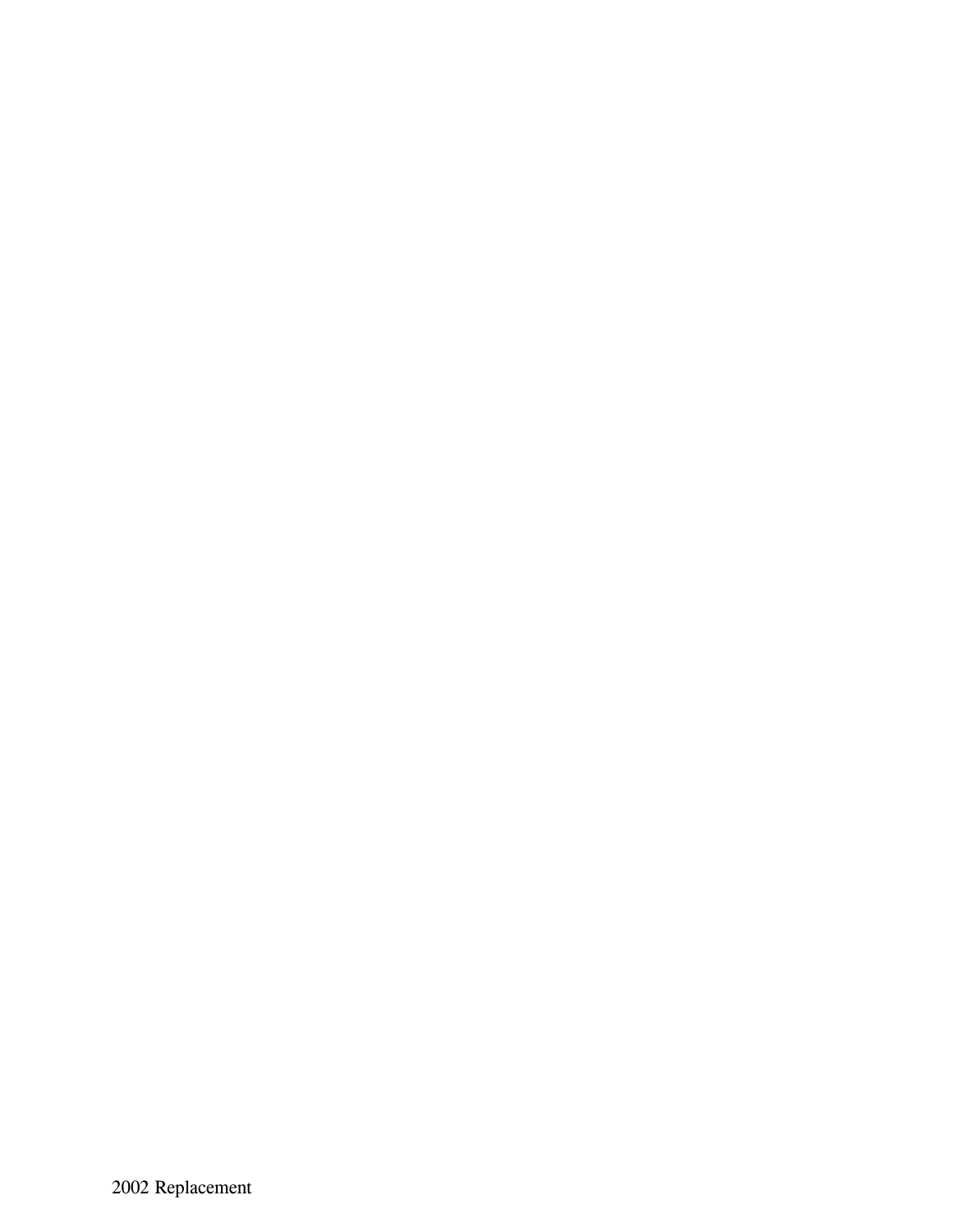#### **CHARTER**

## OF THE

### CITY OF FAIRFIELD, OHIO

#### PREAMBLE

WE, THE PEOPLE OF THE CITY OF FAIRFIELD, in order to assume responsibility for governing ourselves as fully as possible from the restraint of State authority, return government to the local level, give each individual the opportunity for a voice in the government and establish a plan to ensure the health, welfare and quality of life for us and future generations, do adopt this Charter for the City of Fairfield.

#### ARTICLE I NAME; BOUNDARIES; FORM OF GOVERNMENT

#### §1.01 NAME AND BOUNDARY.

The Municipal corporation existing as the City of Fairfield under the general statutes of the State of Ohio shall continue to be a body politic and corporate under the same name under this Charter. The Municipality shall have the same boundaries that exist on the effective date of this Charter, with power and authority to change its boundaries and annex territory in the manner authorized by the laws of Ohio.

## §1.02 FORM OF GOVERNMENT.

The Municipal government provided for by this Charter shall be known as the "Council-Manager Plan". (Amended 6-8-82)

#### ARTICLE II CORPORATE POWERS

#### §2.01 POWERS GRANTED.

The City shall have all the powers that may now or hereafter lawfully be possessed or exercised by municipal corporations under the Constitution and laws of Ohio. Title to all property shall be taken in the name of the Municipality.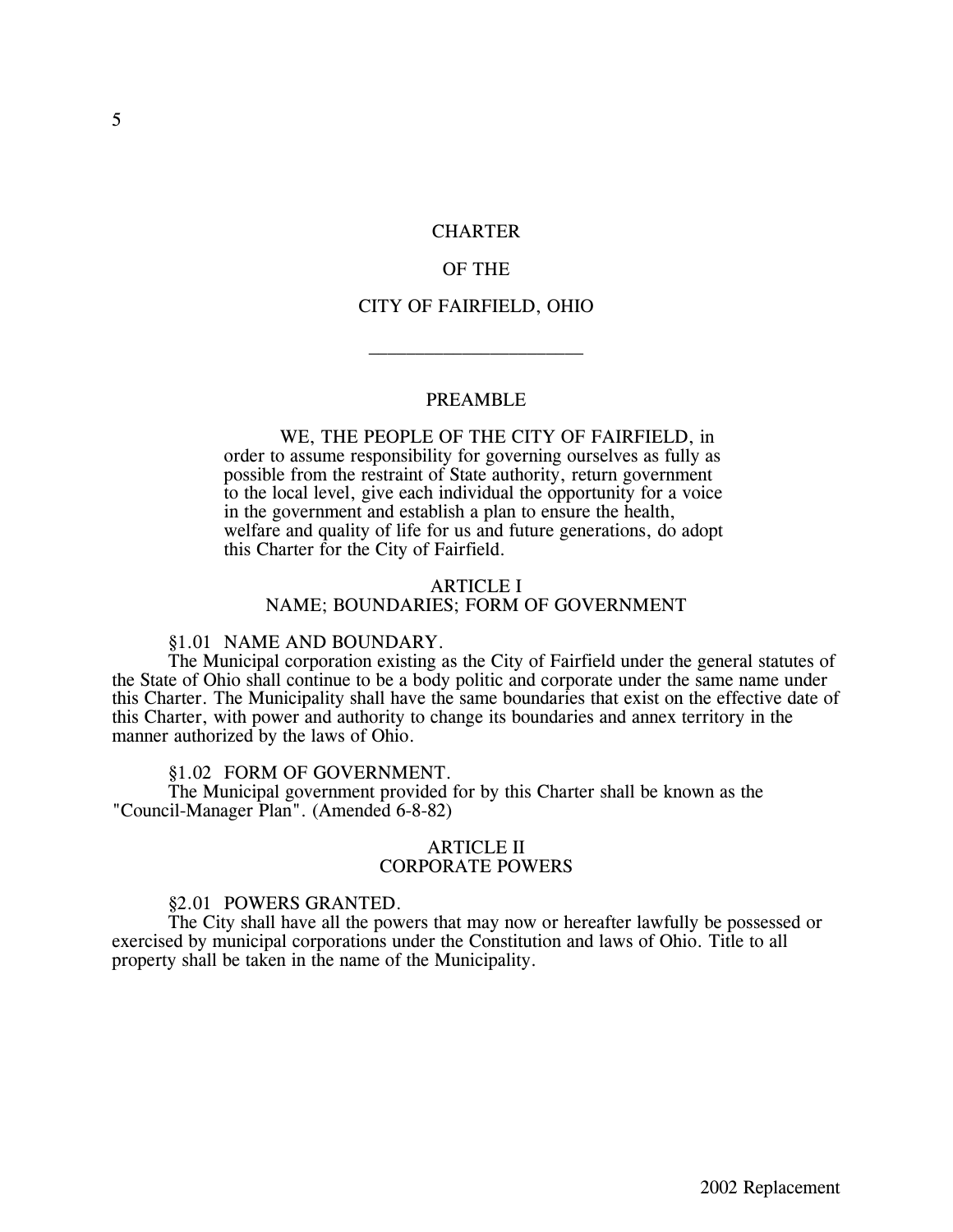## §2.02 EXERCISE OF POWERS.

All powers shall be exercised in the manner prescribed in this Charter, or if not so prescribed, in the manner provided by ordinance or resolution of Council. When not prescribed in this Charter or by ordinance or resolution, then the powers shall be exercised in the manner provided by the laws of Ohio until Council provides a different manner of exercising the powers.

## §2.03 CONSTRUCTION OF POWERS.

The powers of the City under this Charter shall be construed liberally in favor of the City and the specific mention of particular powers in the Charter shall not be construed as limiting in any way the general powers stated in this Article.

### §2.04 INTERGOVERNMENTAL COOPERATION.

(A) In carrying out any lawful function or power of the City, the Council may, by a majority vote of its members, authorize the execution of contracts or in any other manner provide for cooperation or joint action, between the City and other governmental units or agencies thereof, whether at the State, federal or local level.

(B) The powers granted by this section shall be liberally construed to authorize intergovernmental cooperation, but shall not authorize the avoidance of the provisions of this Charter concerning taxation or initiative or referendum.

#### ARTICLE III THE COUNCIL

### §3.01 POWERS OF COUNCIL.

All powers of the City shall be vested in the Council except as otherwise provided by this Charter, the Constitution or the laws of Ohio. The Council shall provide for the exercise of the powers of the City as provided in Section 2.02 of this Charter. The Council shall also provide for the performance of duties and obligations imposed on the City by law to the extent such duties and obligations do not conflict with this Charter or ordinances or resolutions adopted by the Council. The establishment of rates for public utilities shall be a power of the Council. The Council shall have authority to retain an independent certified public accountant or firm to audit some or all of the records and accounts of the City. (Amended 6-8-82)

## §3.02 COMPOSITION OF COUNCIL; TERM OF OFFICE.

The Council shall consists of seven members. Three members shall be elected from the City at large. Four members shall be elected from wards or districts of the City. Members of Council shall hold office for terms of four years commencing on the first day of January following their election. (Amended 11-5-96)

### §3.03 WARDS, DETERMINATION AND REAPPORTIONMENT.

(A) The existing ward boundaries in effect on the effective date of this Charter shall remain in effect until changed as provided in this Charter.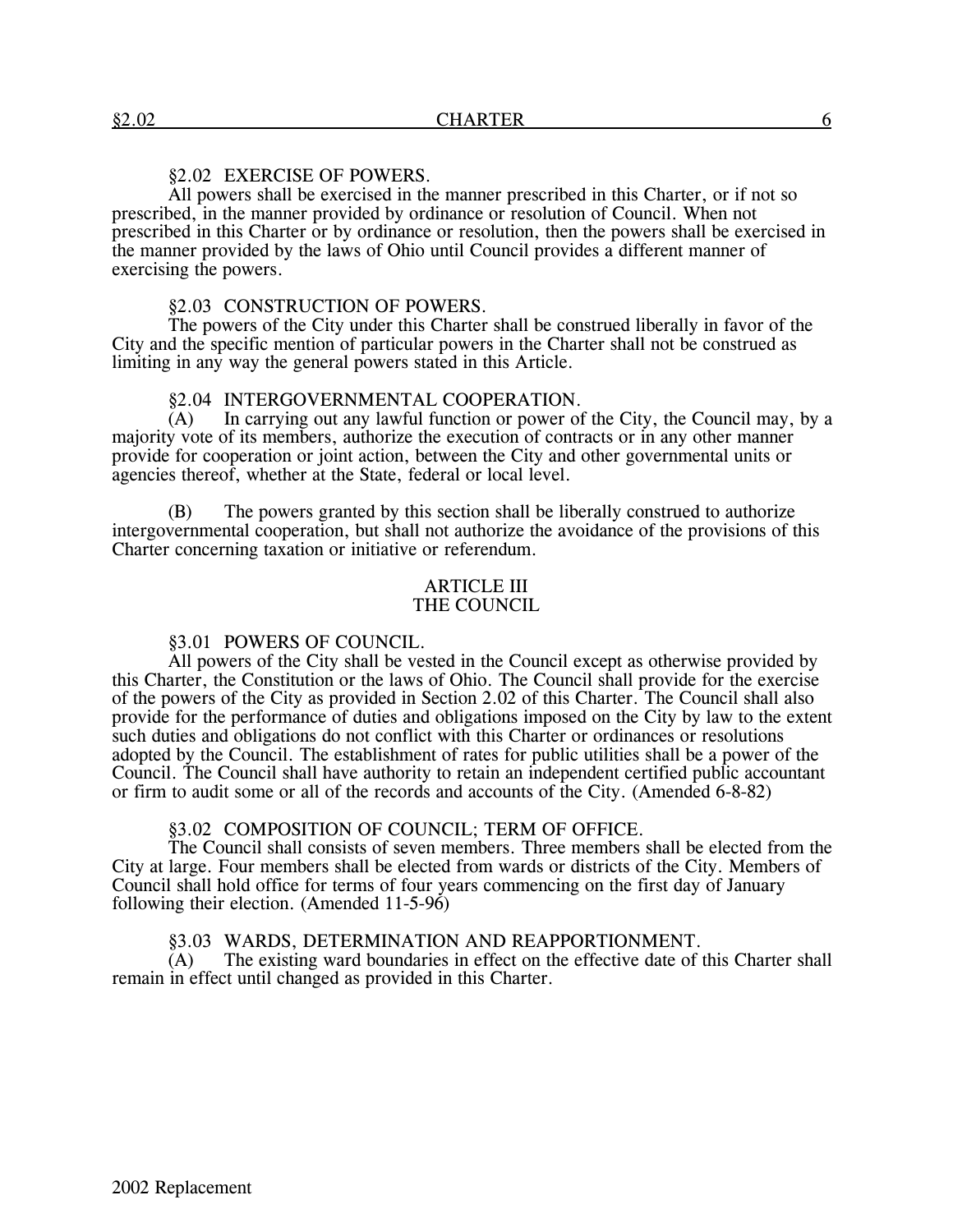(B) No later than the 15th day of January, 1981 and every five years thereafter, or at any other time in order to provide substantially equal population in each ward, the Council shall, by motion, appoint a Ward Boundary Review Commission consisting of either three or five electors of the City. No more than two-thirds of the Commission's membership shall be registered to vote in the primary of the same political party. The Commission shall study the need to reapportion the City's four wards and shall report its findings and recommendations no later than twelve months after their appointment. The report shall be filed with the Clerk of Council, and shall be in the form of a proposed ordinance or resolution, approved as to form by the Director of Law. The Council shall have sixty days after the report is filed with the Clerk of Council to approve or reject the report submitted by the Commission by the passage of the ordinance or resolution proposed by the Commission or the passage of an appropriate ordinance or resolution rejecting the report. If the Council shall reject the report of the Commission, the Council shall reapportion the City's four wards by the passage of an ordinance or resolution within one hundred eighty days after the date of the filing of the Commission's report with the Clerk of Council. If the Council rejects the report of the Commission but fails to reapportion the wards within one hundred eighty days after the filing of the Commission's report with the Clerk of Council, the ordinance or resolution constituting the report of the Commission shall become effective as fully as if it had been passed by the Council. Any ordinance or resolution reapportioning wards or adjusting ward boundaries shall become effective immediately, but shall be subject to the initiative and referendum powers of the people, as provided for in this Charter. Any reapportionment or adjustment of ward boundaries under this section shall provide for substantially equal population in each ward.

(C) All wards shall be bounded, as far as practical, by county lines, streets, alleys, avenues, public grounds, canals, watercourses, Municipal boundary lines, center lines of platted streets or railroads, or lot lines of platted subdivisions. Redivision of the City into wards by the Council or the Commission shall not terminate or otherwise affect the unexpired terms of ward Council members; however, at succeeding elections, ward Council members shall be elected from the wards as reapportioned or re-established under this section.

#### §3.04 COUNCIL PRESIDENT.

The Mayor shall be the President of the Council and shall preside at all meetings of the Council, but shall have no vote on any matter before the Council except in the case of a tie vote among the members of the Council. The Mayor shall appoint the members of the Committees created by the Council. As president of the Council, the Mayor shall have such other powers and duties, if any, as provided by rules adopted by the Council.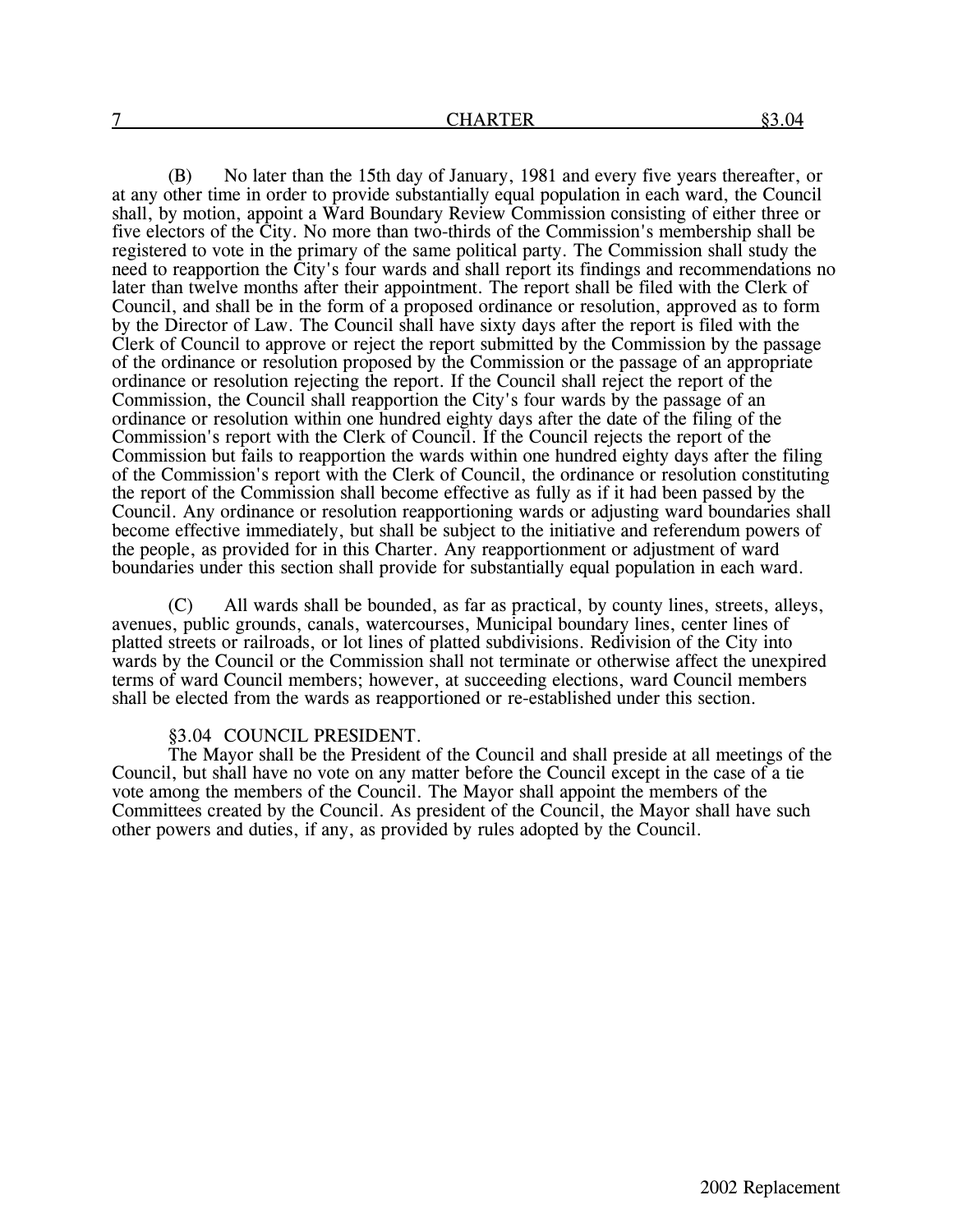#### §3.05 VICE-MAYOR.

At the first meeting of the Council in January of each even numbered year, the Mayor shall appoint a member of the Council to serve as Vice-Mayor and President Pro-tempore of the Council to serve at the pleasure of the Mayor. During the temporary absence or disability of the Mayor, the Vice-Mayor shall exercise all the powers, duties and functions of the Mayor, provided that the Vice-Mayor shall retain his or her membership on the Council and shall be entitled to vote on all matters coming before the Council, but the Vice-Mayor shall not be entitled to vote to break a tie vote where he or she has previously voted on the issue. (Amended 11-3-98)

#### §3.06 CLERK OF COUNCIL.

The Council shall appoint, by a majority of its members, a person to serve as the Clerk of Council. The Clerk of Council shall serve at the pleasure of the Council and may be removed without cause by a majority vote of the members of Council. The Clerk of Council shall have those powers, duties and functions as are provided in this Charter, by the Rules of Council, or by ordinance or resolution. Included in the duties of the Clerk of Council shall be the maintenance of a record of proceedings of the Council and a record of all ordinances and resolutions adopted by the Council. The Clerk of Council shall give notice of regular and special meetings of the Council to its members and to the public as may be provided by this Charter, the Rules of Council or by ordinance or resolution. The Clerk of Council shall be subject to the supervision and control of the officers of the Council, and shall hold no other paid employment with the City.

#### §3.07 COUNCIL MEETINGS.

 $(A)$  The Council shall determine, by a majority vote of its members, the frequency, dates and times of regular meetings in order to properly conduct its business. At the beginning of each term, the Council shall determine and publicly announce the times, dates and places of meetings to be held other than at the Municipal building for the sole purpose of obtaining citizen comments and input into the affairs of the City.

(B) Special meetings of the Council may be called, for any purpose by the Mayor or any two members of the Council upon at least twelve hours written notice to the Mayor and each member of the Council, which notice may be served personally or left at the usual place of residence. Members of the Council and the Mayor who attend special meetings of the Council or who are present at another regular or special meeting where a special meeting is announced by the presiding officer need not receive notice of the special meeting. Any member of Council may waive notice of a special meeting of the Council, either prior or subsequent to the meeting. The Council may consider and act on only those matters that are announced at another regular or special meeting of the Council or specifically set forth in the notice or waiver of the special meeting; provided such other matters that are related to the matters so announced or set forth in the notice or waiver of the special meeting may also be considered and acted upon.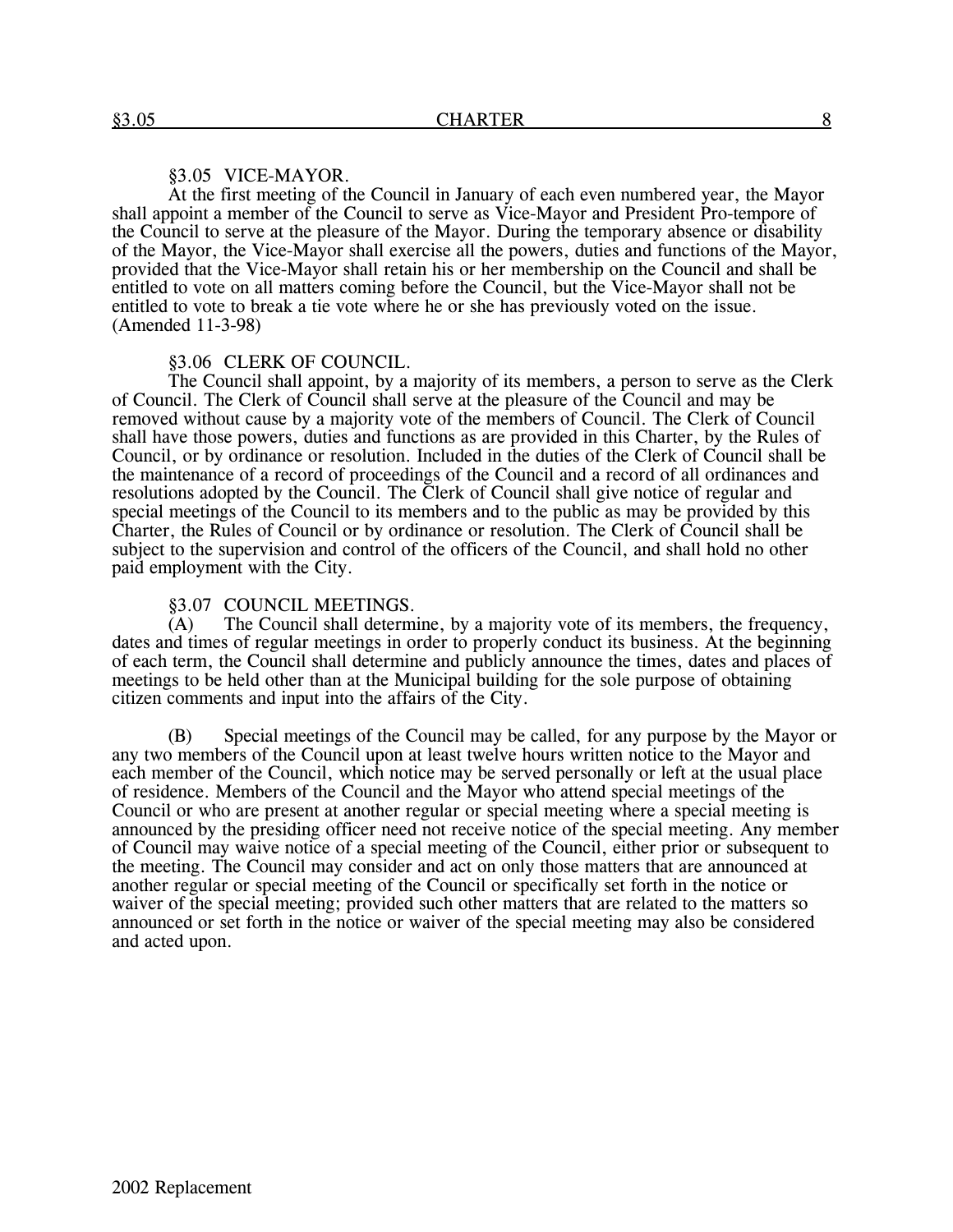§3.08 COUNCIL RULES; ORGANIZATIONAL MEETINGS.

The Council shall be a continuing body, but shall meet in the Council Chamber at its first meeting in January of each even numbered year for the purpose of organization. Council shall adopt, by majority vote of its members, its own Rules which shall not conflict with this Charter and which shall remain in effect until amended, changed or repealed by a majority vote of the members of Council. The Rules shall go into immediate effect unless a later date is specified, and shall not be subject to initiative or referendum. The Rules of Council shall provide: for the number and composition of committees of Council, if any, subject to the Mayor's right to appoint members of Council to its committees, and such other matters as Council shall determine to be necessary for the proper functioning and government of Council. (Amended 11-3-98.)

## §3.09 COMPENSATION.

(A) Compensation, salaries, wages, fringe benefits and other terms and conditions of employment of employees and appointed officials of the City shall be established pursuant to ordinances or resolutions adopted by the Council.

(B) The compensation of elected officials of the City shall be established by the Council, by ordinance or resolution, for their ensuing term of office at least thirty days prior to the date fixed under this Charter for candidates to file for such elected office. Such ordinance or resolution shall be deemed to be established under this division if it shall have been passed by the Council, even though it has not yet become effective. The compensation of an elected official shall not be changed during his or her term of office. In the event Council shall fail to establish compensation as required in this section, the compensation in effect for the prior term of office shall remain in effect until changed in accordance with this section. (Amended 11-3-98.)

## §3.10 COUNCIL VACANCIES.

Vacancies in the membership of the Council shall be filled for the unexpired term by a majority vote of the remaining members of the Council within sixty days after the vacancy occurs. If the Council shall fail to fill the vacancy within the sixty day period, the power of the Council to fill the vacancy shall lapse and the Mayor shall fill the vacancy by an appointment for the unexpired term.

## §3.11 CITIZEN COMMENTS.

The Council shall afford any person desiring to speak an opportunity to speak at any meeting of the Council. The Council shall, by its rules, regulate the frequency, time, place upon the agenda, and rules of conduct of such persons to assure an orderly and efficient consideration of its business. Any person speaking at a meeting of the Council may file written comments pertaining to his or her statement with the Clerk of Council within three days after the meeting at which the statement was made, and such written statement shall be distributed by the Clerk to the members of the Council and shall be retained in an appropriate record or file of the Council for the same period of time as minutes of the Council are retained.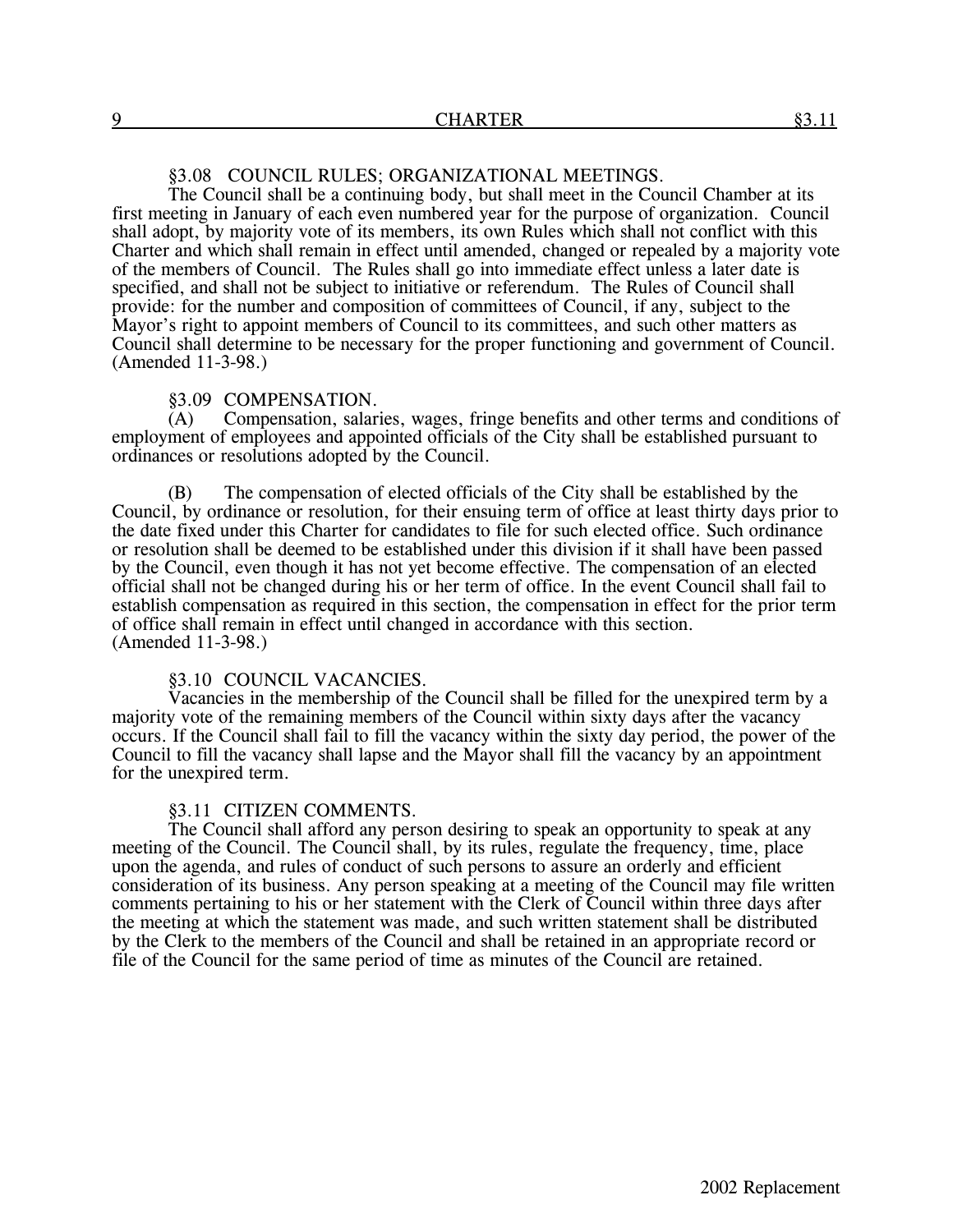## §3.12 COUNCIL INVESTIGATION.

The Council, or a committee thereof when authorized by the Council, may inquire into and investigate the conduct of any officer, department or unit of the City or any City contract, expenditure by the City or any other matter affecting the City. In the exercise of its power granted by this section, the Council shall have the power to compel the attendance and testimony of witnesses and the production of books, papers, and other evidence on its own motion or through the process of any appropriate court or officer thereof; and the Council may adopt ordinances or resolutions imposing penalties for failure or refusal of persons to comply with its lawful orders under this section.

#### ARTICLE IV LEGISLATIVE PROCEDURE

## §4.01 FORM OF ACTION BY COUNCIL.

(A) Unless another form of action or a greater or lesser majority is required or allowed under other sections of this Charter, the Council shall take action on the following matters by way of a motion adopted by a majority vote of the members of the Council:

- (1) To conduct the business of Council;<br>(2) In procedural matters;
- (2) In procedural matters;<br>(3) For elections conducte
- (3) For elections conducted among Council members;<br>(4) To appoint or remove officers, acting officers and
- To appoint or remove officers, acting officers and employees of the City, where action by the Council is required under this Charter;
- (5) To approve, confirm or concur in appointments, removals, or disciplinary action taken by the City Manager or other officers of the City, where action of the Council is required under this Charter;
- (6) To adopt, amend, revise or repeal Rules of the Council;
- (7) To authorize any action necessary to the conduct or inquries or investigations into the affairs or business of the City;
- (8) To direct or request that action be taken or that information be provided by any officer, employee, agent or independent contractor of the City;
- (9) To direct the response to a Citizen Petition under Section 4.14 of this Charter; or
- (10) As otherwise provided for under this Charter.

Where another part of this Charter requires that action be taken in a different manner or by a greater or lesser vote of the Council than provided under this Division (A), such action shall be taken in the manner or by the majority vote of the Council as required or allowed by such other part of this Charter. Any action specified in this Division (A) to be taken by motion may also be taken by ordinance or resolution in the manner provided under this Charter, except in such case the ordinance or resolution shall be effective immediately and shall not be subject to referendum or initiative powers otherwise reserved to the people. (Amended 6-8-82)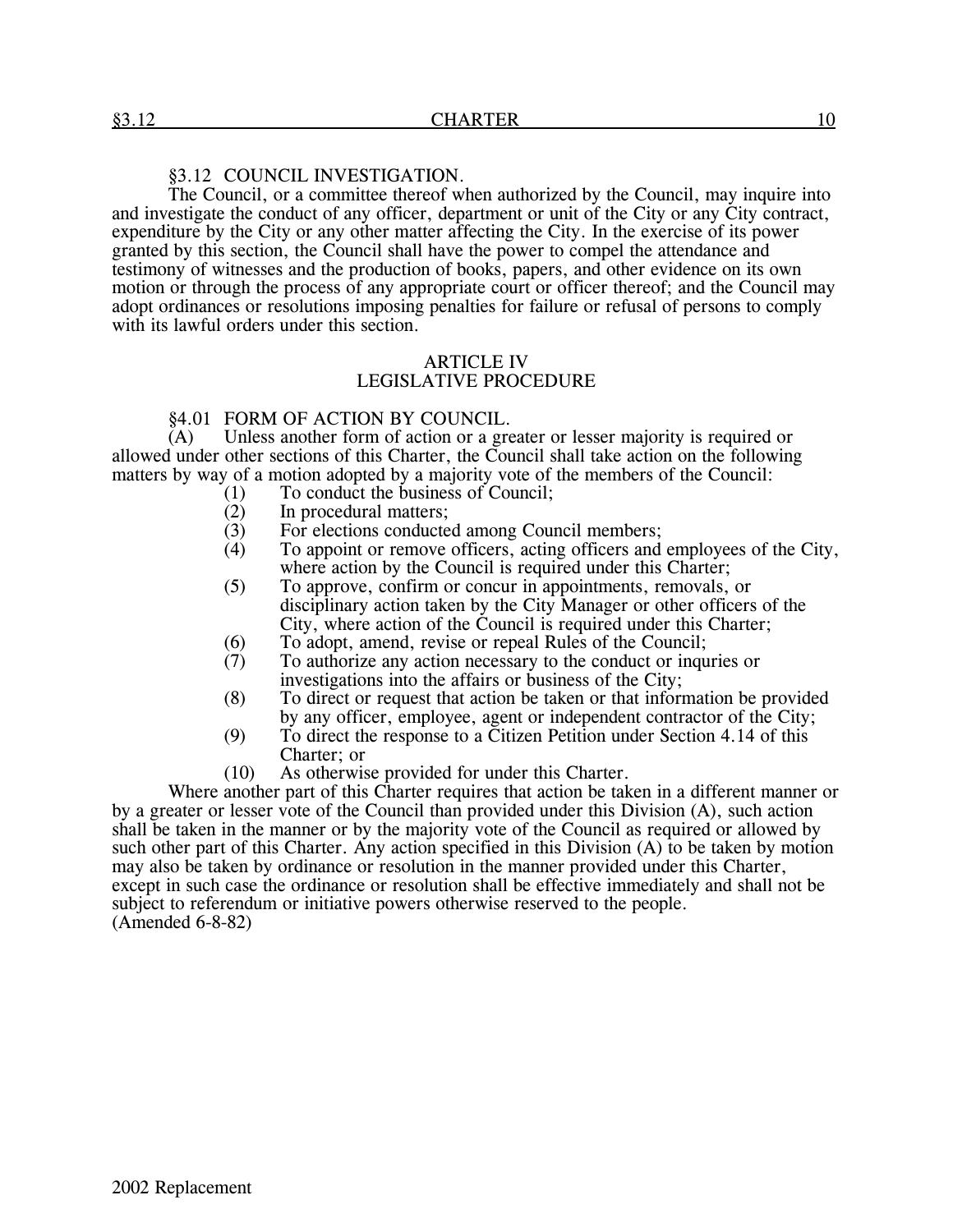(B) All actions, other than those set forth in Division (A) of this section, shall be taken by ordinance or resolution.

(C) No action of the Council shall be invalidated merely because the form thereof fails to comply with the provisions of this Section 4.01 of the Charter.

# §4.02 INTRODUCTION OF ORDINANCES AND RESOLUTIONS.<br>(A) Any member of Council may introduce any ordinance or resolut

(A) Any member of Council may introduce any ordinance or resolution, at a regular or special meeting, which shall be in written or printed form and shall contain a concise title.

(B) The Mayor may present a proposed ordinance or resolution to the Council or any committee of the Council at any regular or special meeting of the Council or the committee, and the Council shall, by motion, reply to the Mayor within thirty days indicating the action, if any, the Council contemplates taking on the Mayor's proposal.

#### §4.03 FORM OF ORDINANCES AND RESOLUTIONS.

(A) The form and style of ordinances and resolutions shall be determined by the Rules of Council.

(B) Each ordinance or resolution shall contain only one subject, which shall be expressed in its title, and if any emergency is declared, the title shall indicate the declaration of the emergency; provided that appropriation ordinances may contain the various subjects, accounts, and amounts for which monies are appropriated, and that ordinances and resolutions which are codified or recodified are not subject to the limitation of containing one subject.

(C) Any ordinance or resolution which amends an existing ordinance, section or part of a section or ordinance, or which amends a section or part of a section of the codified ordinances of the City, shall set out in full the ordinance, section or part of a section, or the section or part of a section of the codified ordinances, to be amended, and shall indicate matter to be omitted by enclosing it in brackets or by striking through the type and shall indicate new matter by underscoring or italics.

(D) Any ordinance or resolution may be amended by motion at any time before its passage by a majority vote of the members of the Council, and the amendment of such an ordinance or resolution shall not require that it receive additional readings. Each amendment to a pending ordinance or resolution proposed before its passage shall be considered and voted upon separately.

(E) This section is directory and is intended to be enforced only by the Council. The failure of the Council to comply with the provisions of this section shall not invalidate any ordinance or resolution passed by the Council or any action taken thereunder.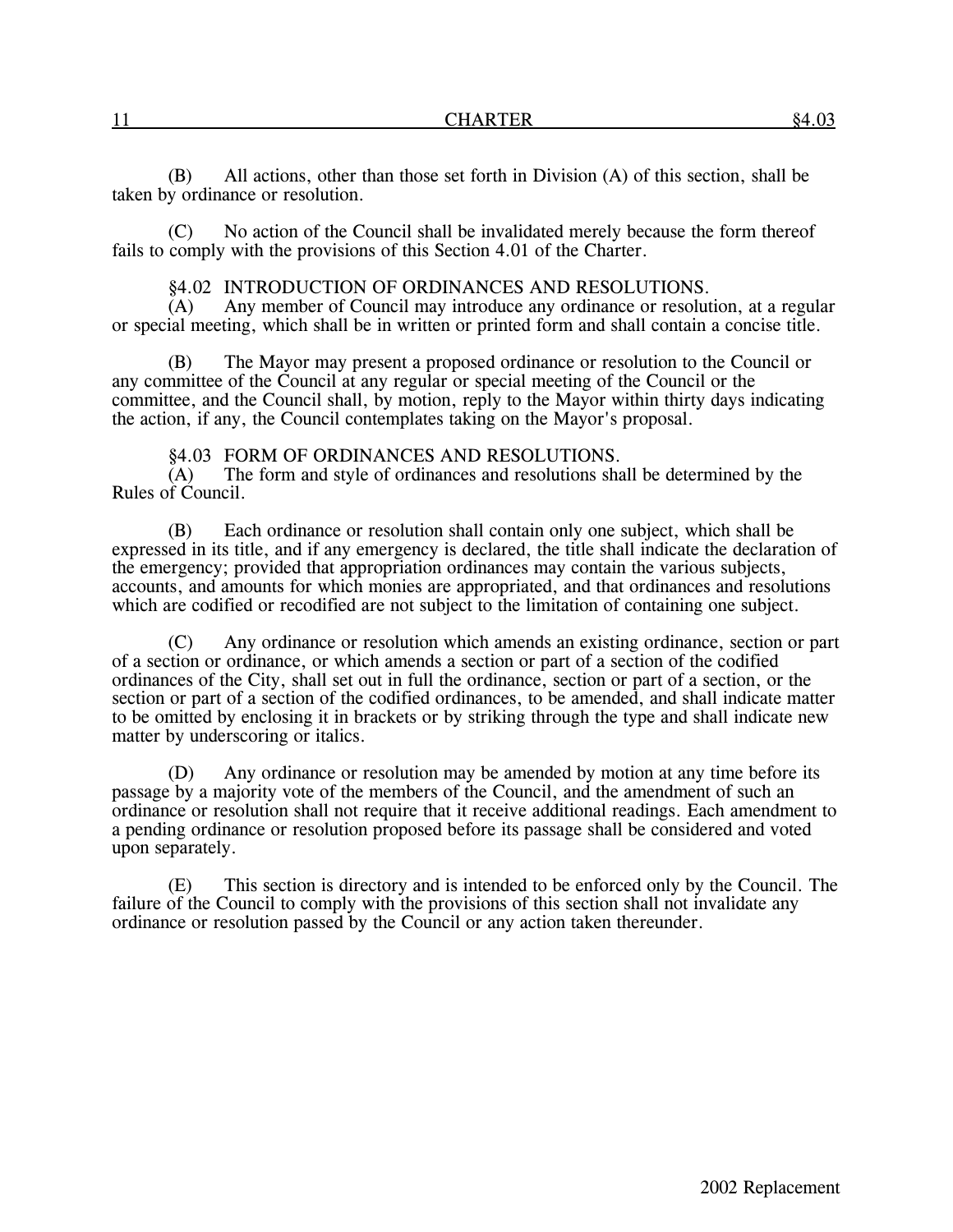## §4.04 READING ORDINANCES AND RESOLUTIONS.

(A) Each ordinance and resolution shall be read at regular or special meetings of the Council held on three separate days, unless this requirement is dispensed with by vote of not less than two-thirds of the members of the Council.

(B) Each ordinance or resolution shall be read in full at each reading provided for under Division (A) of this section, unless the Council authorizes, by a majority vote of its members, that readings shall be by title only. The Mayor or other presiding officer may require that any ordinance or resolution be read in full at any reading provided for under Division (A) of this section. The failure to read an ordinance or resolution in full or by title only, as required or authorized by this Division (B), shall not invalidate any ordinance or resolution passed by the Council or any action taken thereunder. This Division (B) is directory only and is intended to be enforced only by the Council.

## §4.05 VOTE REQUIRED FOR PASSAGE.

(A) Each non-emergency ordinance or resolution shall be passed by a vote of a majority of the members of the Council.

(B) Each emergency ordinance or resolution shall be passed by a vote of at least two-thirds of the members of the Council. If an emergency ordinance or resolution shall fail to receive the required two-thirds vote, but receives the necessary majority vote required for passage as a non-emergency measure, it shall become effective as a non-emergency measure.

(C) Each vote upon the question of passage of an ordinance, resolution or motion shall be taken of the members of the Council, and the vote of each member of the Council shall be entered in the records of the proceedings of the Council.

## §4.06 CONTENT OF EMERGENCY LEGISLATION.

(A) Each emergency ordinance or resolution shall determine that the ordinance or resolution is necessary for the immediate preservation of the public peace, health, safety or welfare, or for the urgent benefit or protection of the City or its inhabitants, whether individuals or other entities, and shall contain a statement of the necessity for the emergency in the body of the ordinance or resolution.

(B) Ordinances and resolutions for any of the following purposes shall not be enacted as emergency measure:<br> $(1)$  Granting,

- Granting, renewing or extending a franchise;
- (2) Establishing rates to be charged for services by investor owned public utilities or public utilities owned or operated by the City; and
- (3) The enactment, amendment or repeal of any ordinance or resolution: establishing, amending, revising, changing or repealing zoning classifications, districts, uses or regulations or codes regulating structural standards for the construction, alteration or improvement of buildings and other structures; or eliminating or modifying specific provisions of the civil service laws of Ohio and substituting local provisions or procedures in lieu of the specific provisions of those laws.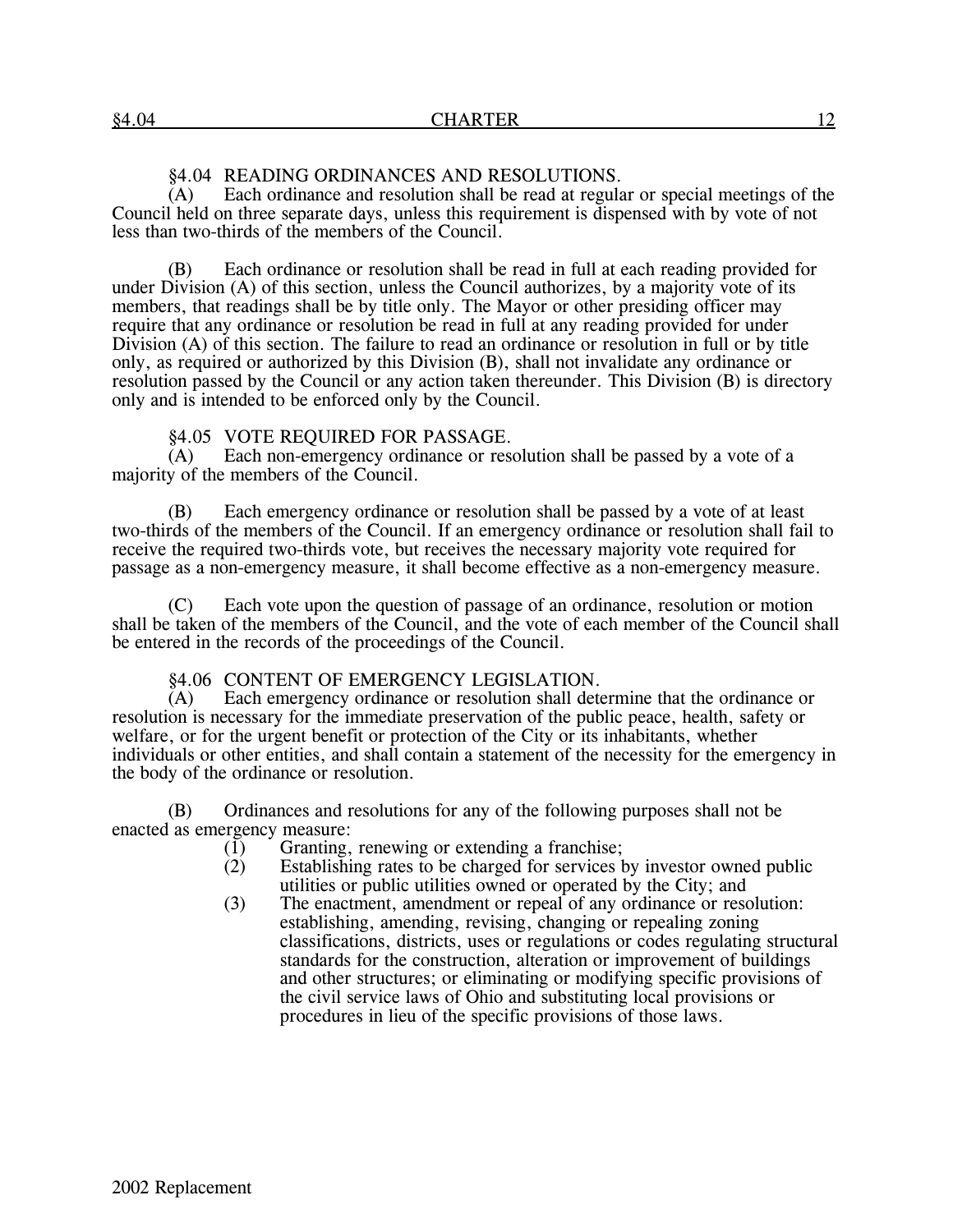## §4.07 EFFECTIVE DATE OF LEGISLATION.

(A) Ordinances and resolutions for the following shall take effect immediately upon their passage unless a later time is specified therein:

- (1) Appropriating money;
- (2) Providing for an annual tax levy for current expenses;<br>(3) Providing public improvements petitioned for by the  $\alpha$
- Providing public improvements petitioned for by the owners of a majority of the feet front of the property benefited and to be especially assessed for the cost thereof;
- (4) Submission of any question to the electorate or the determination to proceed with an election;
- (5) Approval of a codification, recodification, or rearrangement of ordinances and resolutions;
- (6) Ordinances and resolutions passed pursuant to Division (A) of Section 4.01 of this Charter; or
- (7) Ordinances or resolutions adopted as emergency measures.

(B) All other ordinances and resolutions shall go into effect thirty days after their passage by the Council.

## §4.08 REPEAL OF ORDINANCES OR RESOLUTIONS.

The Council may, by ordinance or resolution, repeal any existing ordinance or resolution or section or part of such ordinance or resolution, or any section or part of a section of the codified ordinances and resolutions of the City. Such repeal may be included in an ordinance or resolution that amends or revises existing provisions or enacts new provisions. This section shall not abrogate the doctrine of repeal by implication.

#### §4.09 AUTHENTICATION.

Each ordinance and resolution shall be authenticated by the signature of the Mayor and the Clerk of Council. The failure or refusal of those officers to authenticate by signature shall not invalidate an otherwise properly enacted ordinance or resolution.

## §4.10 ZONING MEASURES.

(A) Ordinances or resolutions establishing, amending, revising, changing or repealing zoning classifications, districts, uses or regulations shall be initiated by a member of Council. If the proposed ordinance or resolution changes the zoning classification of any property, written notice of the proposed rezoning ordinance or resolution shall be mailed by the Clerk of Council by first class Unites States mail at least ten days before the first reading of such ordinance or resolution to the owner(s) of the property proposed to be rezoned, unless such notice is waived by the property owner(s) in writing. Such notices shall be sent to the addresses of owners appearing on the County Auditor's current tax list or to the residence addresses of such owners. The failure of delivery of such notice shall not invalidate any ordinance or resolution. Immediately after the first reading of the ordinance or resolution, the presiding officer of Council shall refer such measure to the Planning Commission for its consideration and recommendation. Within forty-five days after receipt of referral, the Planning Commission shall hold a public hearing on such measure and return to the Clerk of Council the written recommendations of a majority of the members of the Commission. In the event of a tie vote among the members of the Planning Commission regarding a zoning measure, such fact shall be certified in writing by the Chairman of the Planning Commission to the Clerk of Council and such certificate shall constitute a recommendation to the Council that the zoning measure not be adopted by the Council. Unless the Council and Planning Commission have previously held a joint public hearing as hereinafter provided, upon receipt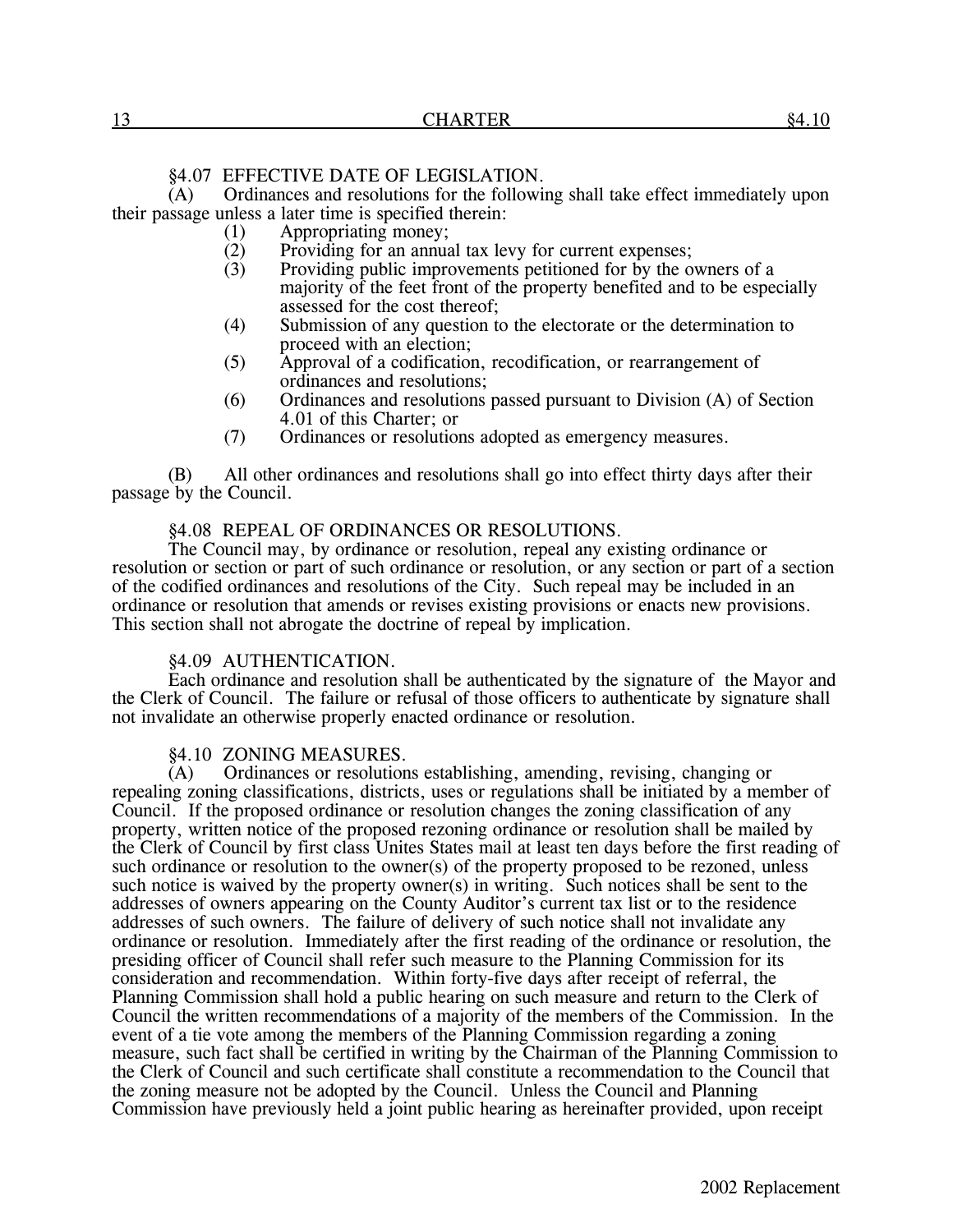of the recommendations of the Planning Commission, the Mayor shall set a date for a public hearing before the Council, not earlier than fifteen days after the receipt of the Planning Commission's recommendations. The Clerk of Council shall cause a notice of the public hearing to be published one time in a newspaper of circulation within the City; said publication to be made at least seven days prior to the date of the public hearing. When the amendment, revision, change or repeal involves ten or less parcels of land as listed on the tax duplicate, written notice of the hearing shall be mailed by the Clerk of Council by first class United States mail at least seven days before the date of the public hearing, to the owners of the property within, contiguous to and directly across the street from the affected parcel or parcels. Such notices shall be sent to the addresses of owners appearing on the County Auditor's current tax list or to the residence addresses of such owners and to other lists as may be required by Council. The failure of delivery of the notice shall not invalidate any ordinance or resolution. The Council and Planning Commission may hold joint hearings on any such ordinance or resolution. In the event of a joint public hearing between the Planning Commission and Council on any such ordinance or resolution, notice as required for public hearings of Council shall be given and no other public hearing before the Planning Commission or Council shall be required. (Amended 11-5-96)

(B) A concurring vote of at least two-thirds of the membership of Council shall be necessary to pass any zoning ordinance or resolution which differs from the written recommendations of the Planning Commission, but in no event shall an ordinance or resolution be passed unless it receives at least a majority vote of the members of Council.

## §4.11 ADOPTION OF CODES BY REFERENCE.

Council may adopt or incorporate by reference codes prepared by the State or any department, board or other agency or political subdivision of the State, or any standard or model ordinance or code prepared and promulgated by a public or private organization pertaining to such matters as the Council determines to be appropriate. The ordinance or resolution adopting any standard ordinance or code shall make reference to the date and source of the standard ordinance or code without reproducing it at length in the ordinance or resolution. Subsequent amendments or changes to standard codes may also be adopted and incorporated by reference. When adopted by reference, publication of the standard ordinance or code shall not be required, but copies of same shall be kept in the office of the Clerk of Council to be available to interested persons.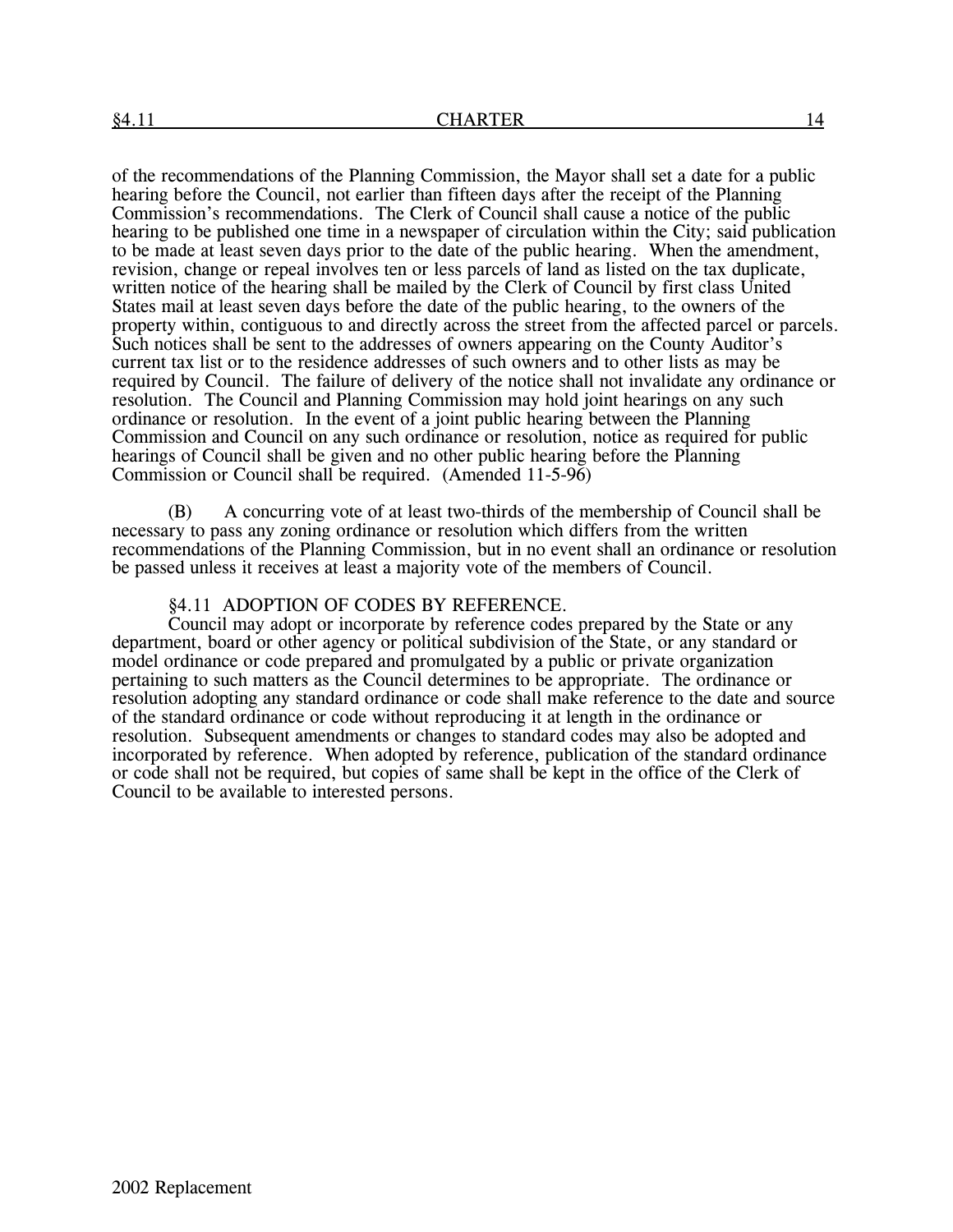## §4.12 CODIFICATION OF ORDINANCES AND RESOLUTIONS.

By a majority vote of the members of Council, the Council may cause the ordinances and resolutions of the City to be revised, codified, recodified, rearranged, or published in book form, and such action shall become effective immediately upon approval thereof by a majority vote of the members of Council, and may contain new matter therein. The Clerk of Council shall cause a notice of such proposed action by the Council to be published one time in a newspaper of circulation in the City at least seven days prior to Council's action, and no further publication shall be necessary. A current service supplementing the City's codified ordinances and resolutions shall be maintained in the manner prescribed by the Council.

### §4.13 PUBLICATION OF ORDINANCES AND RESOLUTIONS.

(A) Unless otherwise provided in this Charter, each ordinance and resolution passed by the Council shall be published by one of the following methods, as determined by the Council:

- (1) Publication of the full text of the ordinance or resolution once in a newspaper determined by the Council to be of circulation within the City; or
- (2) By posting a copy of the ordinance or resolution in a public area of the Municipal building and at least two other publicly owned or operated buildings and by publication of a concise summary of the ordinance or resolution and the location of the postings of the copies thereof once in a newspaper determined by the Council to be of circulation within the City such posting shall be maintained for at least seven days.

(B) The Clerk of Council shall cause each ordinance or resolution passed by the Council to be published or posted, as required by Division (A) of this section, within ten days after it has been passed. Any ordinance or resolution may take effect prior to its publication or posting.

(C) The failure to publish or post an ordinance or resolution as required by Divisions (A) or (B) of this section or an error or omission in such publication or posting shall not invalidate the ordinance or resolution, and in such events the Clerk of Council shall cause the ordinance or resolution to be published or posted as required by Division (A) of this section at a later date.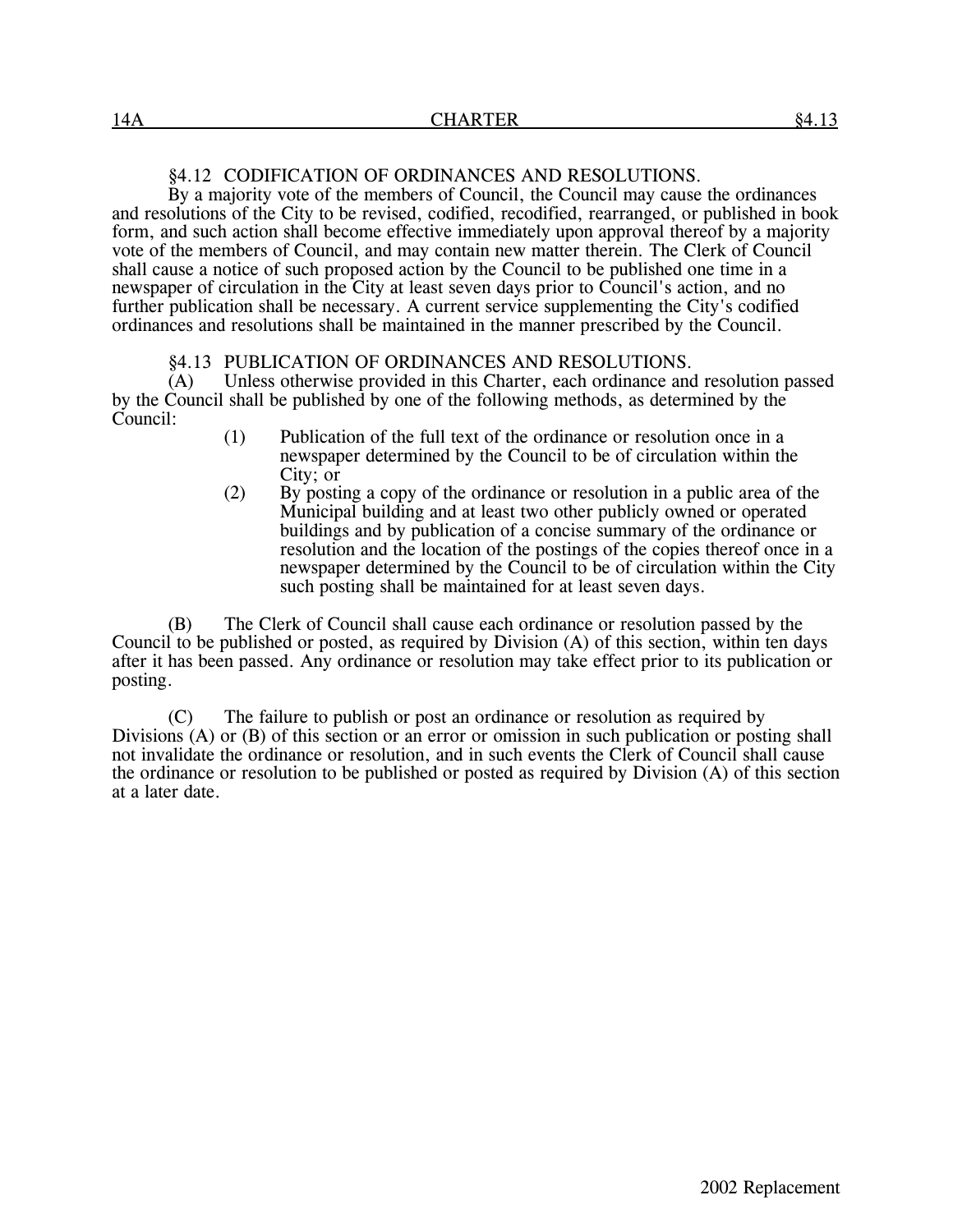§4.14 CITIZEN PETITIONS FOR COUNCIL CONSIDERATION.

(A) In addition to other methods preserved by the Constitutions of the United States and the State of Ohio or prescribed by this Charter, the electors of the City may petition the Council in regard to any matter within the powers of the Council in the manner provided by this section. All petitions shall be in written form and shall be signed by not less than fifty electors of the City. The person circulating the petition shall swear or affirm before a notary public or other officer authorized by law to administer oaths that: the signatures on the petition were made in the presence of the circulator and the signature are believed by the circulator to be genuine. The notary or other officer administering the oath or affirmation shall sign and date his or her acknowledgment. The petition shall contain a concise statement of the matter the petitioners want the Council to consider or the action requested of the Council by the petitioners, and the name and address of the person to whom Council shall respond.

(B) The petition shall be filed with the Clerk of Council who shall present it to the Council at its next regular meeting after the petition is filed.

(C) Within thirty days after presentation of the petition to the Council, the Council shall cause a written letter or notice to be mailed, by first class mail, to the person designated in the petition to receive the Council's response at the address shown in such petition, explaining the views of the majority of the Council on the matters set forth in the petition. The Council's response shall be read at the next regular meeting of the Council.

(D) This section imposes no duty upon the Council other than to consider the matters set forth in the petition and to respond thereto in the manner required under Division (C) of this section.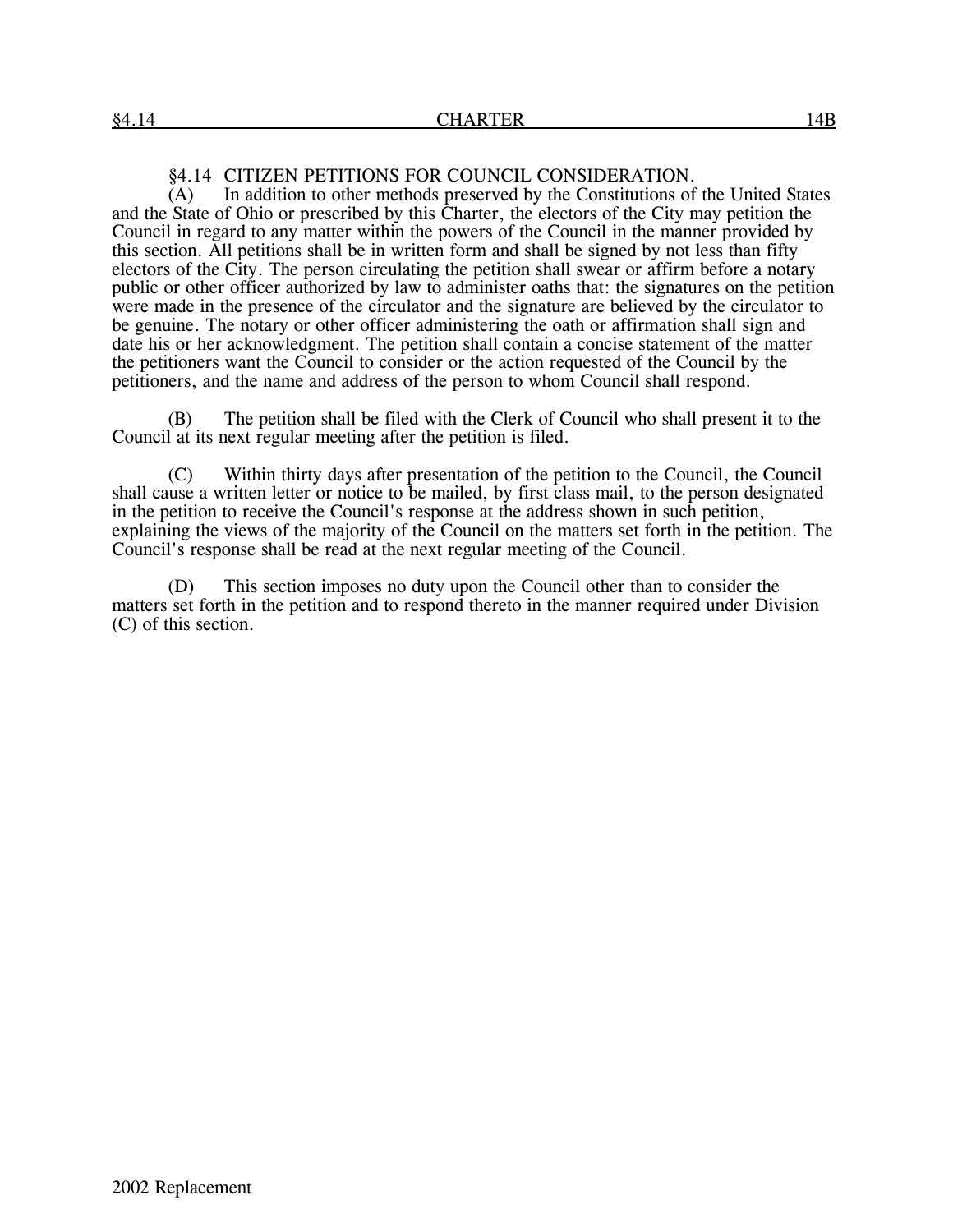#### ARTICLE V THE MAYOR

## §5.01 ELECTION, TERM OF OFFICE.

The Mayor shall be elected from the City at large for a term of office of four years commencing on the first day of January following his or her election. (Amended 11-5-96)

#### §5.02 POWERS AND DUTIES.

 $(A)$  The Mayor shall preside at all meetings of the Council and shall have those powers, duties and functions as provided under Section 3.04 of this Charter. The Mayor shall not have veto power over ordinances or resolutions passed by the Council.

(B) The Mayor shall exercise judicial powers conferred on mayors of municipal corporations by the laws of Ohio.

(C) The Mayor shall be recognized as the head of the City government for ceremonial purposes.

(D) The Mayor shall be the head of the City government for all military purposes in time of war, national emergency, riot or insurrection, or other emergency threatening the safety of life or property within the City; and as such head shall have all the powers, duties and functions granted by the Constitution and laws of Ohio to mayors or other chief executives of municipal corporations, or as granted to the Mayor by ordinances or resolutions adopted by the Council.

(E) The Mayor shall have other powers, duties and functions as provided by this Charter, the Constitution of Ohio, the ordinances and resolutions passed by the Council, and the laws of Ohio to the extent that such laws do not conflict with and are consistent with this Charter and the City's ordinances and resolutions.

#### §5.03 VACANCY.

(A) In the event of a vacancy in the office of Mayor, the Vice-Mayor shall act as the Mayor, with all the powers, duties and functions of the Mayor, until the Council appoints one of its members to serve for the unexpired term of the Mayor. If no member of Council shall accept the appointment as the Mayor, the Council shall appoint an elector of the City to serve for the unexpired term of the Mayor. The appointment by the Council shall be by a majority vote of its members, and a member who is nominated for such appointment may vote thereon.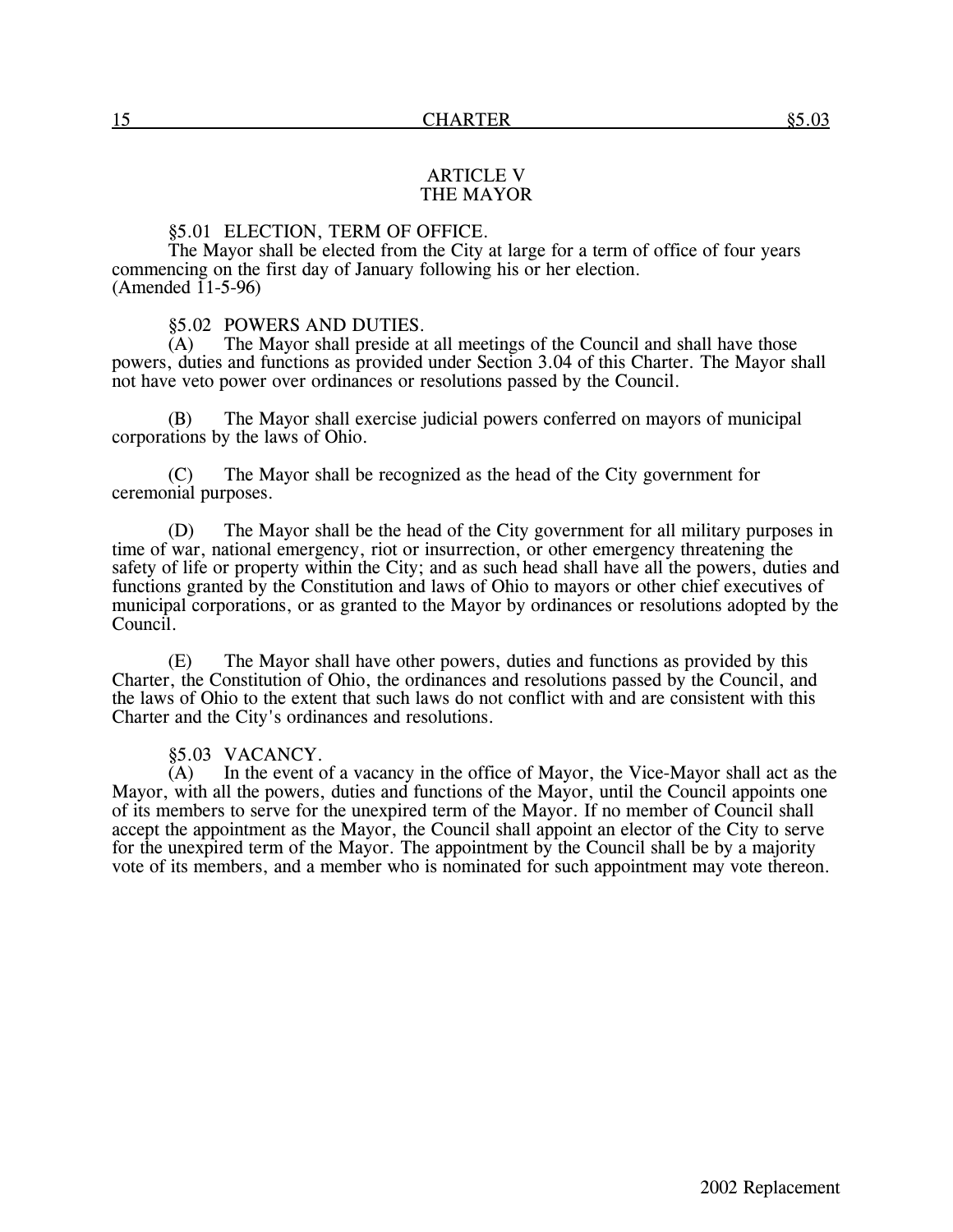(B) The Vice-Mayor shall retain his office as a member of Council and all rights and privileges thereof while acting as Mayor under this section.

(C) The vacancy created in the Council as a result of filling a vacancy in the office of Mayor by the appointment of a Council member as the Mayor shall be filled pursuant to Section 3.10 of this Charter.

#### ARTICLE VI THE CITY MANAGER

## §6.01 APPOINTMENT, REMOVAL AND QUALIFICATIONS.

(A) The Council shall appoint a person possessing the qualifications set forth in Division (B) of this section as the City Manager by a majority vote of the members of the Council. The City Manager shall serve at the pleasure of the Council and may be removed from office, without cause, upon a majority vote of the members of Council.

(B) The City Manager shall be chosen solely on the basis of his or her personal, executive and administrative qualifications. The Council shall be the sole judge of those qualifications. The Council shall consider the adequacy of the training and experience of persons considered for appointment to the office of City Manager. The Council shall determine and publish in such manner as it determines appropriate the criteria it will consider in making the appointment of the City Manager.

(C) The City Manager need not be a resident of the City at the time of his or her appointment. The City Manager shall become a resident of the City within six months after his or her appointment, unless the Council waives the residence requirement by majority vote of its members.

(D) No member of the Council shall be appointed as the City Manager while a member of Council or for two years after vacating a seat on the Council. (Amended 6-8-82)

§6.02 POWERS, DUTIES AND FUNCTIONS.

(A) The City Manager shall be the chief executive, administrative, and law enforcement officer of the City. The City Manager shall be responsible to the Council for the administration of all of the City's affairs placed in his or her charge by or under this Charter, the ordinances or resolutions of the City and the laws of Ohio. The City Manager shall have the following powers and duties:

> (1) To appoint and promote all department heads, officers and employees of the City in the Classified and Unclassified Service of the City under the Manager's direction, control and supervision, except as may be otherwise provided in this Charter.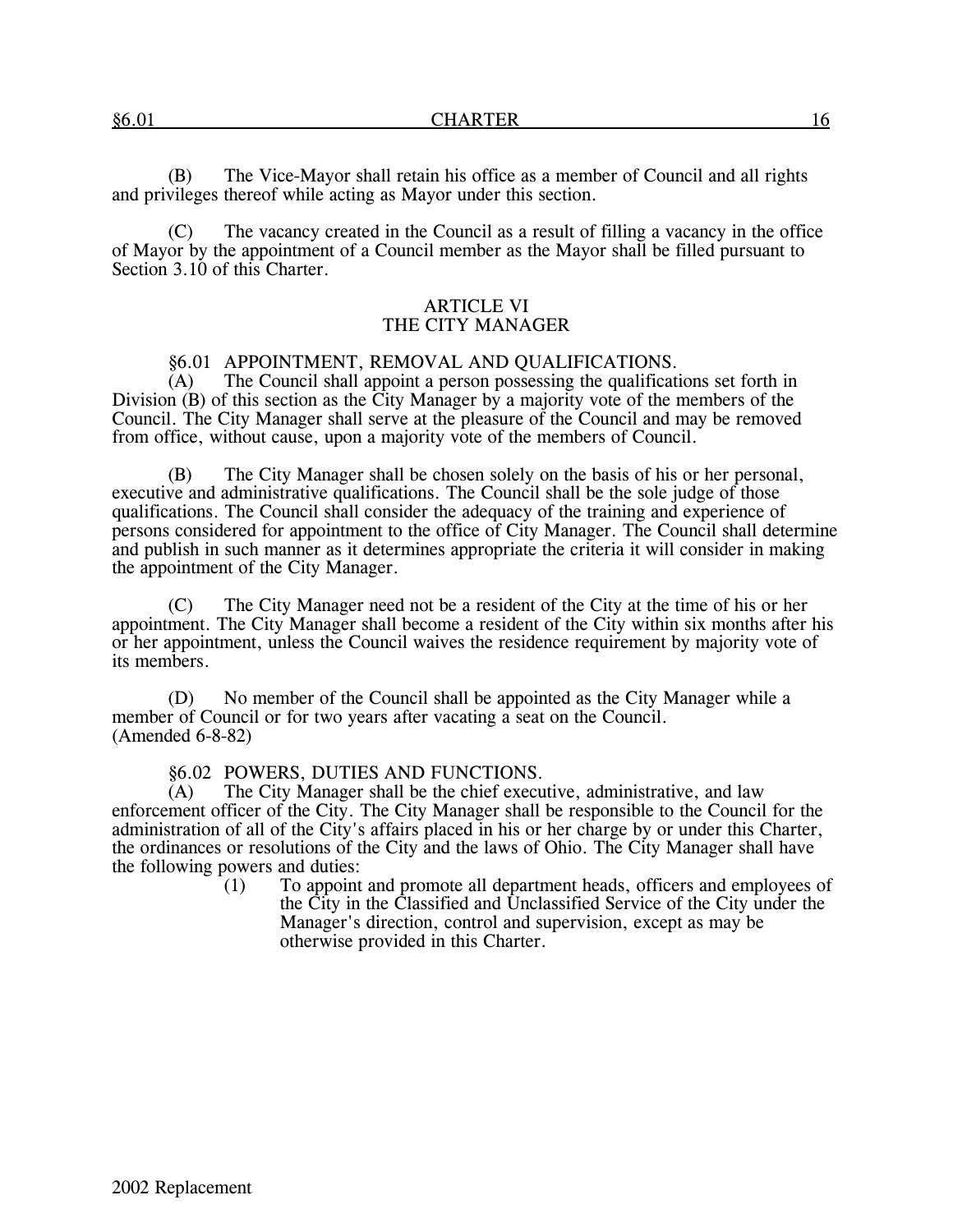- (2) To remove, suspend or discipline department heads, officers and employees of the City who are in the Classified or Unclassified Service of the City under the Manager's direction, control and supervision, subject to the provisions of this Charter pertaining to Civil Service, except as may be otherwise provided in this Charter.
- (3) To direct and supervise the administration of all departments, offices and agencies of the City which are under his or her direction, control and supervision, including the direction, control and supervision of all employees, except as may be otherwise provided in this Charter.
- (4) To attend all Council meetings. The City Manager shall have the right to take part in discussion but may not vote on matters before the Council.
- (5) To see that all laws, provisions of this Charter and ordinances and resolutions of the City, subject to enforcement by the Manager or by officers or employees subject to the Manager's supervision, are faithfully executed.
- (6) To prepare and submit the annual budget and capital program to the Council.
- (7) To submit to Council and make available to the public a complete report on the finances and administrative activities of the City as of the end of each fiscal year.
- (8) To make such other reports as the Council may require concerning the operations of Municipal departments, offices, boards, commissions and agencies subject to the Manager's direction and supervision.
- (9) To keep the Council fully advised as to the financial condition and future operating and capital needs of the City and make such recommendations to the Council concerning the affairs of the City as the Manager deems desirable.
- (10) To require reports and information of subordinate officers and employees of the City as he or she deems necessary in the orderly operation of the City, or when requested to do so by the Council or any board or commission of the City.
- (11) To execute, on behalf of the City, all contracts, agreements, bonds, notes, certificates of indebtedness, and other instruments to which the City is a party. To affix to official documents and instruments of the City the City Manager's seal which shall be the seal of the City, but the absence of the seal shall not affect the validity of any document or instrument.
- (12) To perform such other powers, duties and functions as required by this Charter, the ordinances and resolutions of the City and the laws of Ohio, to the extent such laws are not in conflict with and are consistent with this Charter and the City's ordinances and resolutions. (Ord. 6-8-82; 11-6-84; 11-2-93.)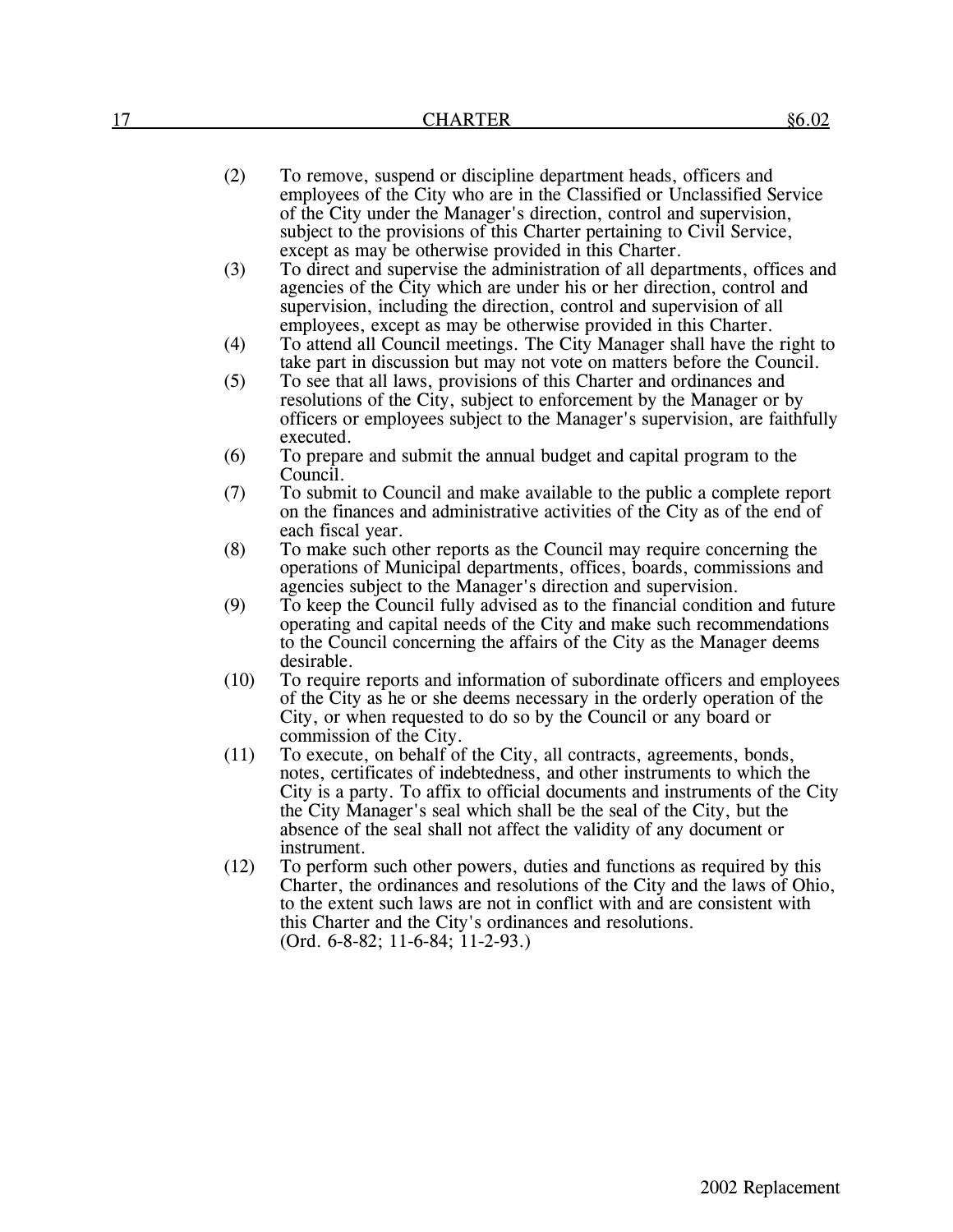## §6.03 CITY MANAGER MAY ACT AS DEPARTMENT HEAD. The Council, by a majority vote of its members, may authorize and revoke an authorization allowing the City to serve as the head of any administrative department of the City, except the Departments of Finance, Law, Police or Fire. (Amended 6-8-82.)

§6.04 ACTING CITY MANAGER.<br>(A) When there is a vacancy in the

When there is a vacancy in the office of City Manager, the Council shall appoint a person to serve as Acting City Manager until the Council shall fill the vacancy. The Acting City Manager may hold other office or employment with the City, except the offices of Mayor or member of Council.

(Amended 6-8-82)

(B) The City Manager shall designate, by a letter filed with the Clerk of Council, an officer or employee who is under the Manager's direction, control and supervision to serve as the Acting City Manager when the City Manager is temporarily absent or disabled, provided the Council may, by a majority vote of its members, designate another person to serve as the Acting City Manager if the absence or disability of the City Manager continues for more than fourteen days.

(C) Persons serving as Acting City Manager under this section shall have all the powers, duties and functions of the City Manager. (Amended 6-8-82)

## ARTICLE VII

## ADMINISTRATIVE DEPARTMENTS

## §7.01 DEPARTMENT OF LAW.

(A) There is hereby created the Department of Law to be headed by a Director of Law. The Director of Law shall be appointed by the Council by a vote of at least a majority of its members. The Director of Law shall serve at the pleasure of the Council and may be removed, without cause, by a vote of a majority of the members of the Council.

(B) The Director of Law shall be an attorney-at-law duly authorized to practice law in the State of Ohio. The Director of Law may serve as legal counsel to any school district, county, township, other municipality, or other political subdivision, district or unit of the federal, State or local governments and may receive additional compensation therefor. The Director of Law may also engage in the private practice of law and may hold other public or private employment.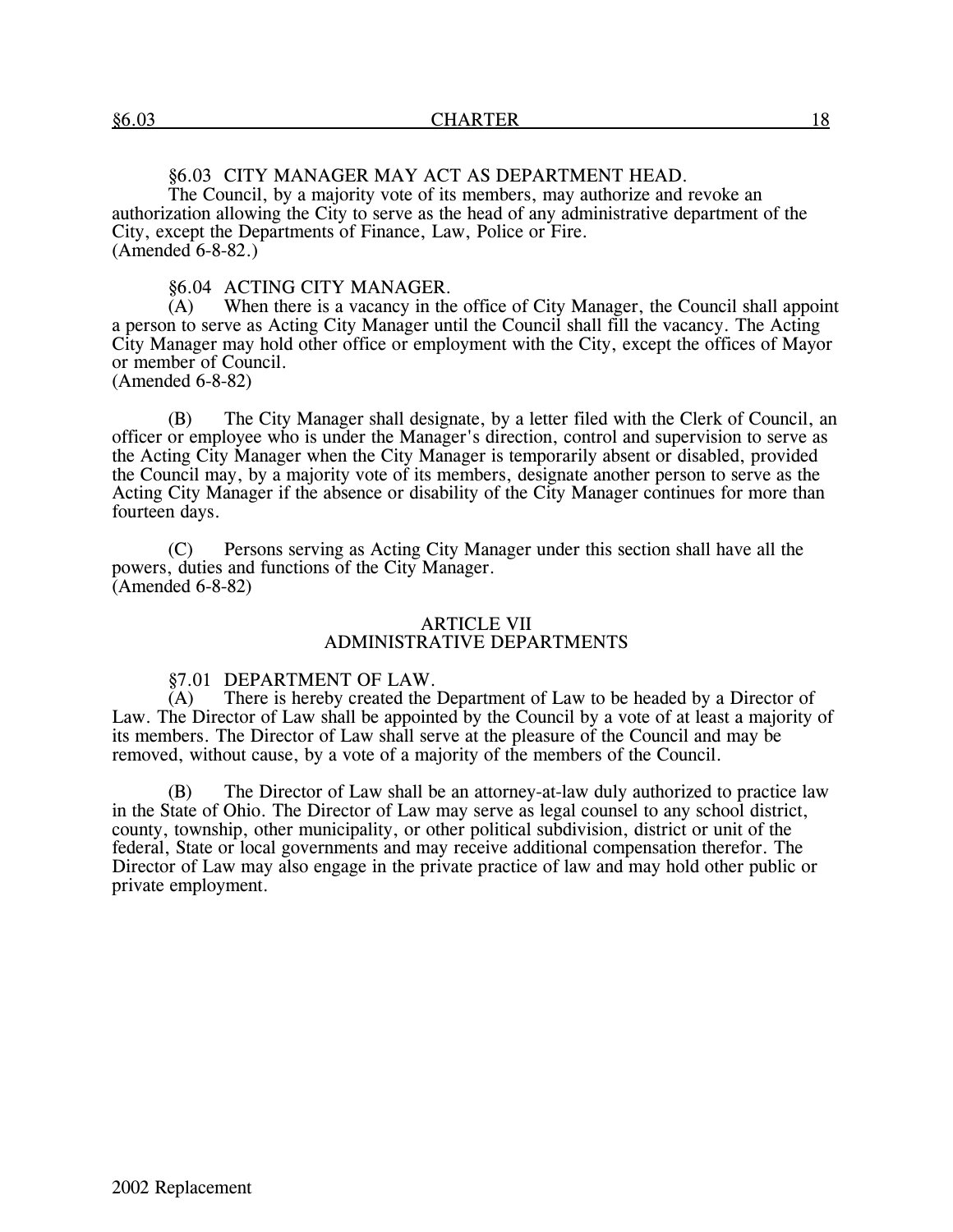(C) The Director of Law shall be the legal advisor, prosecuting attorney and counsel for the City, and, subject to the direction of the Council, shall represent the City in all proceedings in Court or before any administrative board or body. The Director of Law shall perform all other powers, duties and functions now or hereafter imposed on City Directors of Law under the laws of Ohio; and shall perform other duties as required by this Charter, by ordinance or resolution, or as directed by the City Manager; provided that such laws, ordinances, resolutions or directions by the Manager are not in conflict with and are consistent with this Charter, and further provided that the directions of the City Manager are not in conflict with and are consistent with the laws of Ohio and the ordinances and resolutions of the City.

(D) The Council may provide for assistants and special counsel to the Director of Law. All assistants shall be appointed by the Director of Law. The Assistants shall be responsible to the Director of Law and when authorized, may exercise all or any part of the powers, duties and functions granted to the Director of Law under this section. Special counsel may be employed by the Council to perform powers, duties and functions authorized by and in the manner provided by the Council.

(E) In the event of a vacancy in the office of Director of Law, the Council may appoint a qualified person to serve as Acting Director of Law until the vacancy is filled. The Director of Law may designate, by a letter filed with the Clerk of Council, a qualified person to serve as Acting Director of Law in the event the Director of Law is temporarily absent or disabled. The Acting Director of Law appointed or designated pursuant to this Division shall exercise the powers, duties and functions of the Director of Law while serving as Acting Director of Law.

(Amended 6-8-82.)

## §7.02 DEPARTMENT OF FINANCE.

(A) There is hereby created a Department of Finance to be headed by a Director of Finance. The Director of Finance shall be appointed by the City Manager. The Director of Finance shall serve at the pleasure of the City Manager, and may be removed, without cause, by the City Manager.

(B) The Director of Finance shall be qualified by training or experience to carry out the powers, duties and functions of the office. The City Manager shall be the sole judge of the qualifications of the Director of Finance.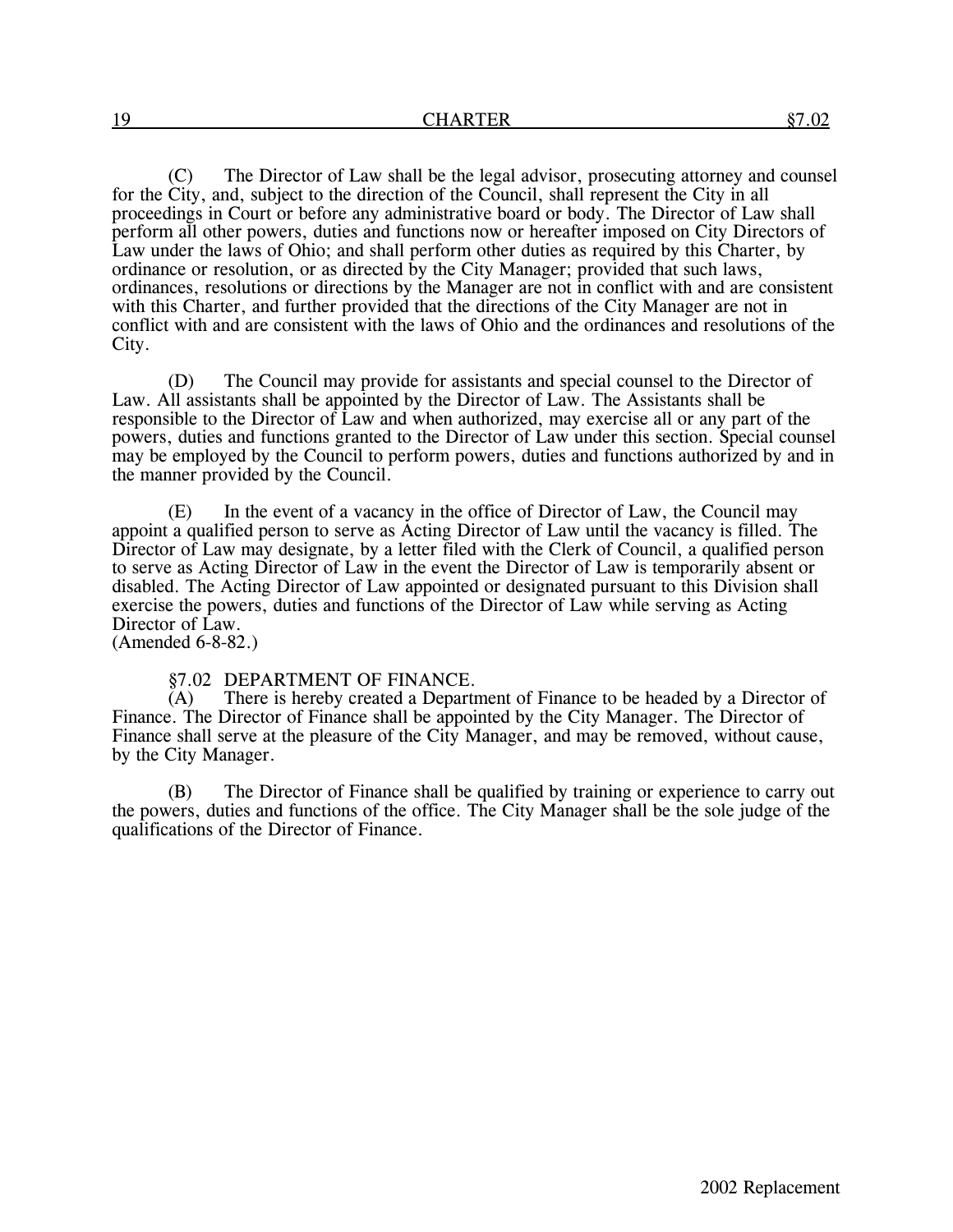(C) The Director of Finance shall be the chief fiscal officer of the City and shall perform the powers, duties and functions now or hereafter given to City Auditors and Treasurers under the general laws of Ohio to the extent those laws are not in conflict with this Charter. The Director of Finance, in addition to the powers, duties and functions prescribed by this Charter shall have other powers, duties and functions as required by ordinance or resolution, or as directed by the City Manager. The Director of Finance shall keep the financial records of the City; establish accounting systems, financial records and reports used by the offices, departments, divisions, bureaus, boards and commissions of the City; assist the City Manager in the preparation and submission of appropriation measures, estimates, budgets, capital programs and other financial matters; provide full and complete information concerning the financial affairs and status of the City as required by the City Manager or Council; and provide full and complete information and assistance concerning the finances or accounting systems or records of any office, department, division, bureau, board or commission of the City as requested by the City Manager.

The Director of Finance may perform audit functions; however, the Director of Finance shall conduct a review of all proposed expenditures. In performing any audit function, the Director of Finance shall follow generally accepted auditing standards. The Director of Finance may recommend to the Council that circumstances exist which require the retention of an independent certified public accountant or firm to audit some or all of the financial records of the City. The Council shall have the sole discretion, with or without a recommendation by the Director of Finance, to determine whether such independent auditing services shall be secured, except as may be otherwise provided in this Charter. If the audit services of an independent certified public accountant or firm are authorized by the Council, such audit services shall be in addition to any other audit or examination of the City that may be required to be made by an officer of the State of Ohio vested with the power to audit the financial records of municipal corporations under the laws of the State unless the independent audit is accepted by the State officer in lieu of his or her audit. (Amended 6-8-82; 11-2-93.)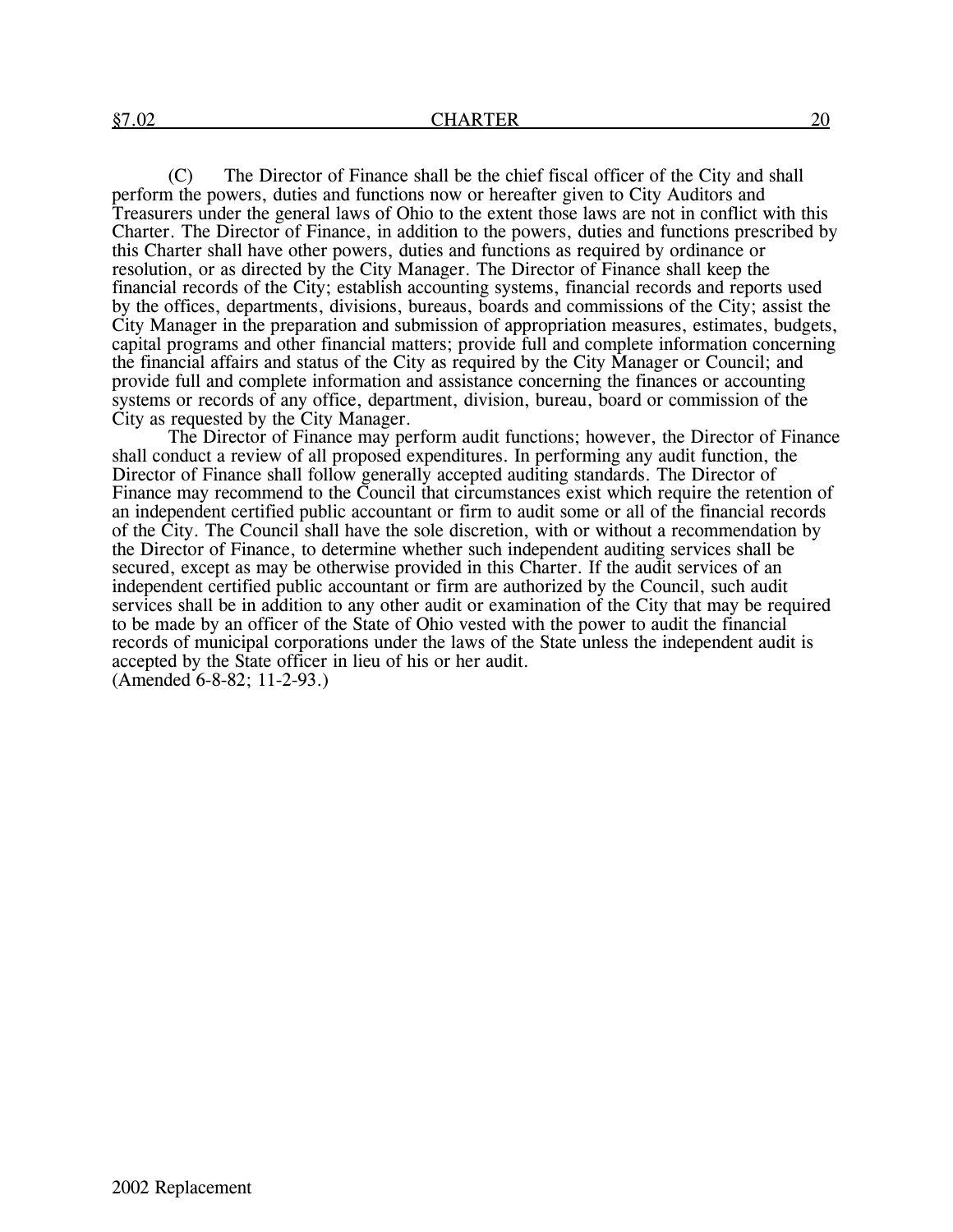## §7.03 DEPARTMENT OF DEVELOPMENT SERVICES.

(A) There is hereby created a Department of Development Services to be headed by a Director of Development Services. The Director of Development Services shall be appointed by the City Manager. The Director of Development Services shall serve at the pleasure of the City Manager, and may be removed, without cause, by the City Manager.

(B) The Director of Development Services shall be qualified by training or experience to carry out the powers, duties and functions of the office, and, if feasible considering applicants for the position and the compensation to be paid, shall possess a degree in urban planning, or its equivalent, or demonstrated satisfactory performance as an urban planner or economic development professional.

(C) The Director of Development Services shall be subject to the direction, control and supervision of the City Manager and shall have the following powers, duties and functions:

- (1) To advise the City Manager on matters affecting the development, redevelopment and renewal of the City.
- (2) To coordinate the work of and to advise the Council, the City Manager, the Planning Commission, and other departments, boards and commissions of the City in the development and modification of comprehensive plans for the City.
- (3) To advise, by way of review and recommendation, the Council, the City Manager, and the City's departments, boards and commissions concerning programs and activities to implement the comprehensive plans of the City.
- (4) To advise and assist the Planning Commission in the exercise of its powers, duties and functions.
- (5) To advise, by way of review and recommendation, the Council, the City Manager, and the City's Departments, Boards and Commissions concerning programs and strategies that enhance a viable, diverse economic base within the City.
- (6) To perform such other powers, duties and functions as are provided under this Charter, the ordinances and resolutions of the City, and as directed by the City Manager, provided the City Manager's directions are not in conflict with and are consistent with this Charter and the City's ordinances and resolutions. (Amended 11-5-02)

### §7.04 OTHER ADMINISTRATIVE DEPARTMENTS.

 $(A)$  In addition to the administrative offices and departments specifically established and created by this Charter, the administrative offices, (except the offices of City Treasurer and President of Council), departments, divisions, bureaus and other sub-units existing under the laws of Ohio and ordinances and resolutions of the City on the effective date of this Charter shall continue, with their existing powers and duties, until they are abolished, merged, combined or otherwise altered or reorganized by an ordinance or resolution adopted by the Council.

(B) Each office, department, division, bureau or other sub-unit shall be organized and have those powers, duties and functions as are provided: under this Charter; under the ordinances or resolutions of the City; and under the laws of Ohio to the extent such laws do not conflict with the provisions of this Charter or the ordinances and resolutions of the City.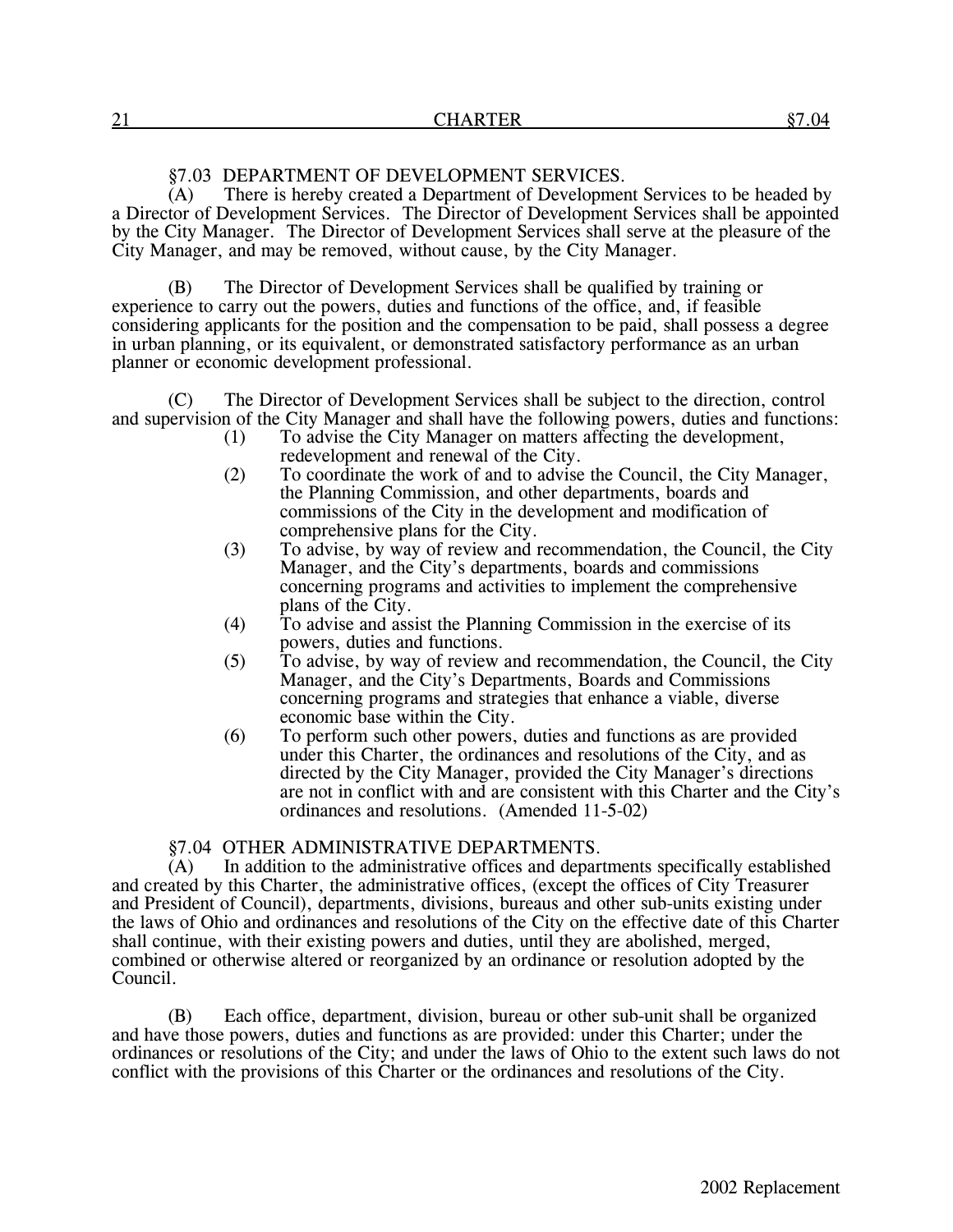(C) Within one year after the appointment of the initial City Manager under this Charter, the Council shall, by ordinance or resolution, promulgate a complete structure of organization of the administrative departments and sub-units, other than the Departments of Finance, Law, and Development Services. The organizational structure so provided may, from time to time, be altered, revised or changed by ordinance or resolution. The Council shall, from time to time, specify the powers, duties and functions of each administrative department and sub-unit and provide for their staffing by ordinance or resolution; provided that such powers, duties and functions shall not conflict with and shall be consistent with this Charter.

(D) All administrative departments and sub-units thereof, except the Department of Law, and the personnel therein, shall be subject to the control, direction and supervision of the City Manager, subject to the provisions of this Charter relating to Civil Service. The Director of Law shall have the control, direction and supervision of that department and the personnel therein, including the appointment, promotion, removal, suspension and other disciplining of such personnel, subject to the provisions of this Charter relating to Civil Service. (Amended 6-8-82; 11-5-02)

#### §7.05 ACTING DEPARTMENT HEADS.

Unless otherwise provided in this Charter, the City Manager shall appoint acting heads of departments and sub-units thereof that are subject to the direction, control and supervision in the event of a vacancy or the temporary absence or disability of heads of such departments or sub-units, until the vacancy is filled or the temporary absence or disability is removed. (Amended 6-8-82)

#### ARTICLE VIII BOARDS AND COMMISSIONS

#### §8.01 PLANNING COMMISSION.

(A) There is hereby created a Planning Commission consisting of seven members. The Planning Commission's membership shall be comprised as follows:

(1) One person appointed by a majority vote of the members of the Board of Education of the Fairfield City School District to serve at the pleasure of such Board of Education. In the event such Board of Education shall fail to appoint such member within thirty days after this Charter is effective or a vacancy in such member's office, the Mayor shall appoint a person to serve for one year after which such Board of Education shall appoint the member. The person appointed under this Division  $(A)(1)$ may be a member of the Board of Education or an officer or employee of the Fairfield City School District;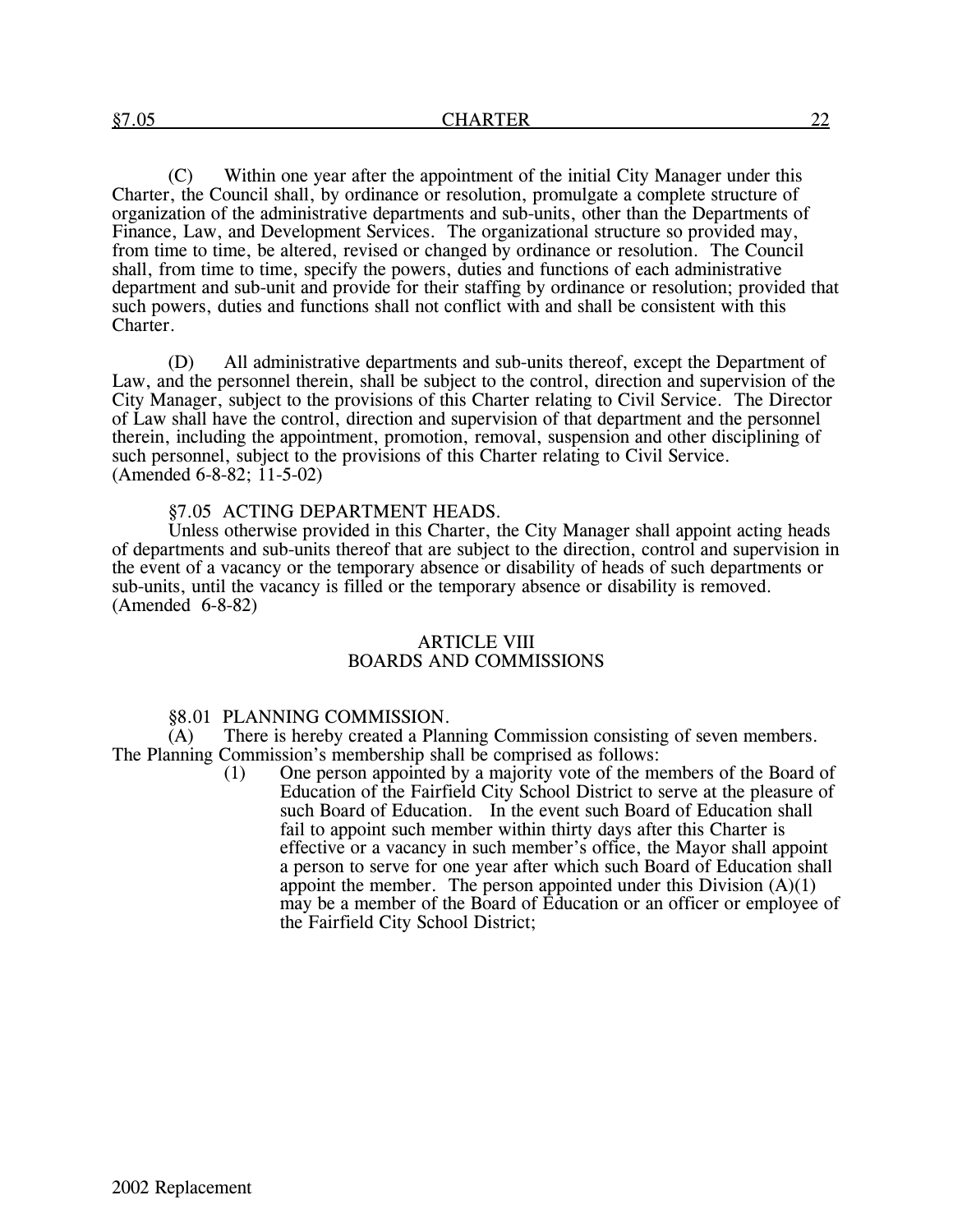- (2) One member shall be appointed by a majority vote of the Council form among the Council's membership to serve at the pleasure of the Council, and such member of Council may be removed from membership on the Planning Commission, without cause, by a majority vote of the members of the Council;
- (3) One member shall be appointed by a majority vote of the members of the Parks and Recreation Board from among its membership to serve at the pleasure of the Board, and who may be removed from membership on the Planning Commission, without cause, by a majority vote of the members of the Parks and Recreation Board;
- (4) Four citizen members, one from each ward of the City, shall be appointed by a majority vote of the members of the Council. Each citizen member shall be an elector of the City and shall, at the time of appointment and during the term, reside within the ward he or she was appointed to represent. Citizen members shall serve for overlapping terms of four years each, except the first members appointed under this Charter shall be appointed so that two shall serve for a term of one year and two shall serve for a term of three years. Thereafter, each citizen member shall serve a term of four years.

(B) The Director of Development Services shall attend all meetings of the Planning Commission and may take part in all discussions of the Commission, but shall not have the right to vote on any matter before the Commission.

(C) The Planning Commission shall have the following powers, duties and functions:

- (1) To authorize plans and maps, and modifications thereof.<br>(2) To develop and recommend a comprehensive plan, and r
	- To develop and recommend a comprehensive plan, and modifications thereof, to the Council. The comprehensive plan, and modifications thereto, shall be adopted by ordinance or resolution. A concurring vote of at least two-thirds of the membership of Council shall be necessary to pass any ordinance or resolution adopting the comprehensive plan, or modifications thereto, which differs from the written recommendations of the Planning Commission, but in no event shall such ordinance or resolution be passed unless it receives at least a majority vote of the members of Council.

The comprehensive plan shall consider and provide general goals and objectives for the:

- (a) Location, character and design of streets, alleys, viaducts, bridges, waterways, waterfronts, subways, boulevards, parkways, parks, playgrounds, airports and other public grounds ways, open spaces, buildings and other public property;
- (b) Location and character of public utilities (whether owned by the City or investor owned) for water, wastewater treatment, electric and gas service, transportation, communications and other purposes;
- (c) Preservation and care for historical landmarks, and the design and location of statutory and other works of art to be or which are located on the City's property;
- (d) Development, redevelopment and renewal of the City;
- (e) The use of land and the zoning thereof within the City;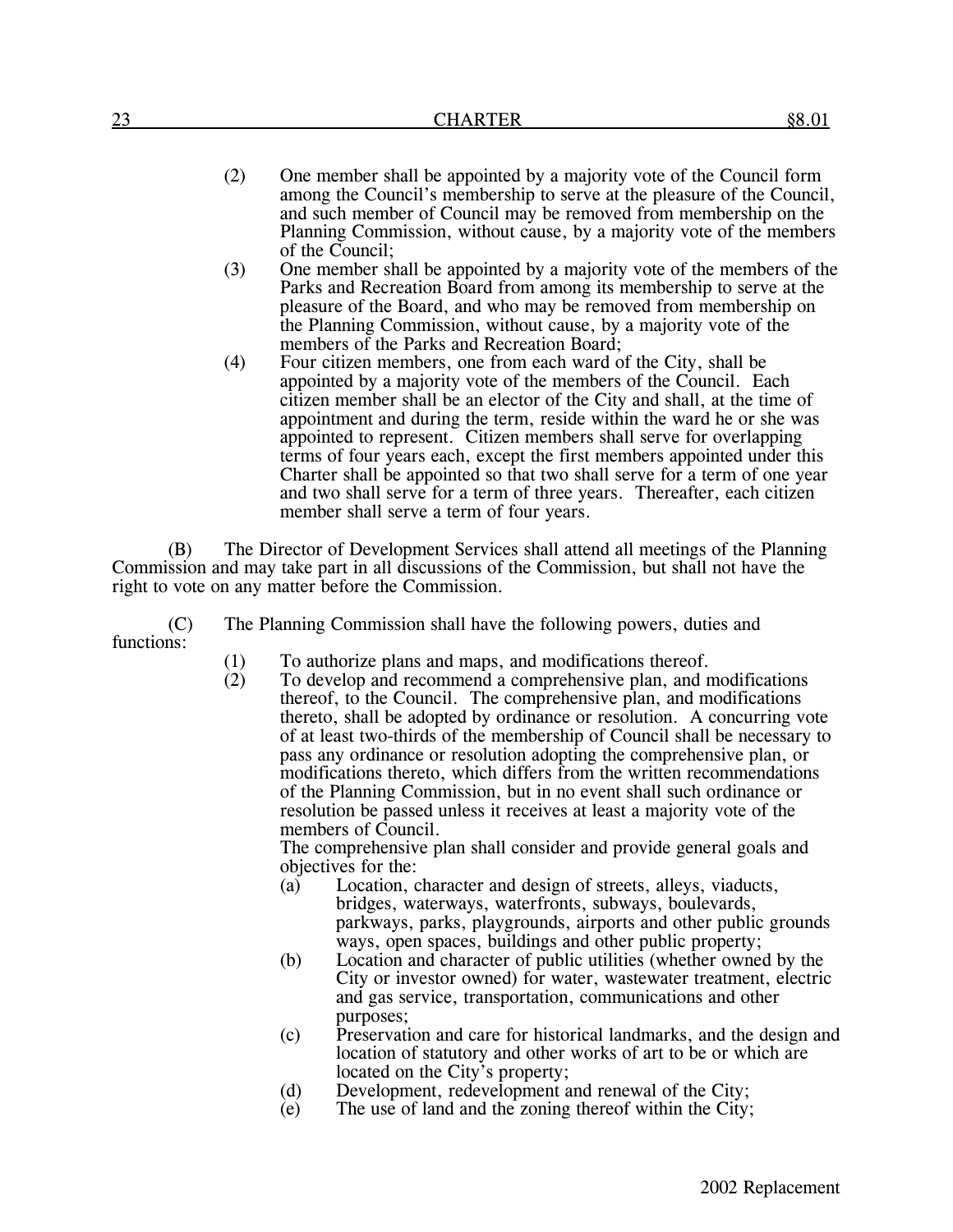- (f) Subdivision and other land development regulations of the City;
- (g) Exterior design, signs, arrangement, texture and materials for public and private buildings and structures within the City, considering the historical or architectural value and significance of the building or structure and its relationship to the characteristics and features of the surrounding area.

The Council shall implement the comprehensive plan by the adoption of appropriate ordinances and resolutions. The Council shall keep the Planning Commission informed concerning such ordinances and resolutions, and the Planning Commission shall monitor proposed actions of the Council upon its own initiative. In the event the Planning Commission or the Chairman thereof shall determine that any such proposed ordinance or resolution appears to be in conflict with the comprehensive plan, the Chairman of the Planning Commission shall immediately notify the Council in writing that such ordinance or resolution should be referred to the Commission for its review for consistency with the comprehensive plan. Upon receipt of such notice, the President of Council shall immediately refer such ordinance or resolution to the Commission and the Council shall not take further action thereon until it has received and considered the Commission's written recommendations or until a period of thirty days after the referral of the ordinance or resolution to the Commission, whichever, occurs first. A concurring vote of at least two-thirds of the membership of Council shall be necessary to pass any such ordinance or resolution which differs from the written recommendations of the Planning Commission, but in no event shall such ordinance or resolution be passed unless it receives at least a majority vote of the members of Council. The failure of the Council to comply with this division shall not invalidate any ordinance or resolution adopted unless a civil action in an appropriate court is commenced by the Planning Commission, Director of Law or a taxpayer of the City to enjoin Council's action within fifteen days after the passage of the ordinance or resolution. In the event such a civil action shall be commenced, the effectiveness of the ordinance or resolution may be stayed by the court, and in such event, the ordinance or resolution shall not become effective until such civil action is finally resolved by the courts. In reviewing the action of the Council, the courts shall determine if the action is in substantial compliance with the comprehensive plan. If such court determination is in the affirmative, the civil action shall be dismissed. If the court's determination is in the negative, the action of the Council shall be enjoined until the Council's action is in substantial compliance with the comprehensive plan or subsequent revisions to the plan.

This section shall not give the Planning Commission any jurisdiction or control over the power of the Council to levy taxes or issue bonds, notes or certificates of indebtedness, and the validity of such tax levies and bond, note or other debt issues shall not be impaired or adversely affected by this section.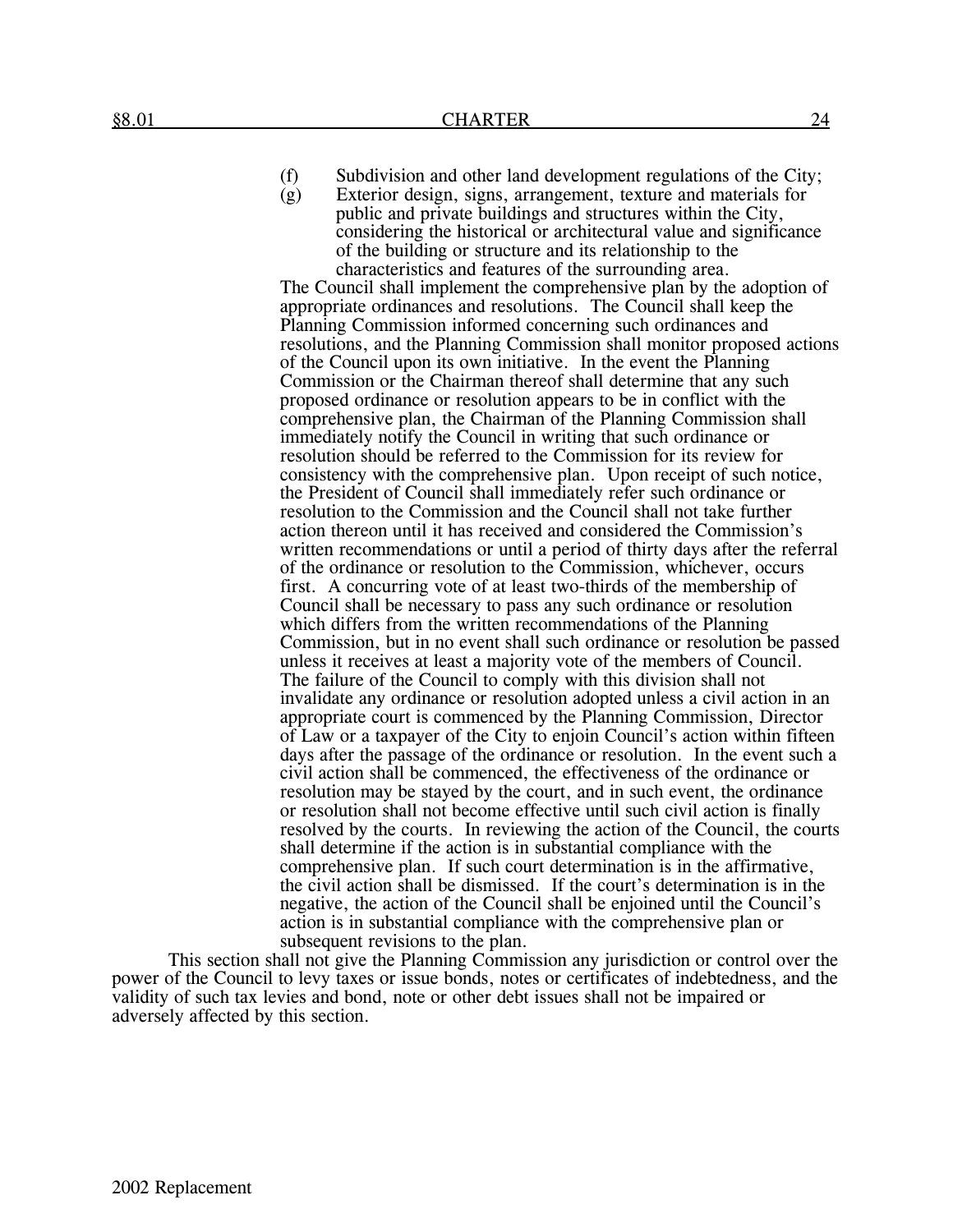- (3) To act as the Platting Commission of the City and to carry out powers and duties relating to platting as granted to it by the ordinances and resolutions of the City and the general laws of Ohio, to the extent such laws are not in conflict with and are consistent with this Charter and the City's ordinances and resolutions;
- (4) To perform such other powers, duties and functions as provided under this Charter, the ordinances and resolutions of the City, and the laws of the State of Ohio to the extent that such laws are not in conflict with and are consistent with this Charter and the City's ordinances and resolutions.

#### §8.02 BOARD OF ZONING APPEALS.

(A) There is hereby created a Board of Zoning Appeals consisting of seven members to be determined as follows:

- (1) One member shall be appointed by a majority vote of the Council from among its membership to serve at the pleasure of the Council. Such member may be removed from office on the Board, without cause, by a majority vote of the members of the Council;
- (2) One member shall be appointed by a majority vote of the Planning Commission from among its members to serve at the pleasure of the Planning Commission. Such member may be removed from office on the Board, without cause, by a majority vote of the Planning Commission;
- (3) Five citizen members who shall be electors of the City and who shall be appointed by a majority vote of the Council. Citizen members of the Board shall serve for overlapping terms of five years each, except that the members first appointed under this Charter shall serve for the following terms of office: one member shall serve for a term of one year; one member shall serve for a term of two years; one member shall serve for a term of three years; one member shall serve for a term of four years; and one member shall serve for a term of five years; and thereafter, each member shall serve for a term of office of five years.

(B) The Board of Zoning Appeals shall have those powers, duties and functions as are provided under this Charter, by the ordinances and resolutions of the City and the general laws of Ohio, to the extent those laws are not in conflict with and are consistent with this Charter and the ordinances and resolutions of the City.

## §8.03 BOARD OF BUILDING APPEALS.

(A) There is hereby created a Board of Building Appeals consisting of six members to be appointed by the City Manager, subject to confirmation by the Council by a majority vote of its members. Members of the Board shall serve for overlapping terms of office of four years each, except that the members first appointed under this Charter shall serve for the following terms: three shall serve terms of office of two years each and three shall serve terms of office of four years each; and thereafter each member shall serve a four year term of office.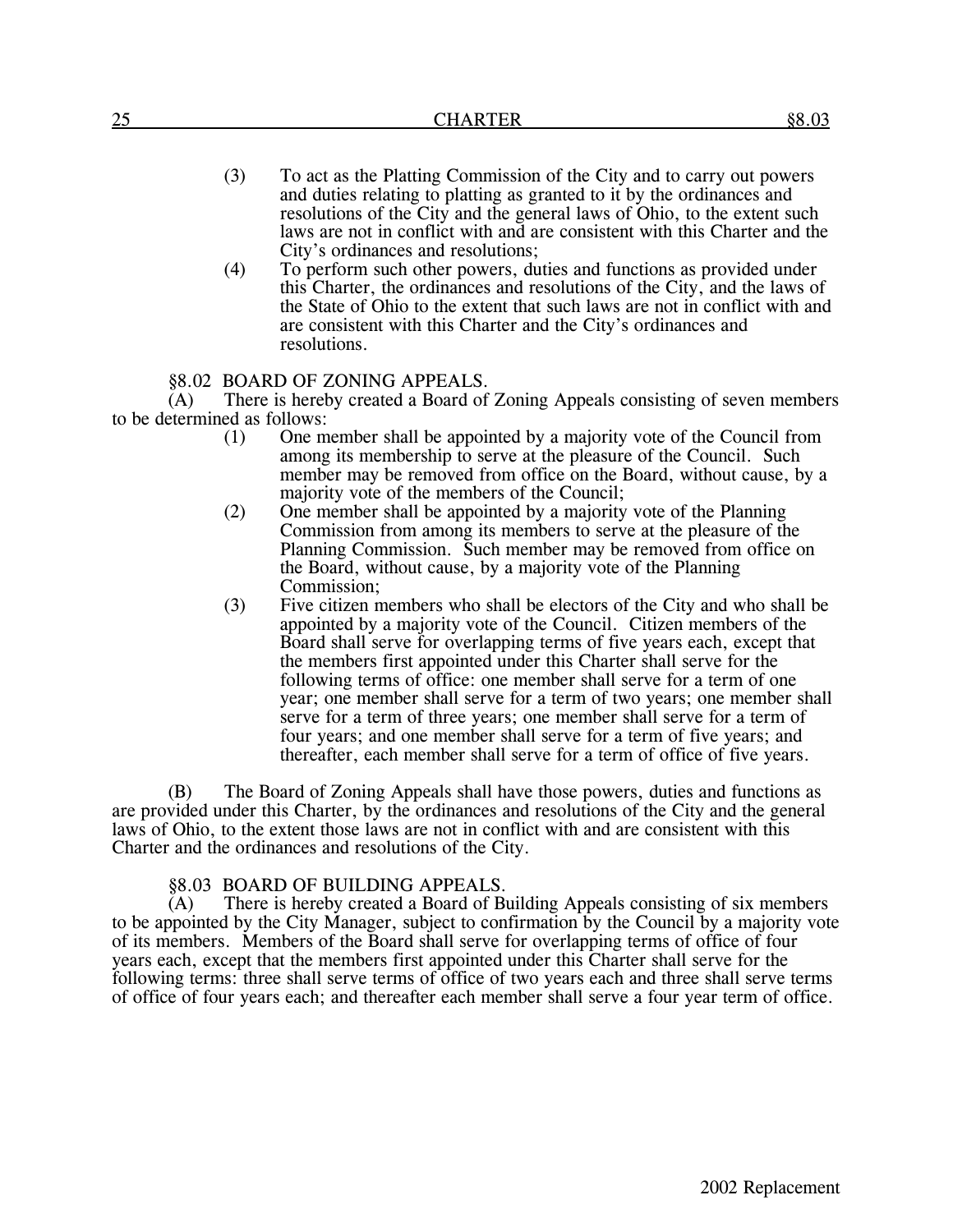(B) Members of the Board of Building Appeals shall be electors of the City; and, to the extent feasible, one member each shall be appointed from the following occupations or professions: a building contractor, a registered mechanical engineer, a master electrician, a heating engineer, a master plumber, and an attorney-at-law licensed to practice law in Ohio. The builder, mechanical engineer, electrician, heating engineer, and plumber shall, to the extent feasible, have at least five years' experience in the building construction industry. Failure of members of the Board to meet the occupational and experience qualifications as set forth in this division shall not cause a forfeiture of their office nor invalidate any action taken by the Board.

(C) The Board of Building Appeals shall have those powers, duties and functions as provided under this Charter and the ordinances and resolutions of the City. (Amended 6-8-82.)

#### §8.04 CIVIL SERVICE.

(A) There is hereby created a Civil Service Commission consisting of three members. Members of the Civil Service Commission shall be electors of the City at the time of their appointment and during their terms of office. Not more than two members of the commission shall be registered to vote in a primary election of the same political party. Members of the Civil Service Commission shall be appointed for overlapping three year terms of office by a majority vote of the members of the Council. The members of the Commission first appointed under this Charter shall be appointed as follows: one member shall be appointed for a one year term; one member shall be appointed for a two year term; and one member shall be appointed for a three year term; and thereafter, each member shall be appointed for a three year term of office.

(B) All compensated positions of the City shall be in the Classified Service of the City, except the following offices and positions which shall constitute the Unclassified Service of the City:

- (1) The Mayor and members of Council;<br>(2) The City Manager;
- (2) The City Manager;<br>(3) The Directors of the
- The Directors of the Departments of Law, Finance and Development Services, and the heads of all other administrative departments, except the Police Chief and Fire Chief (if such position is a full-time compensated position) and the Superintendent of Building Inspection and Zoning;
- (4) Assistant Directors of Law and special legal counsel;
- (5) Members of all Boards and Commissions established by this Charter or by ordinance or resolution;
- (6) The Clerk of Council and other employees of the Council;
- (7) Professional engineers employed by the City;<br>(8) Part-time, volunteer and paid-on-call employe
- (8) Part-time, volunteer and paid-on-call employees of the City;<br>(9) Part-time members of the police department and members of
- Part-time members of the police department and members of any auxiliary police force or unit;
- (10) Secretaries to the City Manager, Mayor, Director of Law, Director of Development Services and Director of Finance;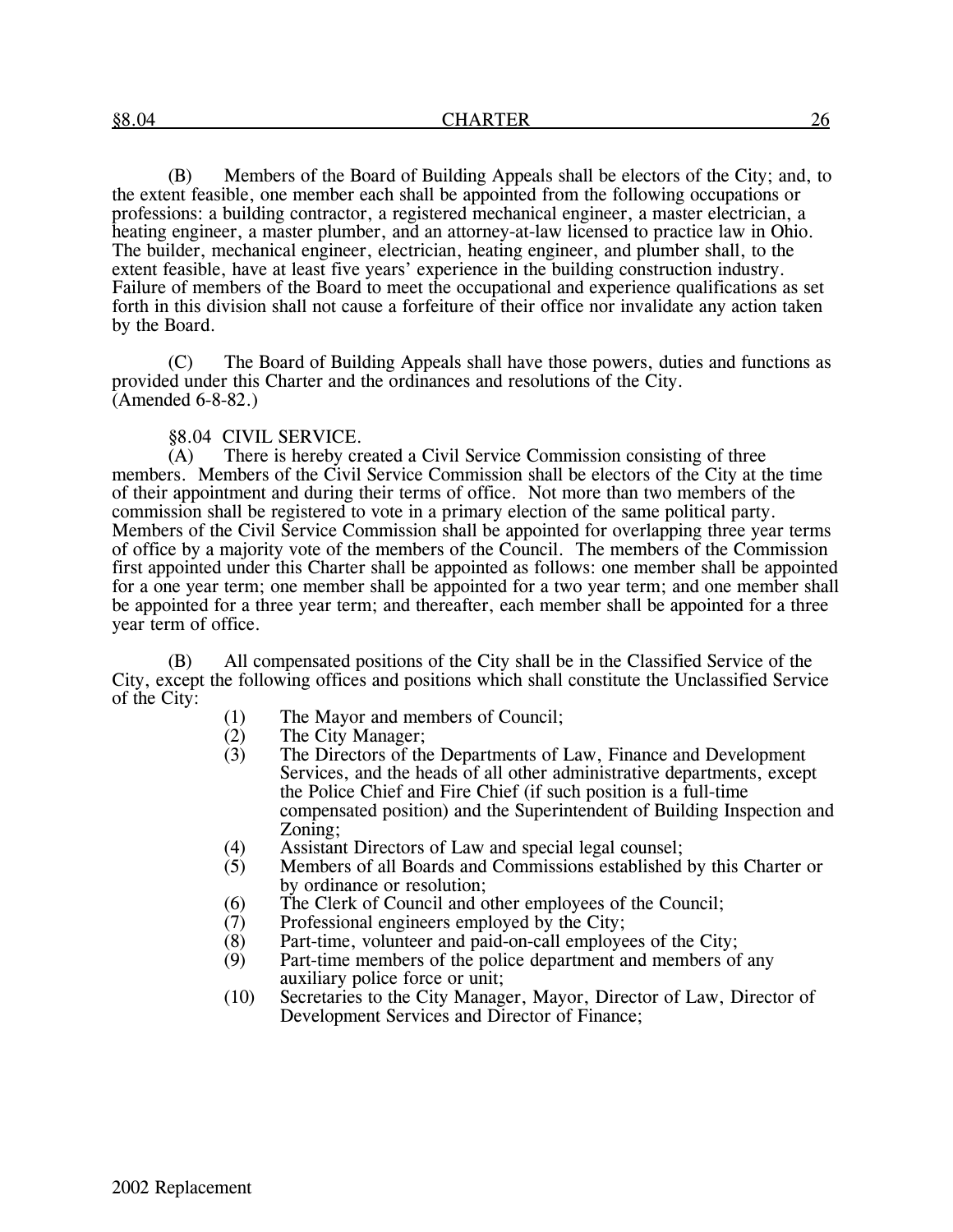- (11) The Secretary of each Board and Commission established by this Charter or by ordinance or resolution; provided that if such Secretary holds other employment within the Classified Service of the City, this section shall not exempt such person from the requirement of competitive examination to hold such other employment;
- (12) Persons of exceptional professional or scientific qualifications;
- (13) Consultants and others engaged to provide services as independent contractors;
- (14) Seasonal employees who are not employed for more than one hundred twenty consecutive days or for more than one hundred twenty days in any one year.
- (15) Special categories of employees employed under federal or state programs, as defined and authorized by the Civil Service Commission. (16) The Assistant Director of Parks and Recreation.

As used in this division, "part-time" means employment by the City for not more than thirty hours per week, on the average over the period of any one calendar year.

(C) Officers and employees in the Classified Civil Service of the City shall be appointed and promoted pursuant to competitive examinations, to the extent practicable, and shall be dismissed, suspended or otherwise disciplined, for cause only, pursuant to the powers granted by Division (E) of this Section. Officers and employees in the Unclassified Service of the City shall not be appointed or promoted pursuant to competitive examination and shall serve at the pleasure of the appointing authority and may be removed, suspended or otherwise disciplined without cause, except as may otherwise be provided in portions of this Charter applicable to such officers or employees.

(D) The City Manager shall be the appointing authority with the power to appoint, promote, remove, suspend or otherwise discipline:

- (1) All officers and employees in the administrative departments, or sub-units thereof, except the Department of Law, subject to the provisions of this Section 8.04 pertaining to Civil Service;
- (2) Employees of each Board or Commission created by this Charter or by ordinance or resolution, subject to the provisions of this Section 8.04 pertaining to Civil Service. The Secretary of each Board and Commission shall be appointed by the Board or Commission as provided in Section 8.08 of this Charter.

The Director of Law shall be the appointing authority for that department with the power to appoint, promote, remove, suspend or otherwise discipline officers and employees within that department, subject to the provisions of this Section 8.04 pertaining to Civil Service.

(E) The general laws of Ohio pertaining to civil service in general statutory plan cities shall apply to the City under this Charter, except as such laws may conflict with or be inconsistent with the provisions of this Charter; and further provided that the Council may, by ordinance or resolution, upon the recommendation of the Civil Service Commission, eliminate or modify the application of specific provisions of those laws to the City and substitute local procedures or provisions in lieu of the specific provisions of those laws. Such action by the Council shall be taken only after the ordinance or resolution has been considered at meetings held on at least three separate days. Any such ordinance or resolution shall be adopted only upon a vote of three-fourths of the members of the Council. No such ordinance or resolution shall be adopted as an emergency measure.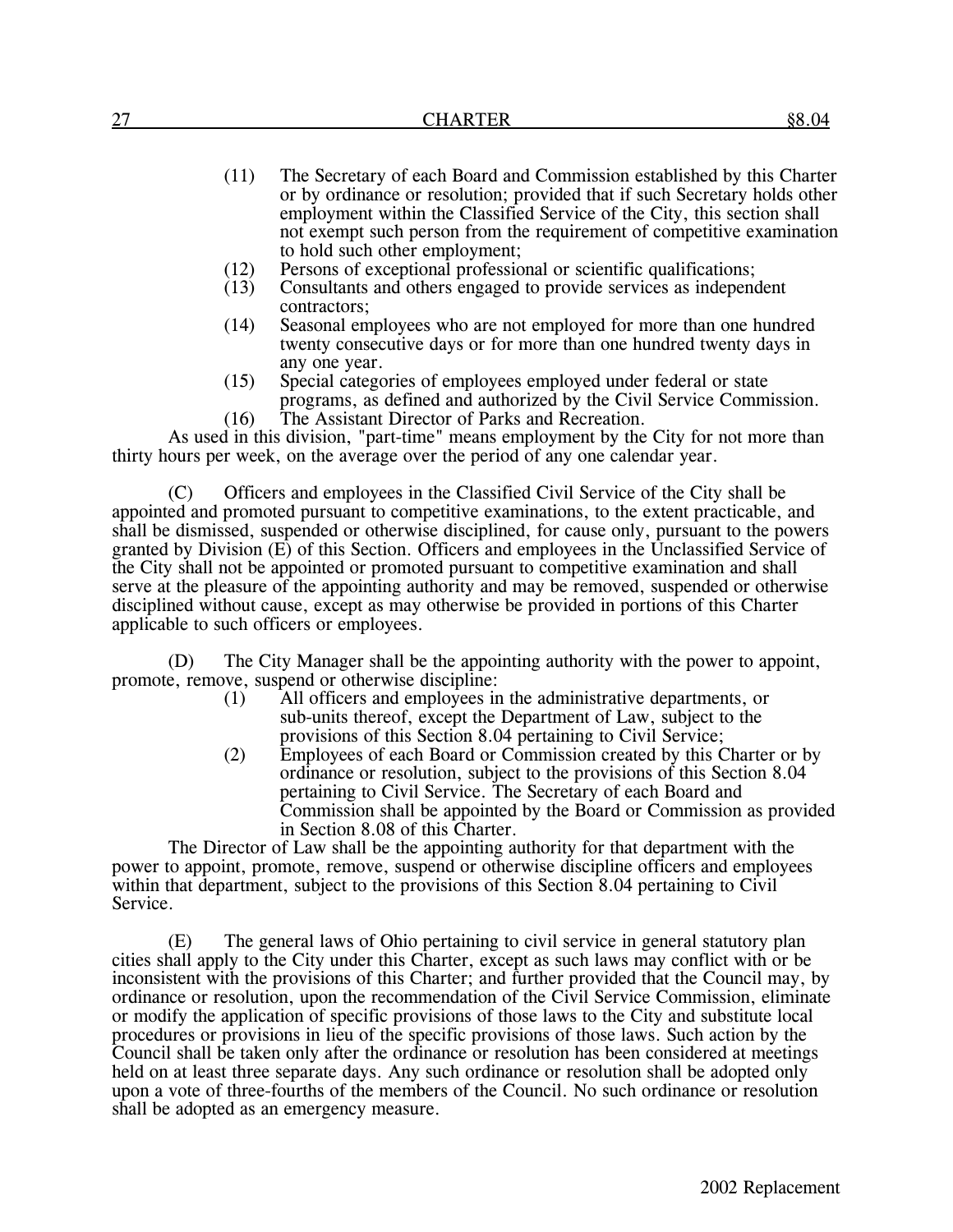(F) The Civil Service Commission of the City shall administer the civil service provisions of the general laws of Ohio for the Classified employees of any school district, health district, court or other unit of government to the extent and if required under the general laws of Ohio. The City may receive funds from such other units of government for the services rendered to them. (Amended 6-8-82; 11-6-84; 11-4-86; 11-2-99; 11-5-02)

§8.05 PARKS AND RECREATION BOARD.

(A) There is hereby created a Parks and Recreation Board consisting of seven members to be appointed as follows:

- (1) Five members shall be electors of the City and shall be appointed for overlapping three year terms of office by a majority vote of the members of the Council, provided that the terms of no more than two of such five members shall be for the same three year period and provided further that Council shall appoint at least one elector from each ward of the City from among such five members (Amended 11-3-98)
- (2) One member shall be appointed by a majority vote of the members of Council from among its membership to serve at the pleasure of the Council, and such member may be removed from membership on the Board, without cause, by a majority vote of the members of the Council;
- (3) One member shall be appointed by the Board of Education of the Fairfield City School District, by a majority vote of its members, to serve at the pleasure of the Board of Education, and such member may be removed from membership on the Board, without cause, by a majority vote of the members of the Board of Education. Any member of the Board of Education or officer or employee of the School District may be appointed as such member of the Parks and Recreation Board. In the event such Board of Education shall fail to appoint such member within thirty days after this Charter takes effect or a vacancy in such member's office, the Mayor shall appoint a person to serve for one year after which such Board of Education shall appoint the member.

(B) Except as may be otherwise provided in this article and Charter, the Parks and Recreation Board shall have the following powers, duties and functions:

- (1) To determine the programs and activities of the City regarding parks and recreation. Such programs and activities and the Department of Parks and Recreation shall be administered, operated, maintained, directed, controlled and supervised by the City Manager;
- (2) The compensation and the number of employees provided for Park and Recreation programs and activities shall be determined by the Council. Upon authorization of the City Manager, employees provided for Park and Recreation programs and activities may be utilized to perform work for the other departments, or sub-units thereof, and boards and commissions of the City;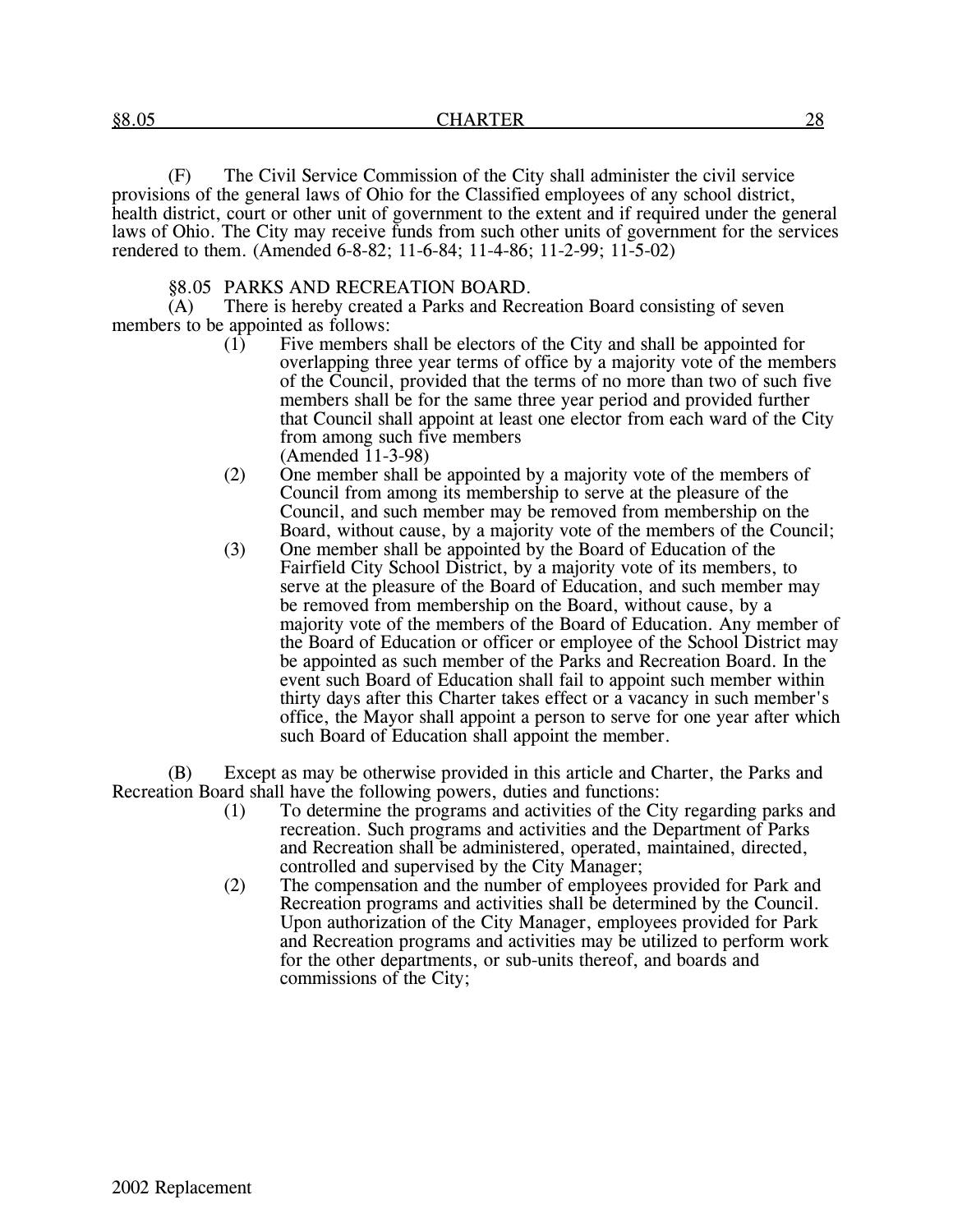- (3) The appointment and/or promotion of the Director and Assistant Director of the Department of Parks and Recreation by the City Manager shall be subject to the prior approval of the Parks and Recreation Board.
- (4) To recommend to the Council that the Council submit additional tax levies and bond issues to a vote of the electors to provide for current operating expenses and permanent improvements for parks and recreation purposes. This division shall not limit or expand the Council's power to levy taxes or to issue bonds for parks or recreation purposes;
- (5) To authorize expenditures of moneys and the awarding of contracts for the operation and maintenance of the City's parks and recreation programs as provided by Section 9.02 of this Charter;
- (6) When the City owns or is trustee of property or funds donated to the City for park purposes, such property or funds shall be managed and administered, on behalf of the City, by the Parks and Recreation Board in accordance with the provisions and conditions of the deed of gift, devise, bequest or other instrument making the donation or creating the trust; and the Board shall have, in addition to powers granted by this Charter and the City's ordinances and resolutions, the powers granted to boards of park trustees under Section 755.22 of the Revised Code of Ohio, as it may be amended from time to time, or any successor statute to that Section, to the extent such statutory powers are not in conflict with and are consistent with this Charter;
- (7) To adopt rules and regulations and systems of streets, boulevards, or parkways as the Board believes to be in the best interest of the efficient and orderly use and operation of the City's parks and recreation areas. Such rules and regulations shall be adopted in the same form and manner provided by this Charter for the adoption of ordinances and resolutions by the Council and shall be effective as an ordinance of the City. Copies of such rules and regulations and the proceedings of the Board relative to their adoption shall be filed with and maintained by the Clerk of Council;
- (8) Property under the control of the Board shall not be transferred, or used for any but park or recreation purposes except with the consent of the Board. The Board shall have all other powers conferred upon boards of park commissioners by general laws which are not in conflict with this Charter, but Council may modify such laws and may designate boulevards, streets and highways in the parks and parkways as part of the public street and road system of the City, and give to the City Manager supervision over the construction, repair and maintenance thereof. Such action shall be by ordinance which, unless it is approved by the Board of Park Commissioners, shall require a vote of three-fourths of the members elected to the Council;
- (9) To perform such other powers, duties and functions as conferred on the Board under this Charter or by the ordinances and resolutions of the City.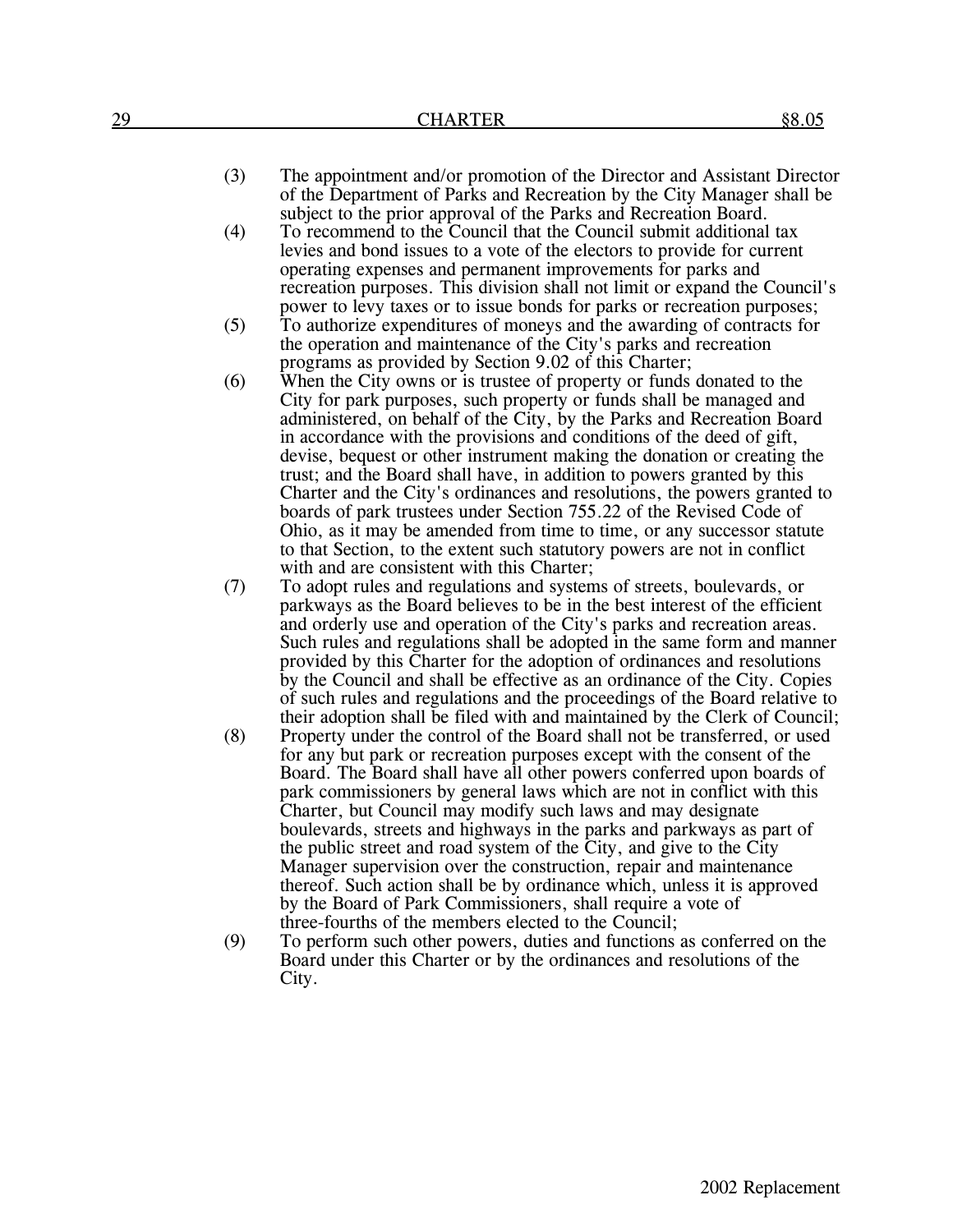(C) The Director of Law shall be the legal advisor to the Board, the Director of Finance shall be the chief fiscal officer of the Board, as provided in the provisions of this Charter specifying the powers, duties and functions of the Directors of Law and Finance. The City Manager shall function as, or designate another administrative officer or employee of the City to serve as liaison and coordinator between the Board and the City's other departments or sub-units thereof, boards and commissions.

(Amended 6-8-82; 11-6-84; 8-8-88; 11-2-93.)

#### §8.06 CHARTER REVIEW COMMISSION.

(A) After the first day of January but before the first day of April of each even numbered year, each member of Council shall appoint, by a writing filed with the Clerk of Council, an elector of the City to serve as a member of the Charter Review Commission. Members of the Commission who are appointed by ward Council members shall, at the time of appointment and during their term, be residents of the ward represented by the member of Council who made the appointment. The seven members so appointed shall constitute the Charter Review Commission hereby created. Members of the Commission shall serve until reappointed or their successors are appointed pursuant to this division. (Amended 11-3-98.)

(B) The Commission shall meet at such frequency as it may determine to be necessary, provided the Commission shall hold an organizational meeting to select its officers no later than the fifteenth day of May in each even numbered year, and the Commission shall hold at least one meeting annually at which a public hearing is held to receive the comments and recommendations of members of the general public concerning the Charter and its provisions. The Commission shall make recommendations, if any, to the Council for revisions or amendments to the Charter as it shall determine to be appropriate. The Council may submit any amendments or revisions recommended by the Commission to a vote of the electors in the manner provided by the Constitution of Ohio. The Council shall appropriate adequate funds to the Commission to permit it to perform its powers, duties and functions, including amounts required to pay consultants or special legal counsel selected by the Commission.

## §8.07 OTHER BOARDS AND COMMISSIONS.

The Council may create, change and abolish other boards and commissions as it determines to be necessary, and may provide for their organization, membership, terms of office of members, powers, duties and functions by ordinance or resolution. The Council shall not have the power to abolish or change the boards and commissions established by this Charter.

§8.08 ORGANIZATION, VACANCIES, EX-OFFICIO MEMBER.

(A) Unless otherwise provided in this Charter, each of the City's boards and commissions, whether created by this Charter or by ordinance or resolution shall: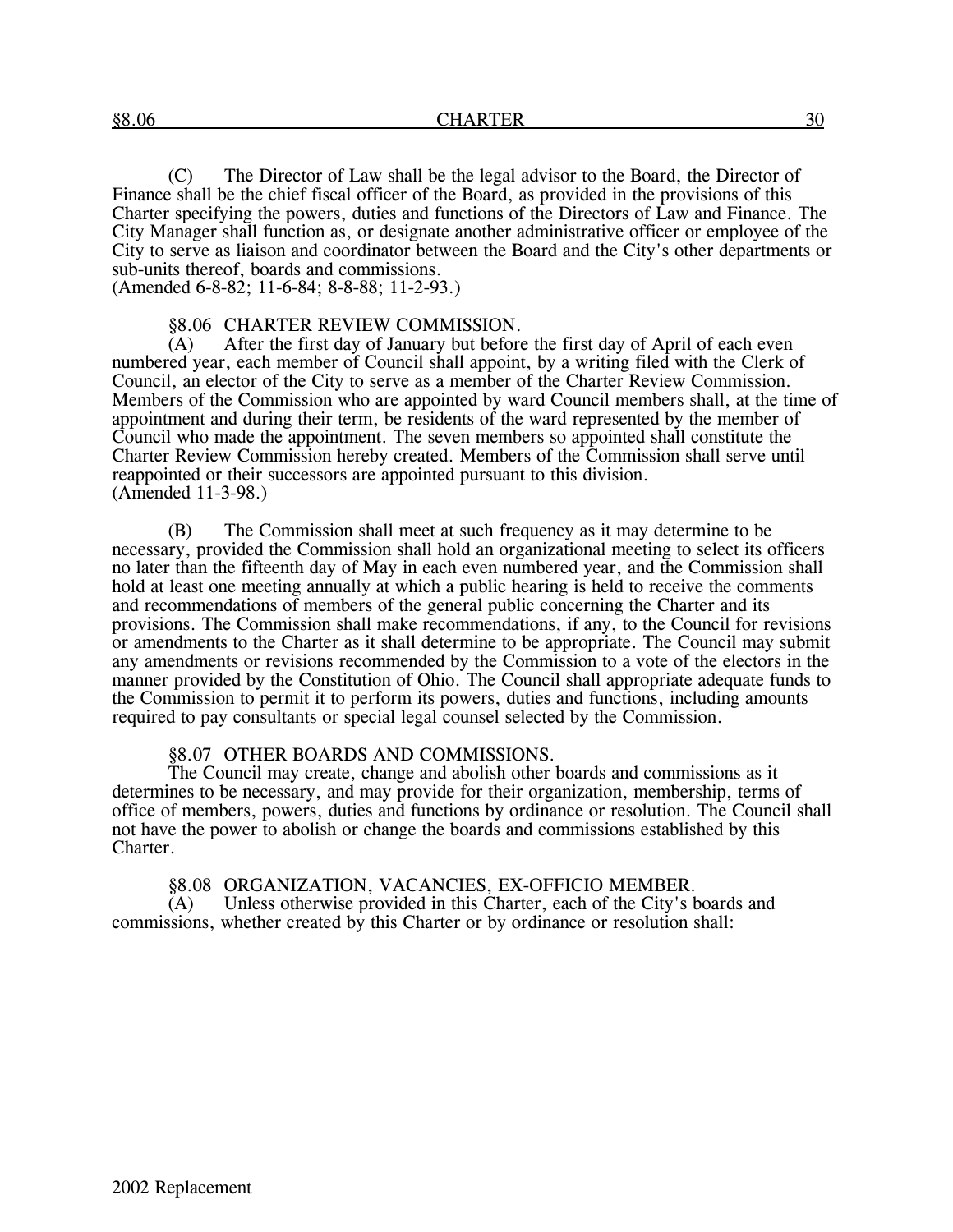(1) Organize by April 30 of each year by electing a chairman, vice chairman and secretary. The chairman and vice chairman shall be members of the board or commission and the secretary may be elected from within or without the membership of the board or commission. The secretary shall keep an accurate and complete record of the proceedings of the board or commission; and shall file a copy of its proceedings with the Clerk of Council for public inspection;

(Amended 11-3-98.)

- (2) Take action by motion, and a majority vote of the members of the board or commission shall be necessary to take action. A majority of the members shall constitute a quorum. All members of boards and commissions shall be electors of the City;
- (3) Adopt rules for the conduct and government of the board or commission, however, the rules shall not conflict with the provisions of this Charter or ordinances and resolutions of the City.

(B) Unless otherwise provided in this Charter, a vacancy during the term of any member of a board or commission created by this Charter or by ordinance or resolution shall be filled for the unexpired term, if any, in the manner authorized for an original appointment; provided that if such appointing authority shall fail to fill the vacancy within thirty days, the Mayor shall fill the vacancy by appointment for the unexpired term, if any. This division shall be subject to applicable provisions of this Charter concerning removal, with or without cause, of members of boards and commissions.

(C) The City Manager, or his or her designated representative, shall be an ex-officio member of all boards and commissions. In such capacity, the City Manager or the designated representative may, but shall not be required to, attend meetings of the board or commission and may participate in discussions on any matter before the board or commission, but the Manager or the designated representative shall not be entitled to vote on any matter before the board or commission. The City Manager, or the designated representative, shall not be counted in determining quorum requirements or the majority required for the board or commission to take action. This Division (C) shall not apply to any board or commission where the City Manager is a regular voting member of the board or commission. (Amended 6-8-82)

## §8.09 COMPENSATION PROHIBITED.

Members of boards and commissions shall not be paid any compensation for service thereon; provided that such members may be reimbursed for their necessary expenses, when authorized by an appropriation or ordinance or resolution passed by the Council. This section shall not prohibit any person who serves on a board or commission by virtue or in connection with another office or position of employment with the City from receiving compensation for such other office or position of employment.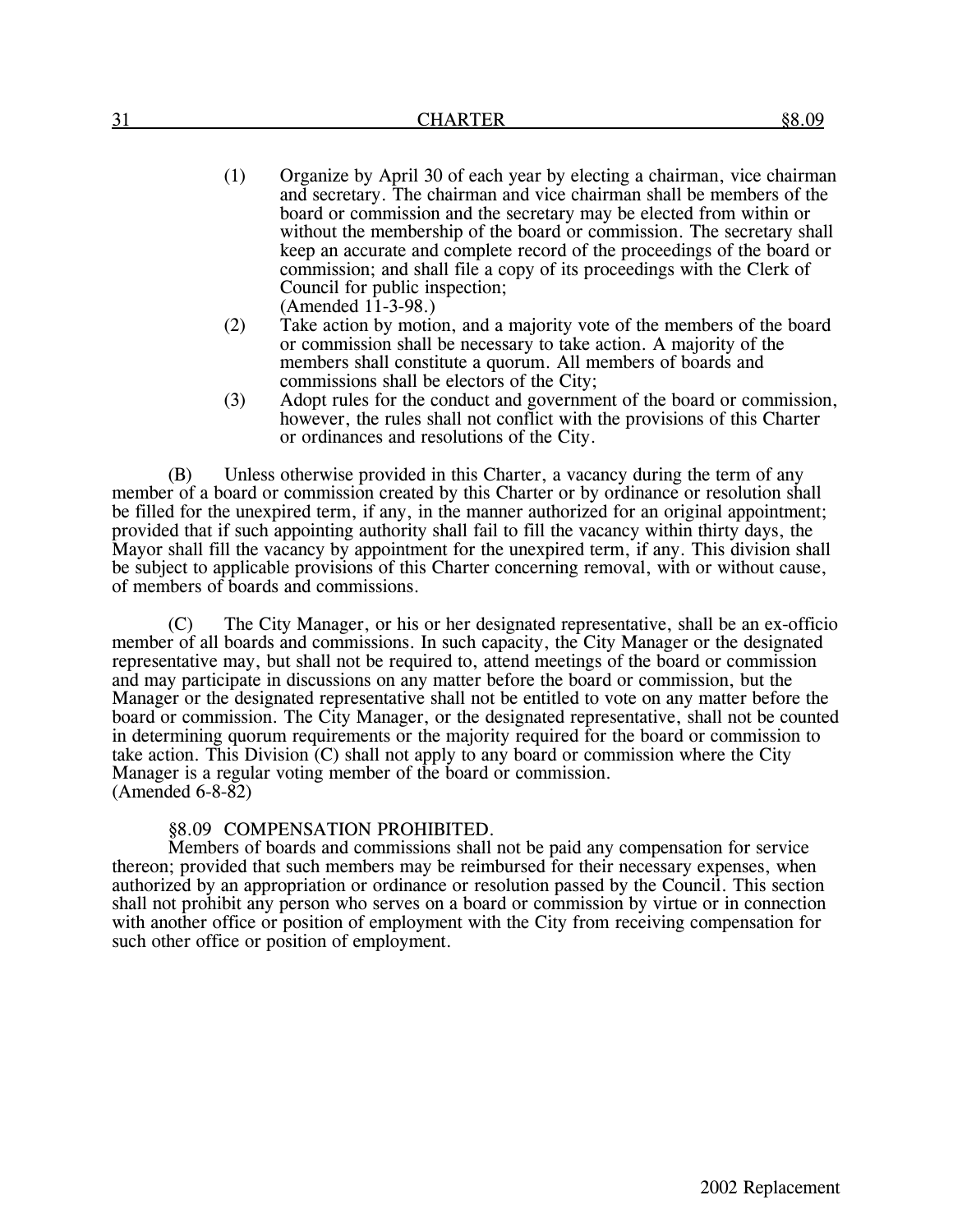### ARTICLE IX FINANCE, TAXATION AND DEBT

## §9.01 GENERAL PROVISIONS.

The laws of Ohio relating to budgets, appropriations, taxation, debts, bonds and notes, assessments and other fiscal matters of the City shall be applicable to the City, except as modified by or necessarily inconsistent with the provisions of this Charter, or when provision therefor is made in the Constitution of Ohio. The financial records of the City shall be audited annually either by an independent certified public accountant or firm or by an officer of the State of Ohio vested with the power to audit the financial records of municipal corporations under the laws of the State. The Council shall not levy a tax on income in excess of one percent without having obtained the approval of the rate in excess of one percent by a majority vote of the electors of the City voting on the question at a general, primary or special election. (Amended 11-2-93.)

### §9.02 PURCHASING AND CONTRACTING PROCEDURES.

(A) The City Manager shall be the contracting officer of the City, and shall award all contracts and orders and make all purchases on behalf of the City; provided that the Parks and Recreation Board shall first authorize expenditures of money, the awarding of contracts or orders, or the making of purchases relative to the City's parks or recreation programs. The authorization of that Board may be given to the City Manager generally or by specific expenditure, contract, order or purchase. Once the Board gives such authorization, the City Manager shall award the contract or order or make the purchase.

(B) When any expenditure or contract is of a nature or in an amount that is more than the amount specified by the laws of Ohio for which work may be accomplished only after advertisement and bidding, such contract or expenditure shall first be authorized and directed by ordinance or resolution passed by Council, and after advertisement once a week for at least two weeks in a newspaper of circulation in the City. If satisfactory bids are received, the City Manager may award a written contract to the lowest and best bidder; provided that the Parks and Recreation Board shall also have previously authorized the contract, if it is relative to the City's parks or recreation programs.

(C) When it becomes necessary to make alterations or modifications in connection with any work or improvements covered by contract, they shall be made only upon the order of the City Manager. No such order shall be effective until the price to be paid for the work or material, or both, under the altered or modified contract, shall have been agreed upon in writing and signed by the contractor and the City Manager on behalf of the City. Alterations or modifications in contracts relative to the parks and recreation programs of the City shall be authorized by the Parks and Recreation Board prior to approval by the City Manager.

(D) No contract, agreement or other contractual obligation involving the expenditure of money shall be entered into or authorized by the City Manager unless the Director of Finance or his duly authorized representative shall first certify: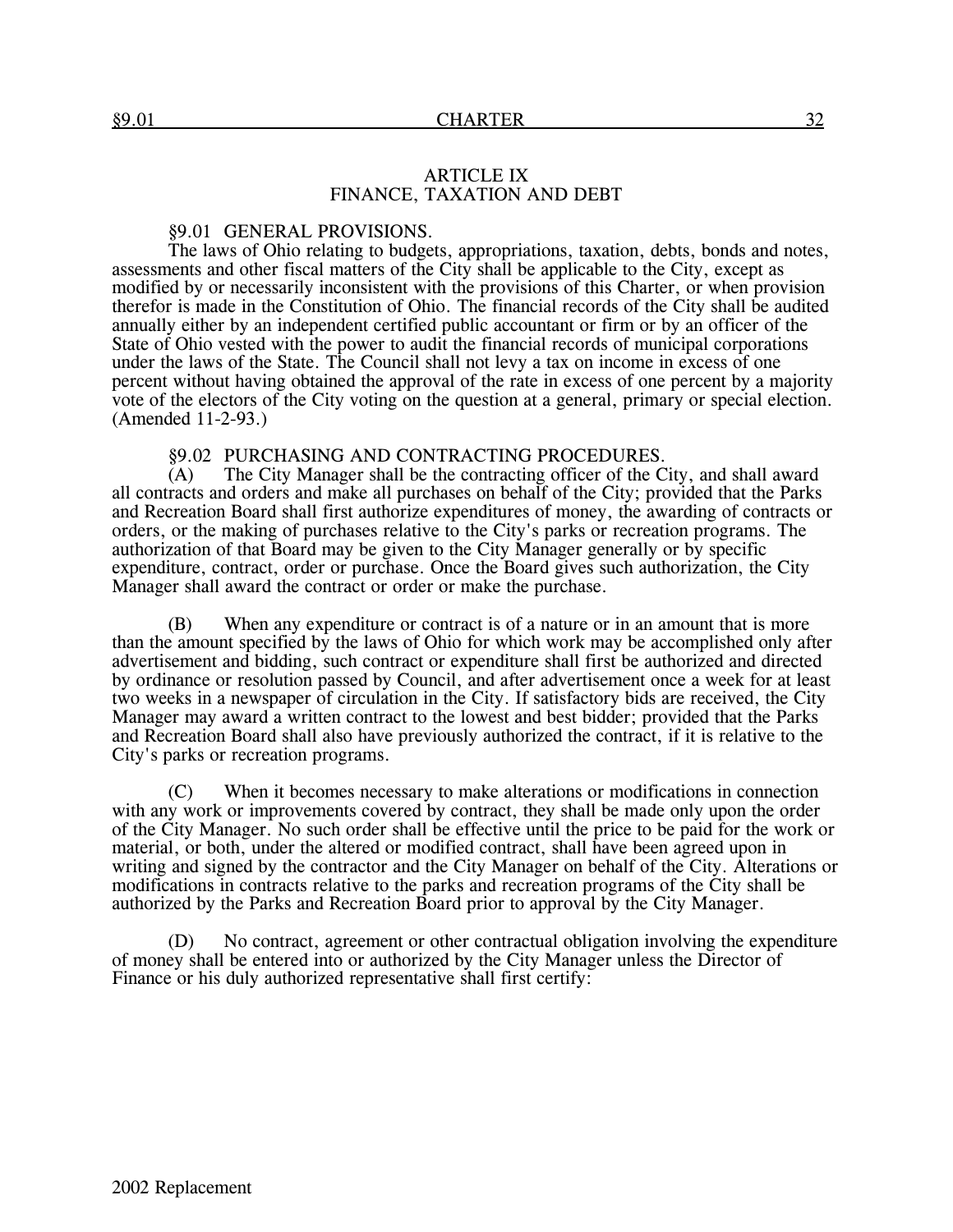- (1) That the money required for such contract, agreement, obligation or expenditure is in the City's treasury or in the process of collection, and
- (2) That the money has been appropriated by Council for the purpose, and it remains unencumbered.

Said certification as to the availability of funds shall be filed and recorded in the accounting records of the City and a copy furnished the vendor or contractor. Without the certification, contractual obligations shall be void and unenforceable against the City unless recognized by Council as a moral obligation.

(E) The City Manager (or Parks and Recreation Board in their authorization to the Manager) shall not divide any order or contract to avoid the requirements of competitive bidding.

(F) The City Manager may, by uniform rule, promulgate administrative regulations to amplify the procedures to be followed by the City in its purchasing and contracting, provided such rules shall not conflict with and shall be consistent with the provisions of this Charter and the City's ordinances and resolutions. (Amended 6-8-82)

#### ARTICLE X NOMINATIONS, ELECTIONS, INITIATIVE, REFERENDUM AND RECALL

#### §10.01 NOMINATIONS.

(A) Nominations for the offices of member of Council and the Mayor shall be made only by nominating petition and no primary election shall be held. Nominating petitions shall be signed by not less than fifty electors of the City. The petitions shall be filed with the election authorities not later than four p.m. of the ninetieth day before the day of the regular Municipal election at which such officers are to be elected.

(B) Any provisions of the Ohio Revised Code notwithstanding, nominations for the office of Judge of the Fairfield Municipal Court shall be made only by nominating petition and no primary election shall be held. Nominating petitions shall be signed by not less than fifty electors of the City. The petitions shall be filed with the election authorities not later than four p.m. of the ninetieth day before the day of the regular municipal election at which such judge is to be elected, except that where a vacancy for the unexpired term of a judge of the Fairfield Municipal Court occurs less than ten (10) days prior to the ninetieth day before the day of the regular municipal election for such unexpired term, such nominating petition shall be filed with the election authorities not later than four p.m. of the tenth day after such vacancy occurs. (Ord. 142-99. Passed 8-9-99.)

### §10.02 ELECTIONS.

(A) The members of Council and the Mayor shall be elected at non-partisan elections to be held at the times and to be otherwise conducted by the election authorities in the manner provided by the election laws of Ohio, except as otherwise provided in this Charter.

(B) The Council may, by a two-thirds vote of its members, at any time, order a special election by ordinance or resolution, the purpose of which shall be set forth in the ordinance or resolution; and which may include the referral of a proposed or pending ordinance or resolution to the voters for their approval or rejection.

(C) All regular and special elections shall be conducted by the election authorities in the manner and at the times provided by the election laws of Ohio, except as otherwise provided in this Charter. (Amended 6-8-82)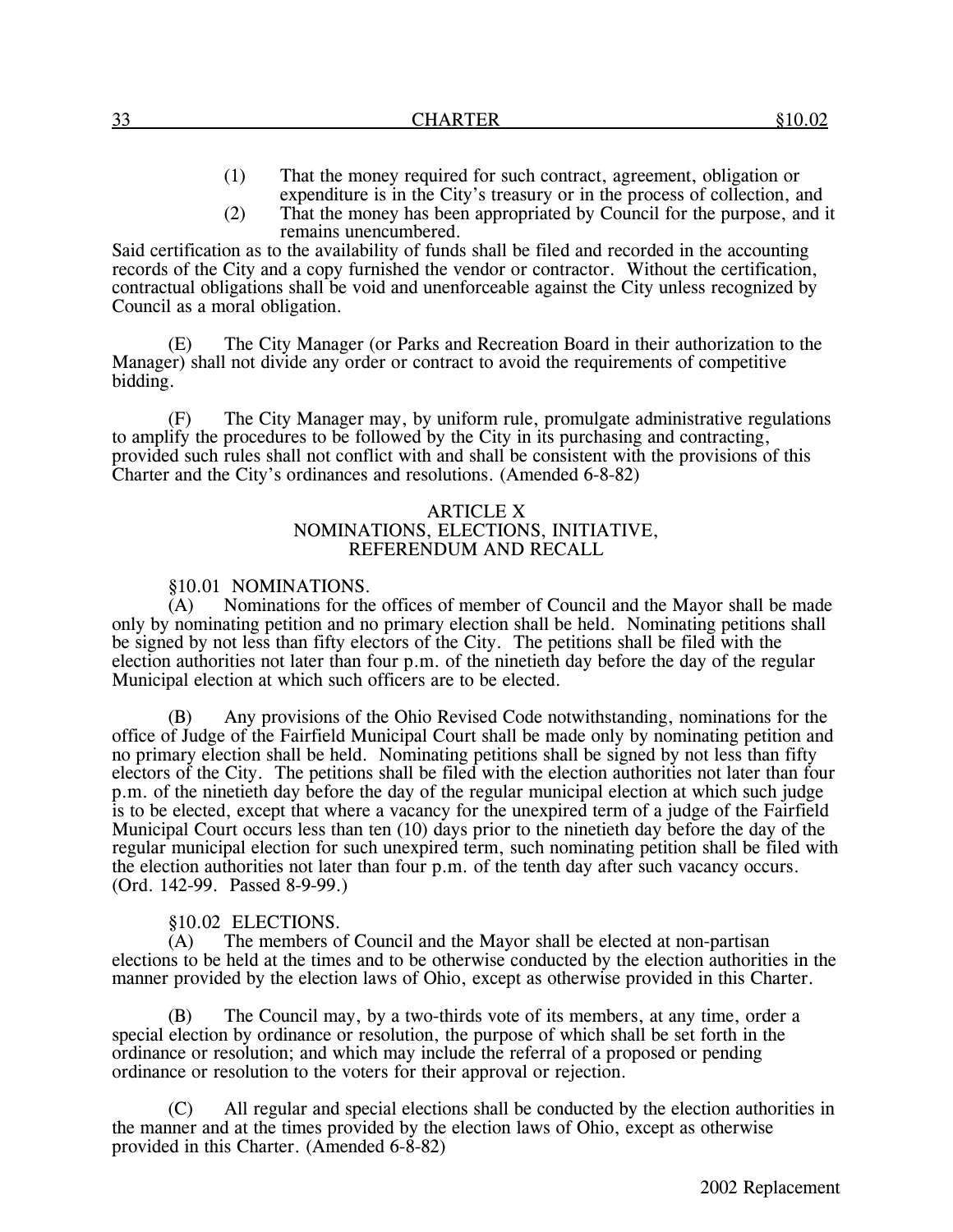## §10.03 INITIATIVE AND REFERENDUM.

(A) Ordinances and resolutions may be proposed by initiative petition and adopted by election, and ordinances and resolutions adopted by Council and rules and regulations adopted by the Parks and Recreation Board pursuant to Section 8.05(B)(6) of this Charter shall be subject to referendum as provided by the Constitution and laws of Ohio, except:

- (1) Initiative and referendum petitions shall be signed by electors of the City equal in number to not less than ten percent of the number of persons voting at the last previous regular Municipal election; and such petitions shall be filed with the Clerk of Council who shall perform the powers, duties and functions of the Auditor, as specified in the general laws pertaining to initiative and referendum. The Clerk of Council shall determine the validity of such petitions and certify the results thereof within ten days after their filing to the Council and the election authorities.
- (2) Ordinances and resolutions initiated by petition or subjected to referendum shall be submitted to the electors for approval or rejection at the next general or primary election occurring subsequent to sixty days after certification of the text of the ordinance or resolution to the election authorities, unless Council, by a majority vote of its members, submits such ordinances or resolutions for approval or rejection at a special election to be held not earlier than sixty days after certification of the text or the ordinance or resolution to the election authorities.
- (3) All ordinances and resolutions, including emergency measures, shall be subject to referendum, except that the following ordinances and resolutions shall not be subject to referendum:
	- (a) When the Council is required to pass more than one ordinance or resolution to complete the legislation necessary to make and pay for public improvement, the right to referendum shall apply only to the first ordinance or resolution required to be passed and not to any subsequent ordinances or resolutions relating thereto.
	- (b) Ordinances or resolutions providing for appropriations for the current expenses of the City, or for public improvements petitioned for by the owners of a majority of the feet front of the property benefited and to be especially assessed for the cost thereof.
	- (c) Ordinances and resolutions adopted as emergency measures which authorize the issuance of bonds, notes or certificates of indebtedness, or emergency ordinances and resolutions appropriating money, authorizing contracts or enacting police regulations necessitated by fire, natural disasters, riot or acts of war or insurrection.
- (4) Initiative and referendum petitions shall contain or have attached thereto a statement of the names and addresses of not less than three nor more than five electors who signed the petition who are appointed to act as a committee to represent the petitioners before the Council or any other public body or court. Such statement shall be signed by each such committee member accepting the appointment. Vacancies on such committee shall be filled by a majority vote of the remaining members of the committee.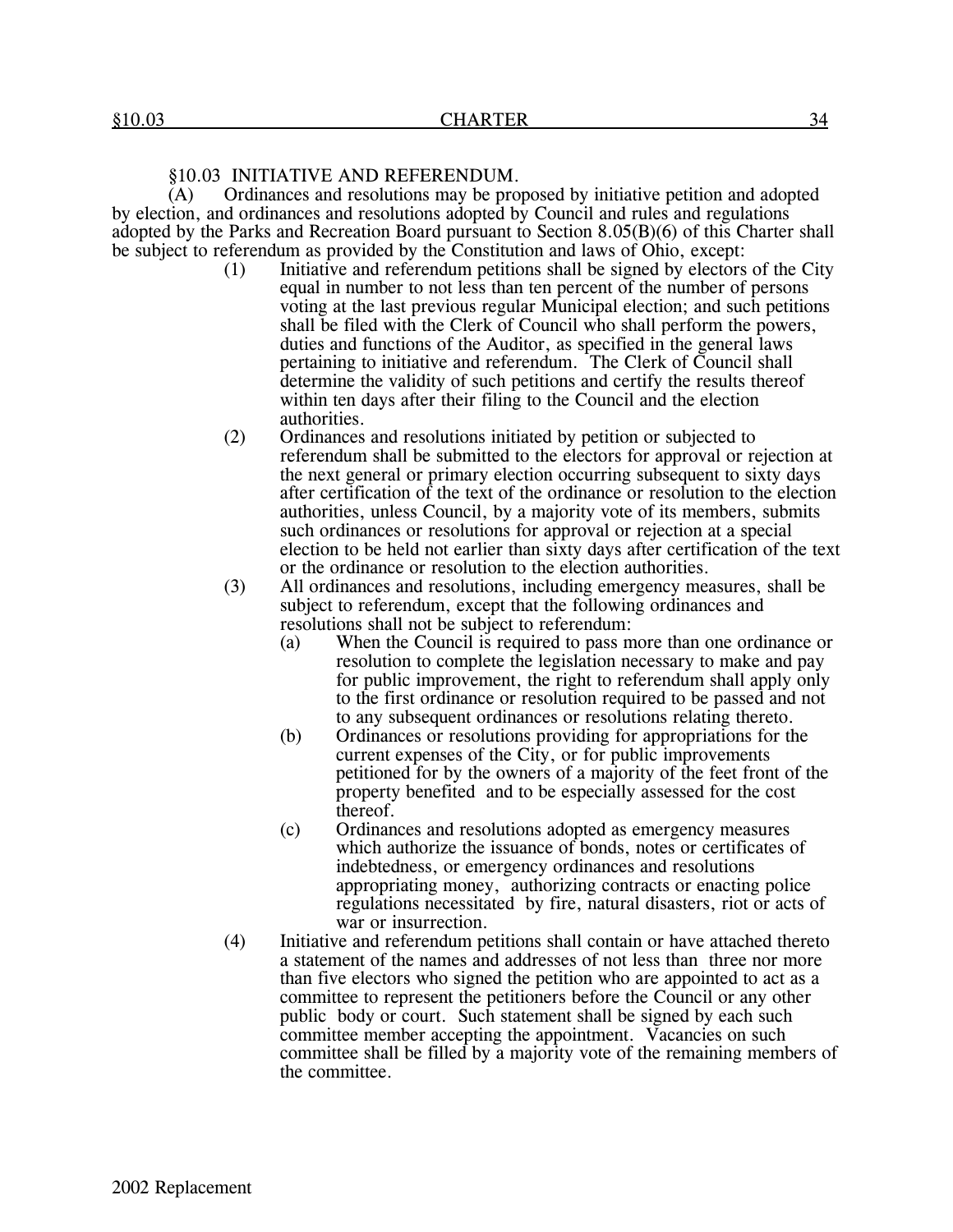(5) Ordinances and resolutions proposed by initiative or subjected to referendum, and rules and regulations adopted by the Parks and Recreation Board subjected to referendum, if approved by a majority of the electors voting thereon, shall become effective on the day on which the election authorities certify the official vote on the question.

(B) No ordinance or resolution repealed by Council after the filing of referendum petitions thereon shall be passed, unless by way of initiative petition and election, within six months of the repeal by the Council.

§10.04 RECALL.

(A) The electors shall have the power to remove from office by a recall election any elected official of the City in the manner herein provided.

(B) If the elected official shall have served six months of his term, an elector or electors of the City may serve written notice upon the Clerk of Council of their intent to circulate petitions for the recall of a named elected official or officials. Not later than thirty days after service of such notice of intent on the Clerk of Council, such persons may file, with the Clerk of Council, a petition demanding the removal of an elected official. Separate petitions shall be filed for each elected official sought to be removed by recall. The Clerk shall note thereon the name and address of the person filing the petition and the date of such filing, and deliver to such person a receipt therefor and attach a copy thereof to said petition. Such petition may be circulated in separate parts, but the separate parts shall be bound together and filed as one instrument. Each part shall contain the name and office of the person whose removal is sought and a statement of the grounds for the removal. Such petition shall be signed by at least that number of electors which equals twenty percent in number of the electors voting at the last preceding regular Municipal election; provided, if the petition is filed demanding the removal of a ward Council member, such petition shall be signed by at least that number of electors of the ward which equals twenty percent in number of the electors voting in such ward at the last preceding regular Municipal election.

(C) Within ten days after the day on which such petition is filed, the Clerk of Council shall determine whether or not it meets the requirements hereof. If the Clerk of Council shall find the petition insufficient, the Clerk shall promptly certify the particulars in which the petition is insufficient, deliver a copy of the certificate to the person who filed the petition and make a record of such delivery. Such person shall be allowed a period of ten days after the day on which such delivery was made in which to make the petition sufficient. If the Clerk of Council shall find the petition sufficient, the Clerk shall promptly so certify to Council and shall deliver a copy of such certificate to the person whose removal is sought within five days, and shall make a record of such delivery.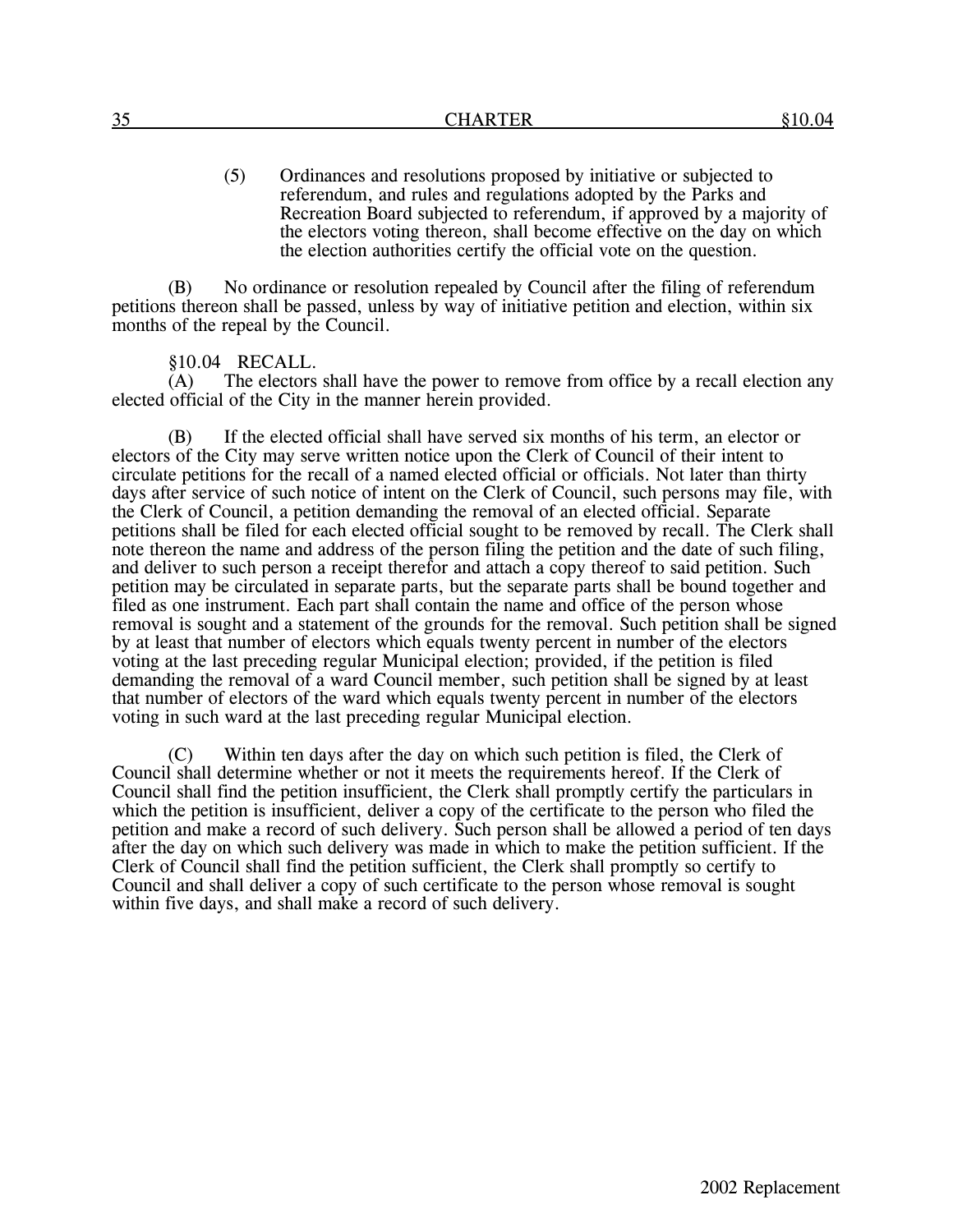(D) If the person whose removal is sought shall not resign within five days after the day on which the Clerk's certification shall have been delivered, Council shall thereupon fix a day for holding a recall election, not less than thirty days nor more than forty-five days, after the date of the Clerk's certification of sufficiency to the Council, and shall cause notice of such recall election to be published on the same day of each week, for two consecutive weeks in a newspaper of circulation in the City. At such recall election, this question shall be placed upon the ballot: "Shall (naming the person whose removal is sought) be allowed to continue as (naming the office)?", with the provision on the ballot for voting affirmatively or negatively. In the event a majority of the vote is negative, such person shall be removed, his office shall be vacant, and such vacancy shall be filled as provided in this Charter. The person removed at such recall election shall not be eligible for appointment to the vacancy created thereby. If the person is not removed at such recall election, no further recall petitions shall be filed against him or her for the remainder of his or her term. In the event that a recall election is ordered, as provided by this section, for a ward Council member, only the electors of the ward which such Council member represents shall be entitled to vote upon the issue of recall.

(E) A removal by recall election shall not bar the person so removed from becoming a candidate for office in future elections.

#### ARTICLE XI GENERAL PROVISIONS

#### §11.01 LIMITATIONS ON TERMS OF ELECTED OFFICIALS.

After the effective date of this Charter, no person shall be elected to more than two consecutive terms of office as a member of Council or the Mayor; nor shall any person be elected to more than a total of two consecutive terms of office as a member of Council and the Mayor in combination. (Amended 11-5-96)

## §11.02 QUALIFICATIONS OF OFFICERS.<br>(A) All elected officials and members of bo

(A) All elected officials and members of boards and commissions shall be qualified electors of the City at the time they file for office or are appointed and during their term of office. The Mayor and members of Council shall also have been qualified electors of the City for a continuous period of at least one year immediately prior to the date they file for office or are appointed. Members of the Council elected from wards shall be residents of the ward for a continuous period of at least one year immediately prior to the date they file for office or are appointed during their term of office.

2002 Replacement (B) Except as otherwise provided in this Charter, elected officials and members of boards and commissions shall not hold any other public office during their term of office, except they may, during their term, hold office in political parties or be delegates to political party conventions, serve as a notary public, serve as a member or officer in the military reserve or national guard, serve in any office, positions or capacity to further intergovernmental cooperation, and may hold any office or position expressly permitted by this Charter or the laws of Ohio. Elected officials and members of boards and commissions shall not hold a position as an employee of the City during his or her term of office. Additionally, candidates for the office of Mayor or member of Council shall not hold a position as an employee of the City during the period beginning on the date they file for office and continuing until after the official results of the election have been certified by the election authorities or, if elected, continuing until their term of office begins. A member of Council shall not hold any compensated appointive office or employment with the City until one year after he or she vacates the office of Council member. The Mayor shall not hold any compensated appointive office or employment with the City until one year after he or she vacates the office of Mayor, except that this prohibition shall not apply to the person who held the office of Mayor immediately prior to the effective date of this Charter. (Amended 11-7-00.)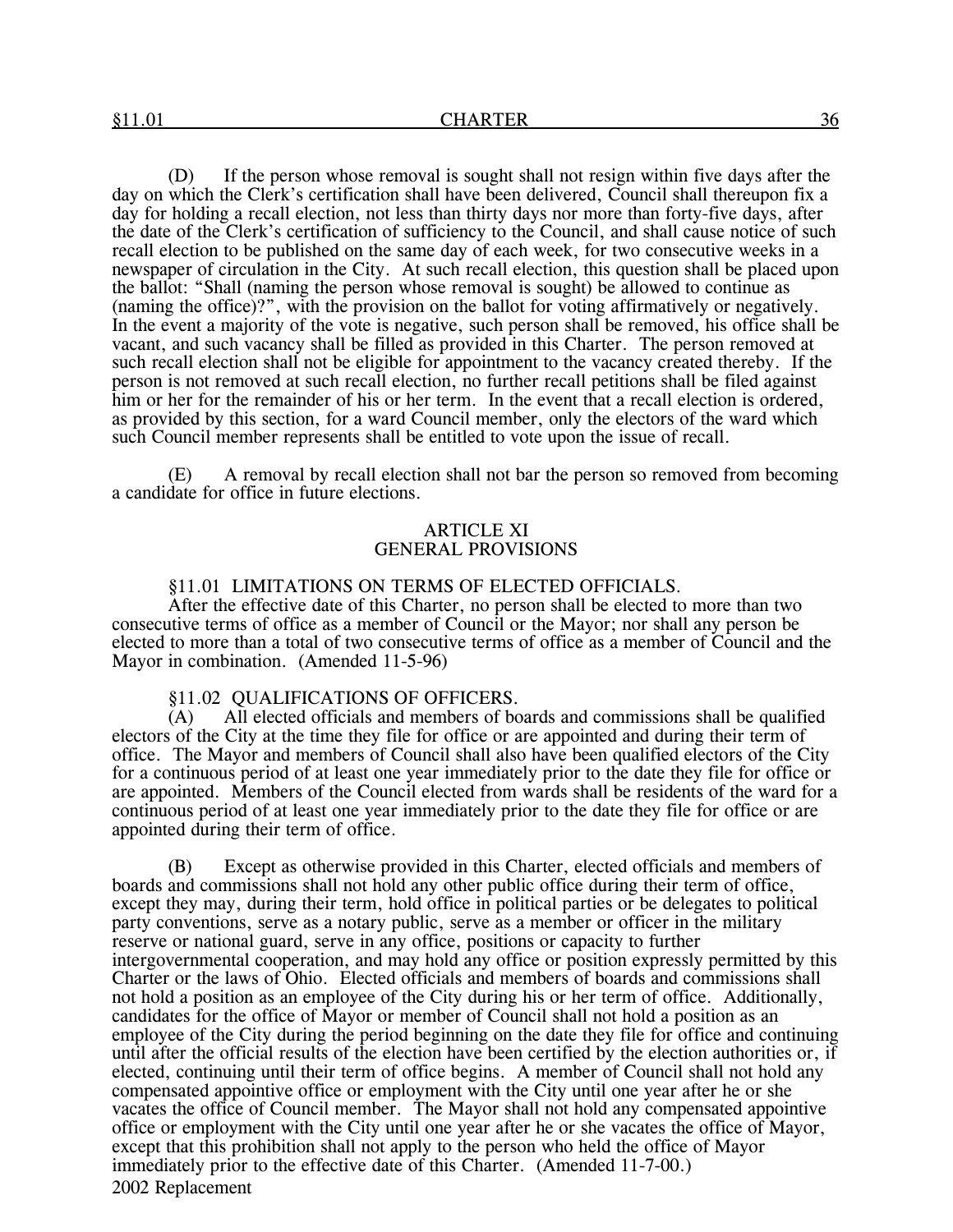#### §11.03 REMOVAL OF ELECTED OFFICIALS AND MEMBERS OF BOARDS AND COMMISSIONS.

(A) Upon notice to the accused elected official or member of any board or commission, and publication of the notice required by Division (D) of this section, and after an opportunity has been given the accused person to be heard and present defenses, the Council shall remove any elected official or member of a board or commission for any of the following causes by a two-thirds vote of the remaining members of the Council, not counting an accused member of the Council:

- (1) Unexcused absences from any three consecutive regular meetings of the Council, in the case of elected officials, or the board or commission on which any accused person holds membership, in the case of members of boards and commissions. An absence from a regular meeting may be excused by a majority vote of the Council, in the case of members of the Council, or the board or commission on which any accused person serves, in the case of members of boards and commissions, at any time, including the excusing of any absence after action is initiated for the person's removal under this section.
- (2) Failure to possess or maintain the qualifications of the office held by the accused person.
- (3) A determination that the accused person is guilty of misfeasance, malfeasance or nonfeasance in office.
- (4) A determination that the accused person has wilfully violated any provision of this Charter.
- (5) Conviction of any felony or a misdemeanor involving moral turpitude after the date of the election for or during the accused person's term of office.
- (6) Adjudication of the accused person as legally incompetent during his or her term of office.

(B) Upon the removal of any accused person from office pursuant to this section, the office of the offending person shall be vacant, subject to any appeal to and review by an appropriate court, and the vacancy shall be filled as provided in this Charter.

(C) The removal of any official of the City or the occurrence of any of the causes permitting his or her removal shall not invalidate any action of the Council, other elected official or board or commission, in which the official participated. The subsequent removal of a person who fills a vacancy created pursuant to this section, because of the reinstatement, by a court, of the officer removed by the Council shall not invalidate any action of the Council, other elected office, or board or commission in which such person who filled the vacancy participated.

(D) The Council shall be the judge of the election and qualifications of its members, other elected officials and members of boards and commissions, and the grounds for removal from office, and for those purposes shall have the power to subpoena witnesses, administer oaths and require the production of evidence, either on its own motion or through the process of any appropriate court or officer thereof. A person charged with conduct constituting grounds for removal from office shall be entitled to a public hearing on demand, and notice of such hearing shall be published in one or more newspapers of circulation in the City at least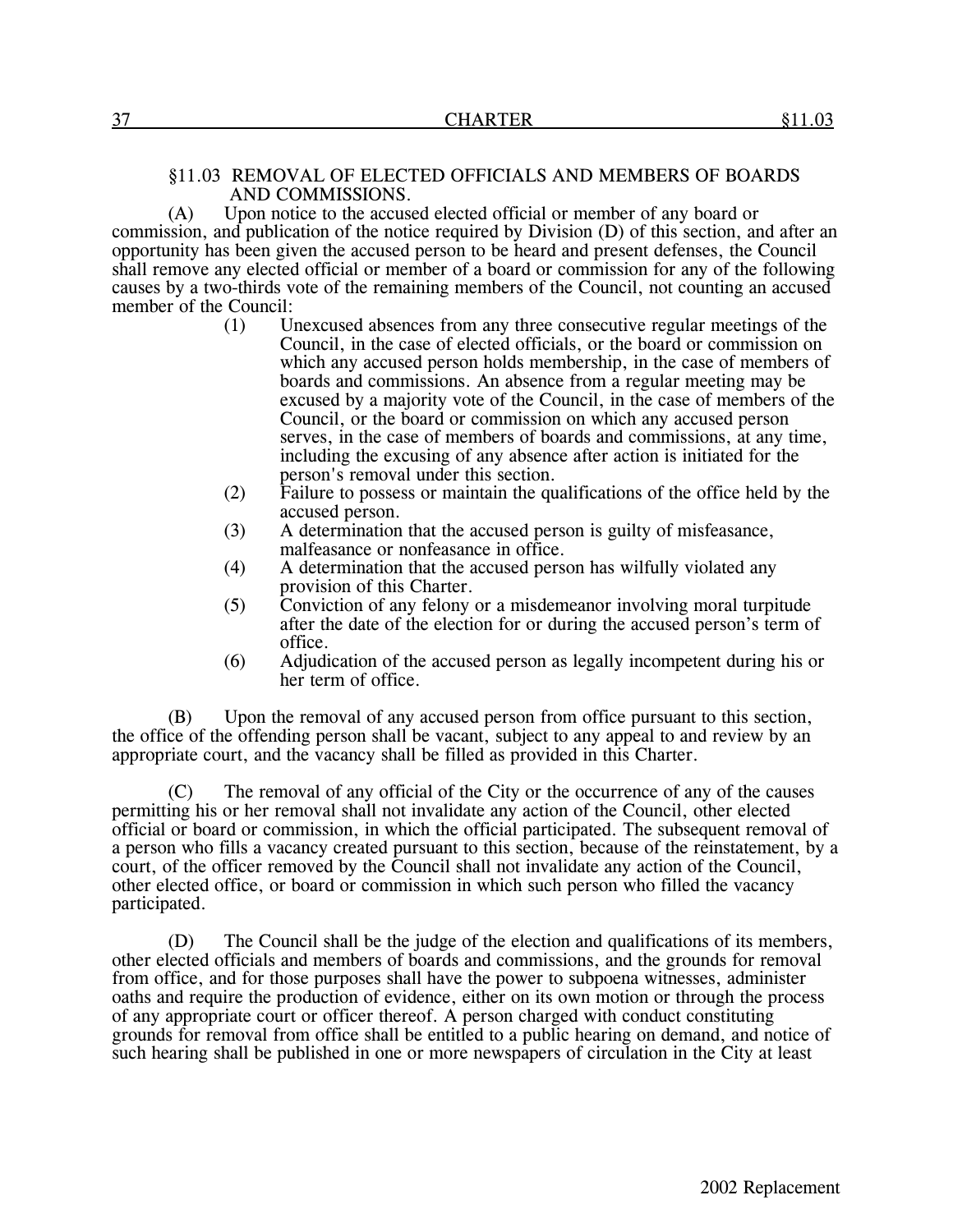one week in advance of the hearing. At such hearing the Law Director, or other special counsel as designated by the Council, shall present evidence and testimony in support of the grounds charged for removal. Such hearing may be adjourned from time to time without the necessity of further publication of notice. Decisions made by the Council under this section shall be subject to review by the Courts on matters of law and whether the Council acted arbitrarily and without probative evidence to support the grounds for removal. (Amended 11-7-00.)

## §11.04 CONFLICTS OF INTEREST, ETHICS, CAMPAIGN FINANCING.

The laws of Ohio pertaining to conflicts of interest, criminal misbehavior, ethics and financial disclosure by municipal officials and employees, and campaign financing and other election practices of candidates for municipal office shall apply under this Charter.

## §11.05 SUCCESSION.

The City of Fairfield under this Charter is hereby declared to be the legal successor of the City of Fairfield under the laws of Ohio; and shall have title to all property, real and personal, owned by its predecessor, including all monies on deposit and all taxes or assessments in process of collection, together with all accounts receivable and rights of action. The City shall be liable for all outstanding orders, contracts and debts of its predecessor, and any other obligations for which it may be held liable by any court of competent jurisdiction. All contracts entered into by the City or for its benefit prior to January 1, 1980 shall continue in full force and effect.

## §11.06 EFFECT OF CHARTER ON EXISTING LAWS AND RIGHTS.<br>(A) The adoption of this Charter shall not affect any pre-existing rights

The adoption of this Charter shall not affect any pre-existing rights of the City, nor any right, liability, pending suit or prosecution, either on behalf of or against the City or any officer thereof, nor any franchise granted by the City, nor pending proceedings for the authorization of public improvements or the levy of assessments therefor. Except as a contrary intent appears in this Charter, all acts of Council of the City, including ordinances and resolutions in effect at the date this Charter becomes effective, shall continue in effect until amended or repealed.

(B) No action or proceeding pending against the City or an officer thereof shall be abated or affected by the adoption of this Charter. All actions or proceedings shall be prosecuted or defended under the laws in effect at the time they were filed.

#### §11.07 RETIREMENT SYSTEMS.

The laws of Ohio governing the retirement of officers and employees of the City shall be applicable under this Charter.

#### §11.08 AMENDMENT OF CHARTER.

This Charter may be amended by the voters as provided by the Constitution of Ohio.

## §11.09 EFFECT OF PARTIAL INVALIDITY.

A determination that all or any part of any article, section or division of this Charter is invalid shall not invalidate or impair the force and effect of any other part, except to the extent that the other part is wholly dependent for its operation upon the part declared invalid.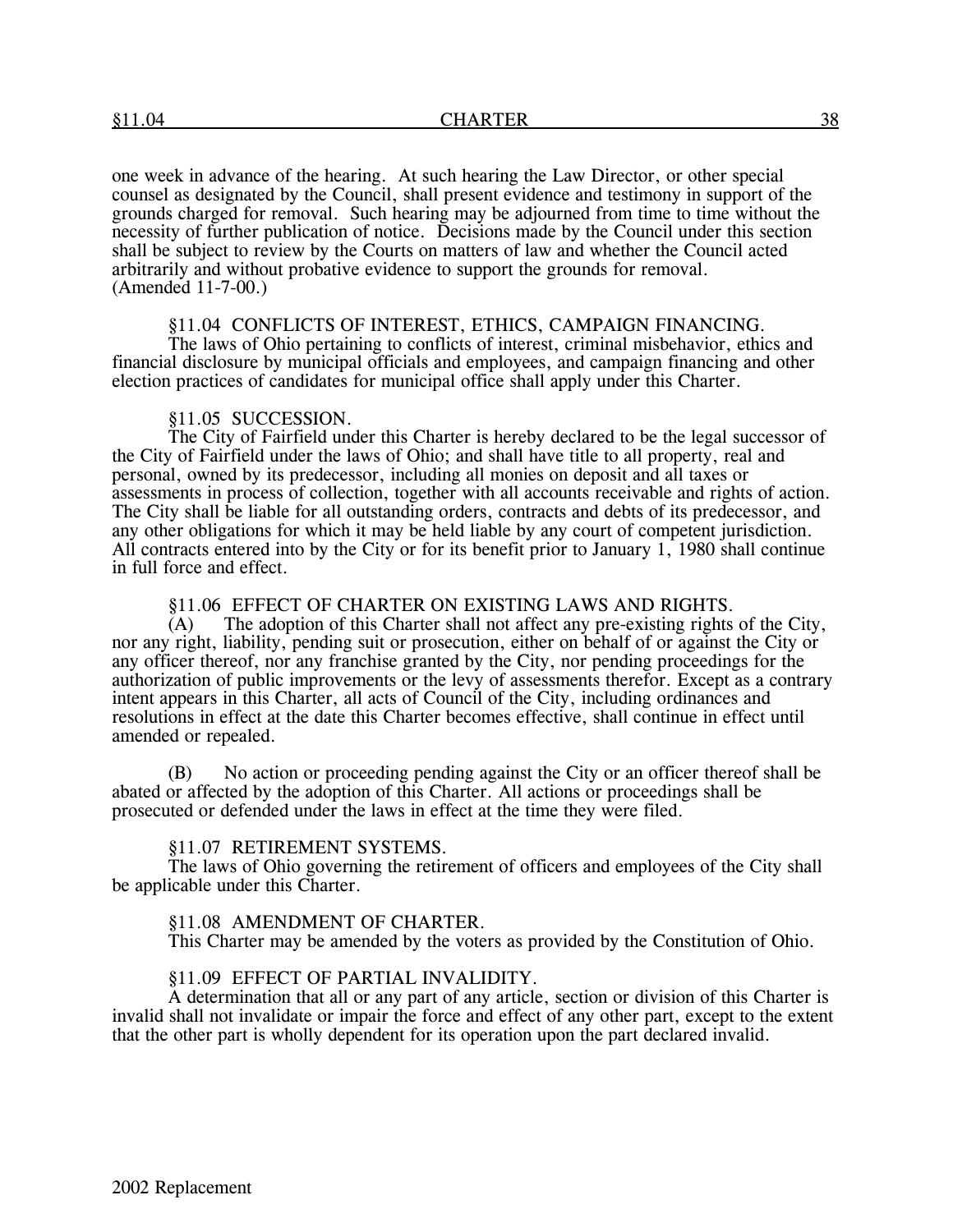## §11.10 INTERFERENCE WITH ADMINISTRATION.

Except as may be necessary for the Council and other elected officials to conduct their business and the affairs of the City vested in the Council or such other officials under this Charter, the exercise of the Council's legislative powers, and the purpose of making inquiries and investigations pursuant to Section 3.12 of this Charter, the members of the Council and other elected officials of the City shall not give orders to any officer or employee under the supervision of the City Manager. The Council shall hold the City Manager responsible for the administrative affairs of the City under the Manager's control.

#### §11.11 OPEN MEETINGS.

The general laws of the state of Ohio pertaining to open meetings of public bodies shall apply to the City under this Charter to the extent they are consistent with this Charter.

#### ARTICLE XII TRANSITIONAL PROVISIONS

#### §12.01 EFFECTIVE DATE OF CHARTER.

This Charter shall be submitted to the electors of the City at an election to be held June 5, 1979. If approved by a majority of those voting, the Charter shall take effect from the date the election is certified for the purpose of designating, nominating and electing officers of the City and conducting municipal elections. For all other purposes, this Charter shall take effect on January 1, 1980.

#### §12.02 EFFECT OF CHARTER ON EXISTING OFFICES.

(A) The persons elected to the offices of members of Council at the November 1979 municipal election shall serve as the members of Council under this Charter with the powers, duties and functions as provided in this Charter.

(B) The person elected as the Mayor at the November 1979 municipal election shall serve as the Mayor under this Charter with the powers, duties and functions as provided in this Charter.

(C) Subsection (C) hereof was repealed pursuant to a special election held on June 8, 1982.

(D) The offices of member of Council, the Mayor and the City Auditor existing under the general statutory plan of government for the City are hereby abolished effective as of January 1, 1980. On and after the effective date of this Charter, January 1, 1980, the offices of member of Council and Mayor shall exist as provided for in this Charter. The office of City Auditor shall exist until the last day of November, 1983 and shall be abolished effective as of December 1, 1983. (6-8-82)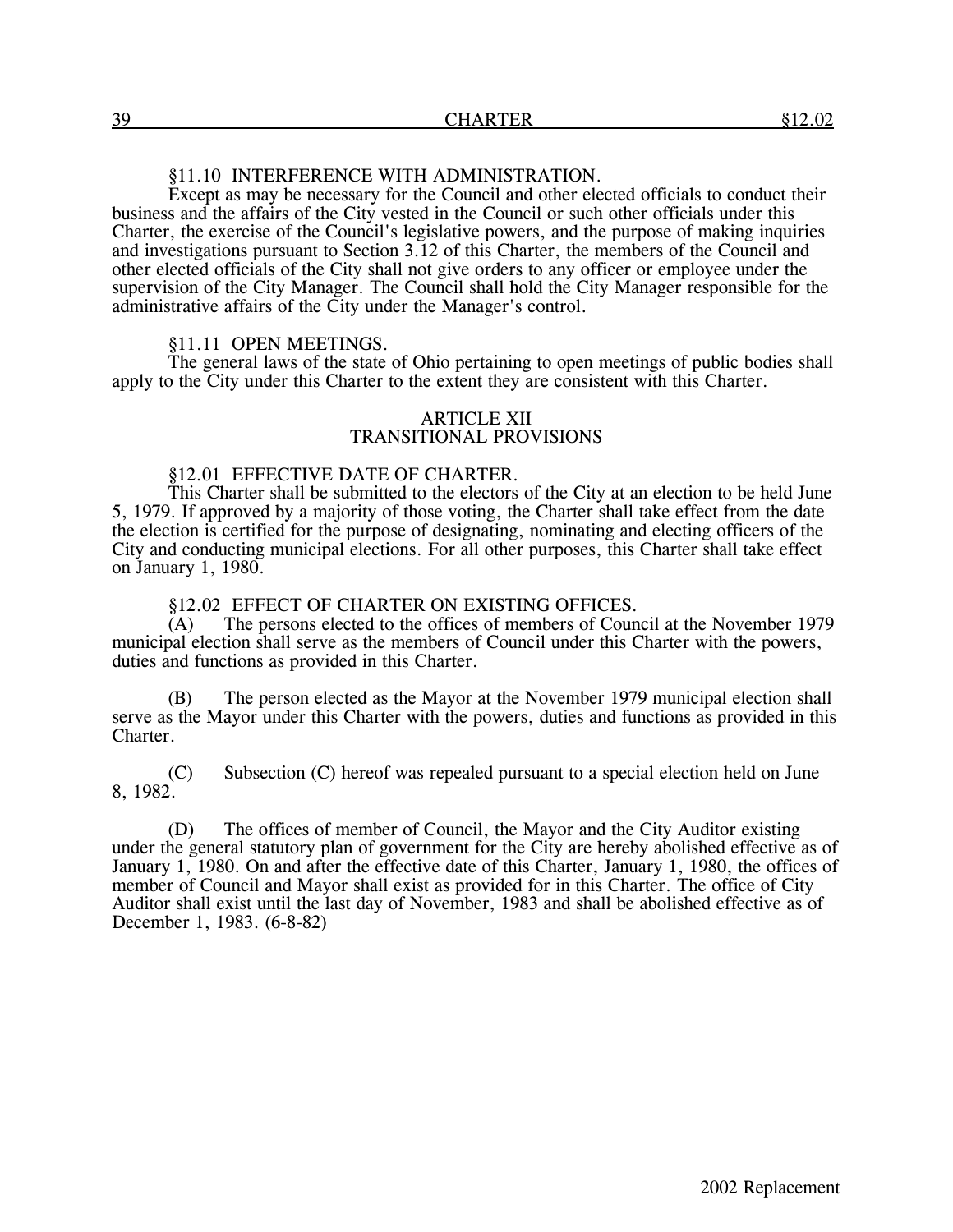(E) Any other provisions of this Charter notwithstanding:

- (1) The terms of office of the Mayor and members of Council elected at the November, 1995 regular municipal election shall end on the last day of December, 1997.
- (2) The four members of Council elected from wards or districts of the City shall be elected to two year terms of office at the November, 1997 regular municipal election and commencing with the November, 1999 regular municipal election and thereafter shall be elected to four year terms of office at the regular November municipal election every fourth year.
- (3) The Mayor and members of Council elected from the City at large shall be elected to four year terms of office commencing with the November, 1997 regular municipal election and thereafter shall be elected to four year terms of office at the regular November municipal election every fourth year.
- (4) A person who was elected to the office of Mayor or member of Council at the November, 1995 or November, 1997 regular municipal election may continue to be elected to consecutive terms for the same office as Mayor or member of Council for additional two or four year terms so long as the total consecutive years of such terms in the same office do not exceed eight if the person's most recent term would end at eight consecutive years or ten if the person's most recent term would end at ten consecutive years. A person who was elected to the office of Mayor or member of Council at the November, 1995 regular municipal election may also continue to be elected to additional consecutive terms as the Mayor or a member of Council in combination, provided that using January 1, 1998 as the beginning date, the additional consecutive years of such terms do not exceed eight if the person's most recent term would end at eight consecutive years or ten if the person's most recent term would end at ten consecutive years, and provided further that no person may at any time be elected to terms exceeding eight or ten consecutive years to the same office as Mayor or member of Council as stated above. For purposes of this section, member of Council includes both City at large and ward or district members of Council. The December, 1997 extension of the terms of office of the Mayor and members of Council shall not be included in the calculation of the eight or ten consecutive year period, whichever is applicable under this section, but shall not constitute an interruption of such applicable consecutive year period. (Amended 11-5-96)

(F) The person who holds the office of Treasurer under the general statutory plan of government for the City on the effective date of this Charter shall continue in office until the last day of December, 1981, and shall continue to exercise the powers, duties and functions of a city treasurer under the general laws of Ohio applicable to the general statutory plan of government for cities in Ohio during such period. If the office of Treasurer of the City shall become vacant, for any reason, during such period, the office of Treasurer shall be abolished upon a declaration of the vacancy by a vote of a majority of the members of the Council. In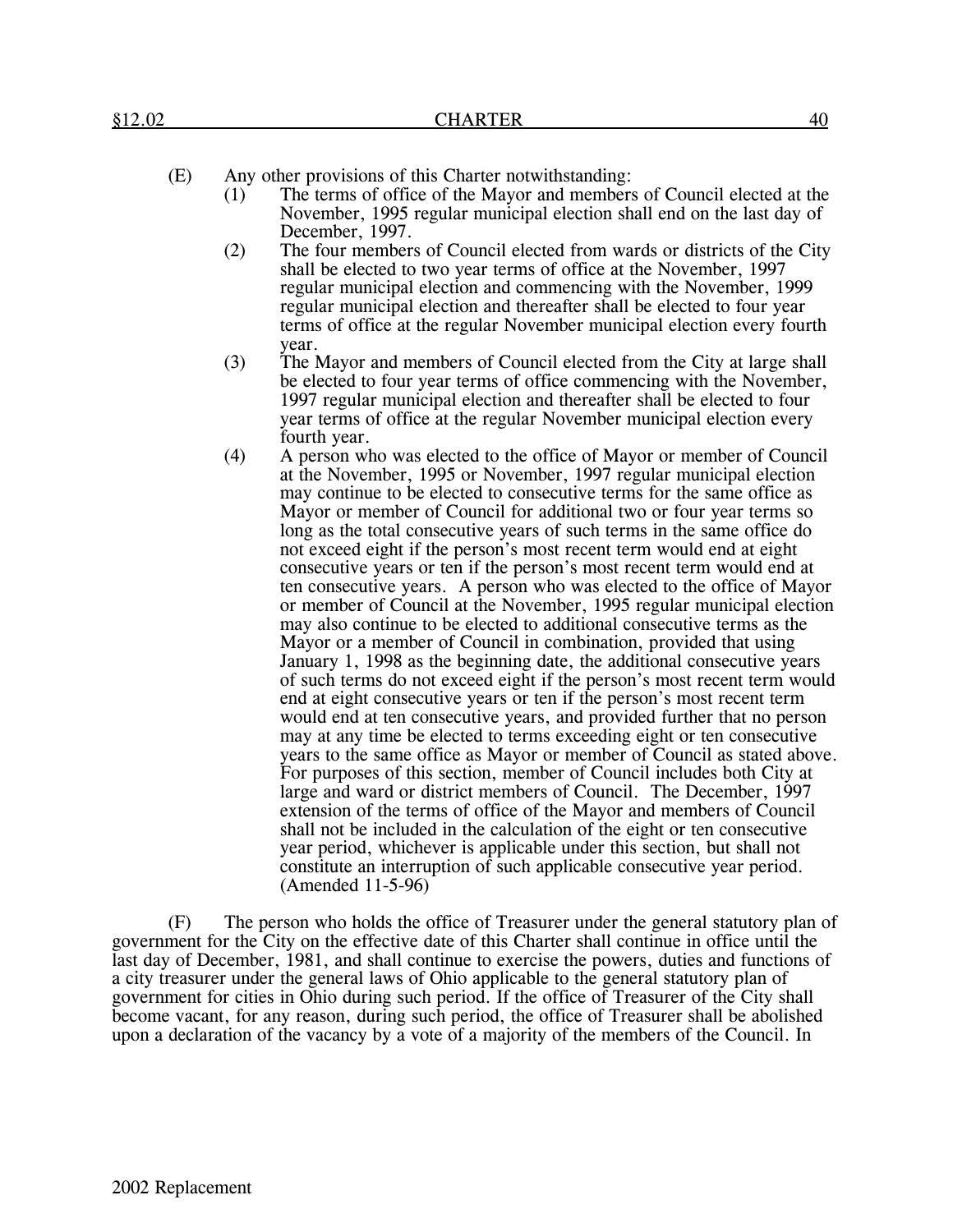any event, the office of Treasurer shall be and is hereby abolished effective December 31, 1981. While such Treasurer's office remains in effect for the period commencing on the effective date of this Charter and ending on the last day of December, 1981, unless sooner terminated by a vacancy, the Director of Finance shall not exercise the powers, duties and functions of the office of Treasurer. Upon the abolition of the office of Treasurer, as provided in this Division, the Director of Finance shall exercise the powers, duties and functions of the Treasurer as provided by Division (C) of Section 7.02 of this Charter.

(G) The offices of President of the legislative authority and City Director of Law existing under the general statutory plan of government for the City are hereby abolished effective as of January 1, 1980.

(H) The offices of Director of Public Service and Director of Public Safety, or any combined office of Director of Public Service and Safety, existing under the general statutory plan of government for the City are hereby abolished effective as of January 1, 1980; provided the person holding the statutory office of Director of Public Service immediately prior to the effective date of this Charter is hereby designated to serve as the Acting City Manager under this Charter until the Council shall appoint a City Manager or an Acting City Manager as provided in Sections  $6.01(A)$  or  $6.04(A)$  of this Charter.

(I) The Planning Commission existing under the general statutory plan of government for the City shall be abolished upon the appointment of citizen members of the Planning Commission, created by this Charter, by the Council pursuant to Division (A)(4) of Section 8.01 of this Charter. Until the Planning Commission under the statutory plan of government is so abolished, it shall exercise the powers, duties and functions conferred by this Charter upon the Planning Commission created by Division (A) of Section 8.01 of this Charter. Upon the abolition of the planning commission under the statutory plan of government, the terms of office of its members shall terminate.

(J) Any Board of Zoning Appeals existing under the general statutory plan of government for the City shall be abolished upon the appointment of citizen members of the Board of Zoning Appeals, created by this Charter, by the Council pursuant to Division  $(A)(3)$ of Section 8.02 of this Charter. Until any Board of Zoning Appeals under the statutory plan of government is so abolished, it shall exercise the powers, duties and functions conferred by this Charter upon the Board of Zoning Appeals created by Division (A) of Section 8.02 of this Charter. Upon the abolition of any Board of Zoning Appeals under the statutory plan of government, the terms of office of its members shall terminate.

(K) Any Board of Building Appeals existing under the general statutory plan of government for the City shall be abolished upon the appointment of members of the Board of Building Appeals, created by this Charter, by the City Manager and the confirmation of a majority of such appointments by the Council, pursuant to Division (A) of Section 8.03 of this Charter. Until any Board of Building Appeals under the statutory plan of government is so abolished, it shall exercise the powers, duties and functions conferred by this Charter upon the Board of Building Appeals created by Division (A) of Section 8.03 of this Charter. Upon the abolition of any Board of Building Appeals under the statutory plan of government, the terms of office of its members shall terminate.